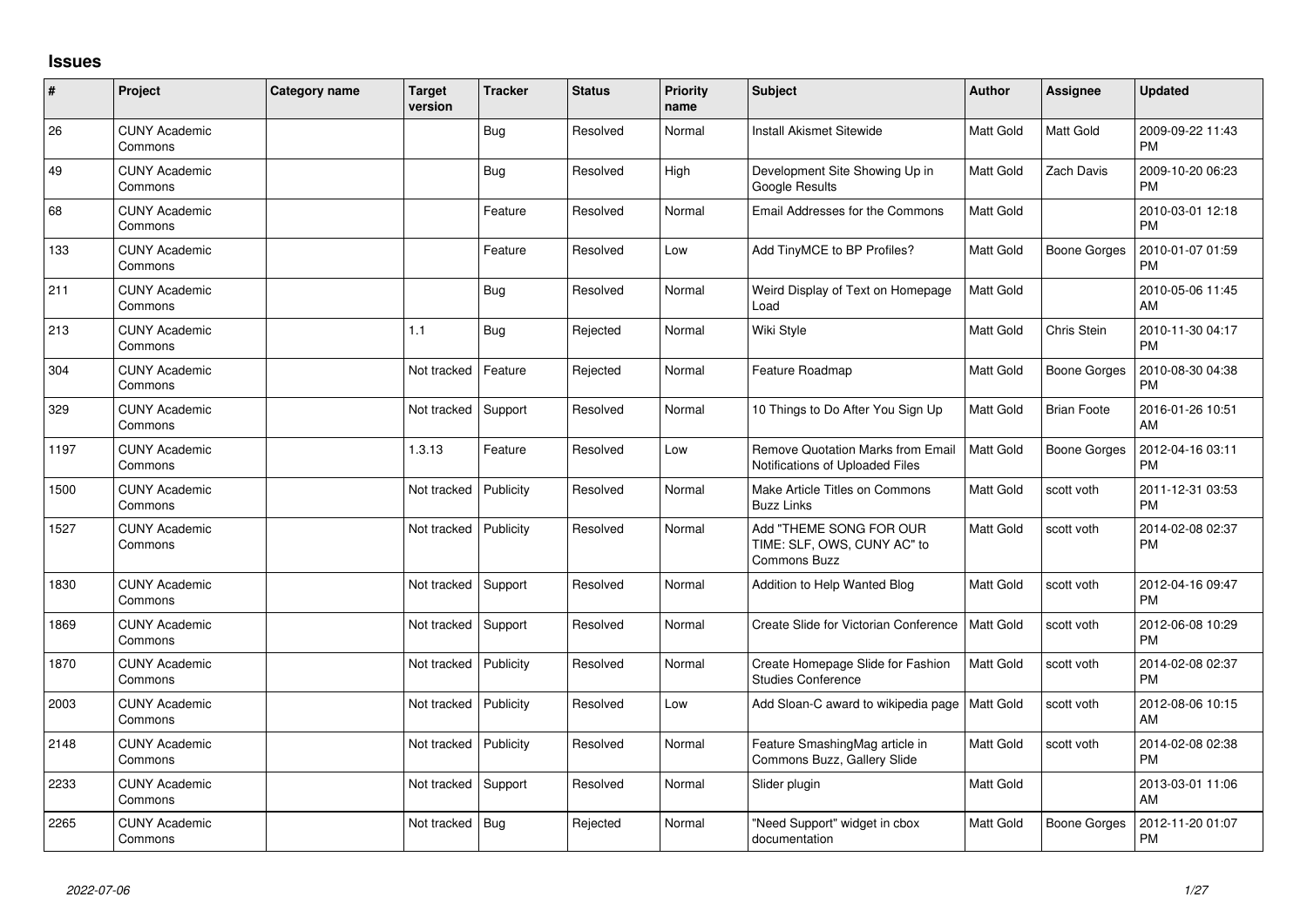| $\pmb{\sharp}$ | Project                         | <b>Category name</b> | <b>Target</b><br>version | <b>Tracker</b> | <b>Status</b> | <b>Priority</b><br>name | <b>Subject</b>                                                       | <b>Author</b>    | <b>Assignee</b>     | <b>Updated</b>                |
|----------------|---------------------------------|----------------------|--------------------------|----------------|---------------|-------------------------|----------------------------------------------------------------------|------------------|---------------------|-------------------------------|
| 2267           | <b>CUNY Academic</b><br>Commons |                      |                          | <b>Bug</b>     | Resolved      | Normal                  | Change "Cbox" to "CBOX" in<br>Dashboard Menu                         | <b>Matt Gold</b> | <b>Boone Gorges</b> | 2012-11-18 11:01<br><b>PM</b> |
| 2268           | <b>CUNY Academic</b><br>Commons |                      |                          | <b>Bug</b>     | Rejected      | Normal                  | Add CBOX icon to dashboard menu?                                     | <b>Matt Gold</b> | <b>Boone Gorges</b> | 2012-11-18 10:58<br><b>PM</b> |
| 2423           | <b>CUNY Academic</b><br>Commons |                      | Not tracked              | Feature        | Resolved      | Normal                  | Incorporate posts from Brian's<br>Footnotes blog into the News blog? | Matt Gold        | <b>Brian Foote</b>  | 2013-02-13 07:24<br>AM        |
| 2590           | <b>CUNY Academic</b><br>Commons |                      | Not tracked              | Feature        | Resolved      | Normal                  | Show Marilyn and Erika how to<br>create homepage slides              | Matt Gold        | scott voth          | 2014-02-08 10:09<br>AM        |
| 2787           | <b>CUNY Academic</b><br>Commons |                      | Not tracked              | <b>Bug</b>     | Resolved      | Normal                  | Create annotated screenshot for<br>portfolio codex page              | Matt Gold        | scott voth          | 2014-02-08 02:38<br><b>PM</b> |
| 2980           | <b>CUNY Academic</b><br>Commons |                      |                          | Support        | Resolved      | Normal                  | Create Instructions for Inviting People<br>to Groups and Blogs       | <b>Matt Gold</b> | scott voth          | 2014-02-08 02:12<br><b>PM</b> |
| 3014           | <b>CUNY Academic</b><br>Commons |                      | Not tracked              | Outreach       | Resolved      | Normal                  | Create homepage slide for CUE<br>conference                          | Matt Gold        | scott voth          | 2014-02-08 01:40<br><b>PM</b> |
| 3640           | <b>CUNY Academic</b><br>Commons |                      | Future<br>release        | Bug            | Rejected      | Normal                  | Logged out of commons when trying<br>to publish a post               | Matt Gold        | Daniel Jones        | 2015-03-09 11:27<br>AM        |
| 3642           | <b>CUNY Academic</b><br>Commons |                      |                          | <b>Bug</b>     | Rejected      | Normal                  | Group search hanging                                                 | Matt Gold        | <b>Boone Gorges</b> | 2014-11-10 12:50<br><b>PM</b> |
| 4196           | <b>CUNY Academic</b><br>Commons |                      |                          | <b>Bug</b>     | Rejected      | High                    | News feed weirdness                                                  | Matt Gold        | Boone Gorges        | 2015-06-25 03:41<br><b>PM</b> |
| 4235           | <b>CUNY Academic</b><br>Commons |                      | Not tracked              | Design/UX      | Assigned      | Normal                  | Explore user experience around<br>comments on forum topics vs docs   | <b>Matt Gold</b> | Samantha<br>Raddatz | 2015-07-21 10:23<br>AM        |
| 4640           | <b>CUNY Academic</b><br>Commons |                      |                          | Bug            | Resolved      | Normal                  | Group forum problem                                                  | Matt Gold        | <b>Boone Gorges</b> | 2015-09-21 03:44<br><b>PM</b> |
| 4641           | <b>CUNY Academic</b><br>Commons |                      | Not tracked              | <b>Bug</b>     | Resolved      | Normal                  | Reply by email going to the wrong<br>address                         | Matt Gold        | <b>Boone Gorges</b> | 2015-09-21 04:05<br><b>PM</b> |
| 5274           | <b>CUNY Academic</b><br>Commons |                      |                          | Bug            | Resolved      | Normal                  | RBE - received erroneous notification<br>of reply not being posted   | Matt Gold        |                     | 2016-02-29 03:46<br><b>PM</b> |
| 5440           | <b>CUNY Academic</b><br>Commons |                      |                          | Bug            | Rejected      | Normal                  | New account notification email<br>question                           | Matt Gold        | Raymond Hoh         | 2016-04-21 12:12<br>AM        |
| 5954           | <b>CUNY Academic</b><br>Commons |                      | Not tracked              | Feature        | Resolved      | Normal                  | replace video on homepage with<br>featured sites/groups              | <b>Matt Gold</b> | <b>Boone Gorges</b> | 2016-09-23 02:23<br><b>PM</b> |
| 7689           | <b>CUNY Academic</b><br>Commons |                      |                          | <b>Bug</b>     | Duplicate     | Immediate               | Commons in Blank State                                               | <b>Matt Gold</b> | <b>Boone Gorges</b> | 2017-02-15 10:19<br><b>PM</b> |
| 8161           | <b>CUNY Academic</b><br>Commons |                      |                          | Bug            | Rejected      | Normal                  | Contact form info sent to Commons<br>email                           | Matt Gold        | <b>Boone Gorges</b> | 2017-05-21 10:52<br><b>PM</b> |
| 8239           | <b>CUNY Academic</b><br>Commons |                      |                          | <b>Bug</b>     | Duplicate     | Normal                  | Help page should have an email<br>address on it                      | Matt Gold        | Paige Dupont        | 2017-10-11 11:28<br>AM        |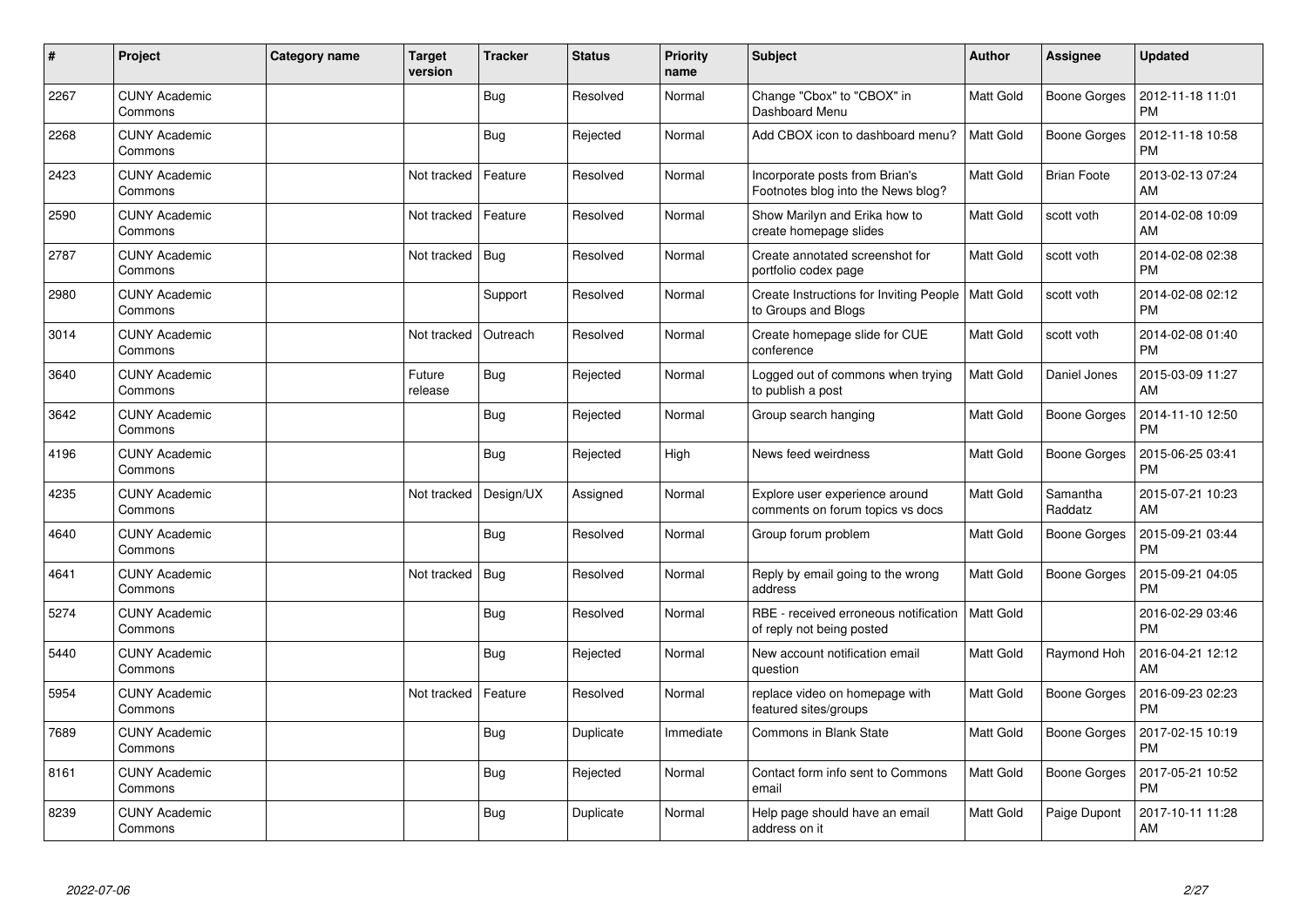| #     | Project                         | <b>Category name</b> | <b>Target</b><br>version | <b>Tracker</b> | <b>Status</b> | <b>Priority</b><br>name | <b>Subject</b>                                                                        | Author           | <b>Assignee</b>     | <b>Updated</b>                        |
|-------|---------------------------------|----------------------|--------------------------|----------------|---------------|-------------------------|---------------------------------------------------------------------------------------|------------------|---------------------|---------------------------------------|
| 8837  | <b>CUNY Academic</b><br>Commons |                      | Not tracked              | Feature        | Assigned      | Normal                  | Create a form to request info from<br>people requesting premium themes<br>and plugins | Matt Gold        | Marilyn Weber       | 2017-11-14 03:35<br><b>PM</b>         |
| 9112  | <b>CUNY Academic</b><br>Commons |                      | Not tracked              | Bug            | Resolved      | High                    | GCDI site down                                                                        | Matt Gold        | <b>Boone Gorges</b> | 2018-01-23 10:18<br><b>PM</b>         |
| 9115  | <b>CUNY Academic</b><br>Commons |                      | Not tracked              | Support        | Resolved      | Normal                  | question about invite by email                                                        | <b>Matt Gold</b> | Matt Gold           | 2018-02-13 11:14<br>AM                |
| 10538 | <b>CUNY Academic</b><br>Commons |                      |                          | Bug            | Resolved      | Normal                  | "This Site Can't be Reached"                                                          | <b>Matt Gold</b> | <b>Boone Gorges</b> | 2018-10-16 09:39<br><b>PM</b>         |
| 10563 | <b>CUNY Academic</b><br>Commons |                      | 1.13.12                  | <b>Bug</b>     | Resolved      | Urgent                  | cllicking on links from site menu leads<br>to 500 error                               | <b>Matt Gold</b> | <b>Boone Gorges</b> | 2018-10-23 10:48<br>AM                |
| 10950 | <b>CUNY Academic</b><br>Commons |                      |                          | Support        | Resolved      | High                    | Create slide for system maintenance                                                   | <b>Matt Gold</b> | scott voth          | 2019-01-12 10:23<br>AM                |
| 11610 | <b>CUNY Academic</b><br>Commons |                      | 1.15.5                   | Bug            | Resolved      | Normal                  | Homepage thumbnails not loading                                                       | Matt Gold        | Boone Gorges        | 2019-06-29 10:38<br><b>PM</b>         |
| 11619 | <b>CUNY Academic</b><br>Commons |                      | 1.15.5                   | Bug            | Rejected      | Normal                  | Homepage thumbnails not loading                                                       | <b>Matt Gold</b> | Raymond Hoh         | 2019-07-09 03:49<br>AM                |
| 12185 | <b>CUNY Academic</b><br>Commons |                      | 1.16.1                   | <b>Bug</b>     | Resolved      | Immediate               | Group links not working                                                               | <b>Matt Gold</b> | <b>Boone Gorges</b> | 2019-12-10 10:35<br>AM                |
| 12341 | <b>CUNY Academic</b><br>Commons |                      |                          | Bug            | Abandoned     | High                    | Commons down                                                                          | <b>Matt Gold</b> |                     | 2020-02-11 10:45<br>AM                |
| 13862 | <b>CUNY Academic</b><br>Commons |                      |                          | Bug            | Resolved      | Normal                  | Under maintenance message                                                             | <b>Matt Gold</b> | <b>Boone Gorges</b> | 2021-01-28 08:56<br><b>PM</b>         |
| 13949 | <b>CUNY Academic</b><br>Commons |                      | Not tracked              | Bug            | <b>New</b>    | Normal                  | Continued debugging of runaway<br>MySQL connections                                   | <b>Matt Gold</b> | <b>Boone Gorges</b> | 2021-09-14 10:42<br>AM                |
| 14737 | <b>CUNY Academic</b><br>Commons |                      |                          | Bug            | Duplicate     | Normal                  | Final step of group/site clone reloads<br>page                                        | <b>Matt Gold</b> | Boone Gorges        | 2021-08-31 11:41<br>AM                |
| 14896 | <b>CUNY Academic</b><br>Commons |                      |                          | Bug            | Resolved      | Urgent                  | site down for maintenance                                                             | <b>Matt Gold</b> | Boone Gorges        | 2021-10-26 11:01<br>AM                |
| 14951 | <b>CUNY Academic</b><br>Commons |                      | Not tracked              | Bug            | Resolved      | Normal                  | Commons down                                                                          | <b>Matt Gold</b> | Boone Gorges        | 2021-11-23 04:21<br>PM                |
| 16020 | <b>CUNY Academic</b><br>Commons |                      |                          | Support        | Rejected      | Normal                  | Metaslider Pro                                                                        | <b>Matt Gold</b> | <b>Boone Gorges</b> | 2022-05-10 10:43<br>AM                |
| 16307 | <b>CUNY Academic</b><br>Commons |                      |                          | <b>Bug</b>     | New           | Normal                  | Add brief messaging to<br>accept/decline group membership<br>requests                 | <b>Matt Gold</b> |                     | Boone Gorges   2022-06-27 06:13<br>PM |
| 2971  | JustPublics@365<br>MediaCamp    |                      |                          | <b>Bug</b>     | Resolved      | Normal                  | <b>CBOX Theme Error</b>                                                               | Matt Gold        | Raymond Hoh         | 2014-01-24 09:00<br>  PM              |
| 2582  | NYCDH Community Site            |                      |                          | <b>Bug</b>     | Rejected      | High                    | Forum posting/notification problem                                                    | Matt Gold        | Raymond Hoh         | 2013-05-20 09:16<br>PM                |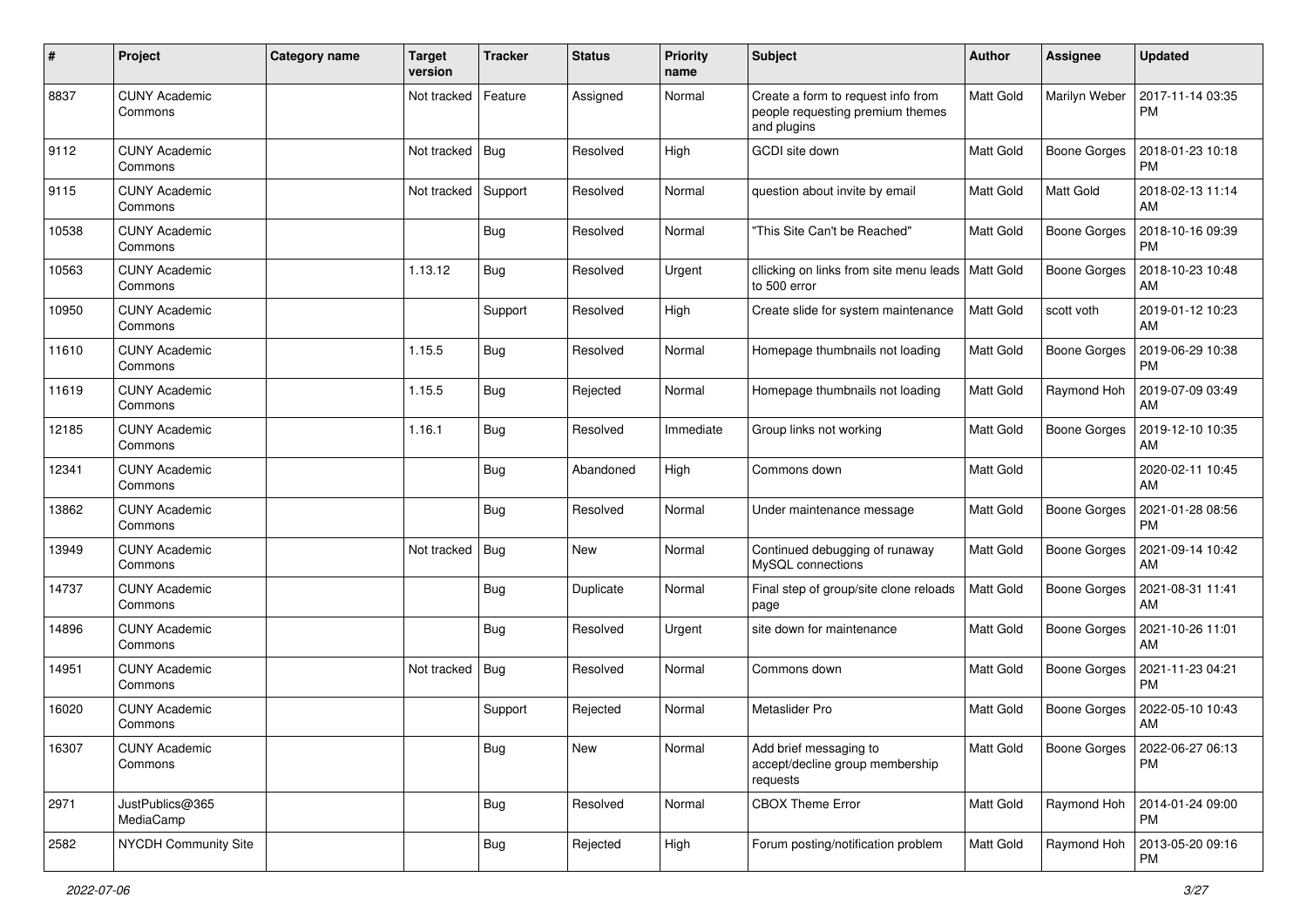| #    | Project                     | <b>Category name</b> | <b>Target</b><br>version | <b>Tracker</b> | <b>Status</b> | <b>Priority</b><br>name | Subject                                                                      | Author           | Assignee     | <b>Updated</b>                |
|------|-----------------------------|----------------------|--------------------------|----------------|---------------|-------------------------|------------------------------------------------------------------------------|------------------|--------------|-------------------------------|
| 2584 | <b>NYCDH Community Site</b> |                      |                          | <b>Bug</b>     | Resolved      | Normal                  | Forum disabled                                                               | Matt Gold        | Raymond Hoh  | 2013-06-13 01:46<br><b>PM</b> |
| 2618 | NYCDH Community Site        |                      |                          | Bug            | Assigned      | Low                     | Mark blogs as spam when created by<br>users marked as spam                   | Matt Gold        | Boone Gorges | 2013-06-09 11:38<br><b>PM</b> |
| 2622 | <b>NYCDH Community Site</b> |                      |                          | Support        | Resolved      | Normal                  | BuddyPress Members Widget on<br>Homepage doesn't show new<br>members         | Matt Gold        | Raymond Hoh  | 2013-06-19 09:37<br>AM        |
| 2627 | <b>NYCDH Community Site</b> |                      |                          | Support        | Rejected      | Normal                  | Users Marked as Spam showing up<br>in New Members Widget List on<br>Homepage | <b>Matt Gold</b> | Raymond Hoh  | 2020-11-23 08:56<br><b>PM</b> |
| 2628 | <b>NYCDH Community Site</b> |                      |                          | <b>Bug</b>     | Resolved      | Low                     | Spam User Changes Password                                                   | <b>Matt Gold</b> | Raymond Hoh  | 2018-02-21 07:18<br><b>PM</b> |
| 2643 | NYCDH Community Site        |                      |                          | <b>Bug</b>     | Resolved      | Normal                  | WordPress update through<br>dashboard failed                                 | Matt Gold        |              | 2013-10-11 01:46<br>PM        |
| 2649 | NYCDH Community Site        |                      |                          | <b>Bug</b>     | Resolved      | Normal                  | RBE problems                                                                 | <b>Matt Gold</b> | Raymond Hoh  | 2013-10-11 02:04<br><b>PM</b> |
| 2651 | NYCDH Community Site        |                      |                          | <b>Bug</b>     | Rejected      | Normal                  | BP Doc save button returns users to<br>doc directory instead of to group     | Matt Gold        | Boone Gorges | 2013-08-02 12:47<br><b>PM</b> |
| 2664 | <b>NYCDH Community Site</b> |                      |                          | <b>Bug</b>     | Resolved      | Normal                  | WordPress update fails                                                       | Matt Gold        |              | 2013-07-31 09:47<br>AM        |
| 2690 | NYCDH Community Site        |                      |                          | <b>Bug</b>     | Resolved      | Normal                  | Spam Registrations                                                           | <b>Matt Gold</b> | Raymond Hoh  | 2013-10-29 09:21<br><b>PM</b> |
| 2762 | NYCDH Community Site        |                      |                          | <b>Bug</b>     | Resolved      | Urgent                  | Unable to Delete Spam Groups                                                 | Matt Gold        | Raymond Hoh  | 2013-09-04 11:23<br><b>PM</b> |
| 2773 | NYCDH Community Site        |                      |                          | <b>Bug</b>     | Resolved      | Urgent                  | Severe site weirdness                                                        | Matt Gold        | Raymond Hoh  | 2018-02-21 07:13<br><b>PM</b> |
| 2814 | NYCDH Community Site        |                      |                          | Feature        | Resolved      | Normal                  | Restricting Sign-Ups                                                         | <b>Matt Gold</b> | Raymond Hoh  | 2014-01-24 09:16<br><b>PM</b> |
| 2815 | <b>NYCDH Community Site</b> |                      |                          | <b>Bug</b>     | Resolved      | Normal                  | Group Activity dates don't match<br>latest activity                          | Matt Gold        | Raymond Hoh  | 2013-10-14 11:40<br><b>PM</b> |
| 2888 | NYCDH Community Site        |                      |                          | Feature        | Resolved      | Normal                  | Make Text Posting the Default?                                               | <b>Matt Gold</b> | Raymond Hoh  | 2018-02-21 07:14<br><b>PM</b> |
| 2953 | NYCDH Community Site        |                      |                          | <b>Bug</b>     | Resolved      | Normal                  | <b>WP Update Failed</b>                                                      | Matt Gold        | Raymond Hoh  | 2014-06-24 10:48<br>PM        |
| 3263 | NYCDH Community Site        |                      |                          | <b>Bug</b>     | Resolved      | Normal                  | RBE could not be posted                                                      | Matt Gold        | Raymond Hoh  | 2014-06-24 10:48<br><b>PM</b> |
| 3266 | NYCDH Community Site        |                      |                          | <b>Bug</b>     | Resolved      | Normal                  | Report of difficulty posting the<br>NYCDH forum                              | Matt Gold        | Raymond Hoh  | 2014-06-12 03:27<br>PM        |
| 3286 | NYCDH Community Site        |                      |                          | <b>Bug</b>     | Resolved      | Normal                  | Have BP Docs take on Access<br>Defaults of group                             | Matt Gold        | Raymond Hoh  | 2018-02-21 07:23<br>PM        |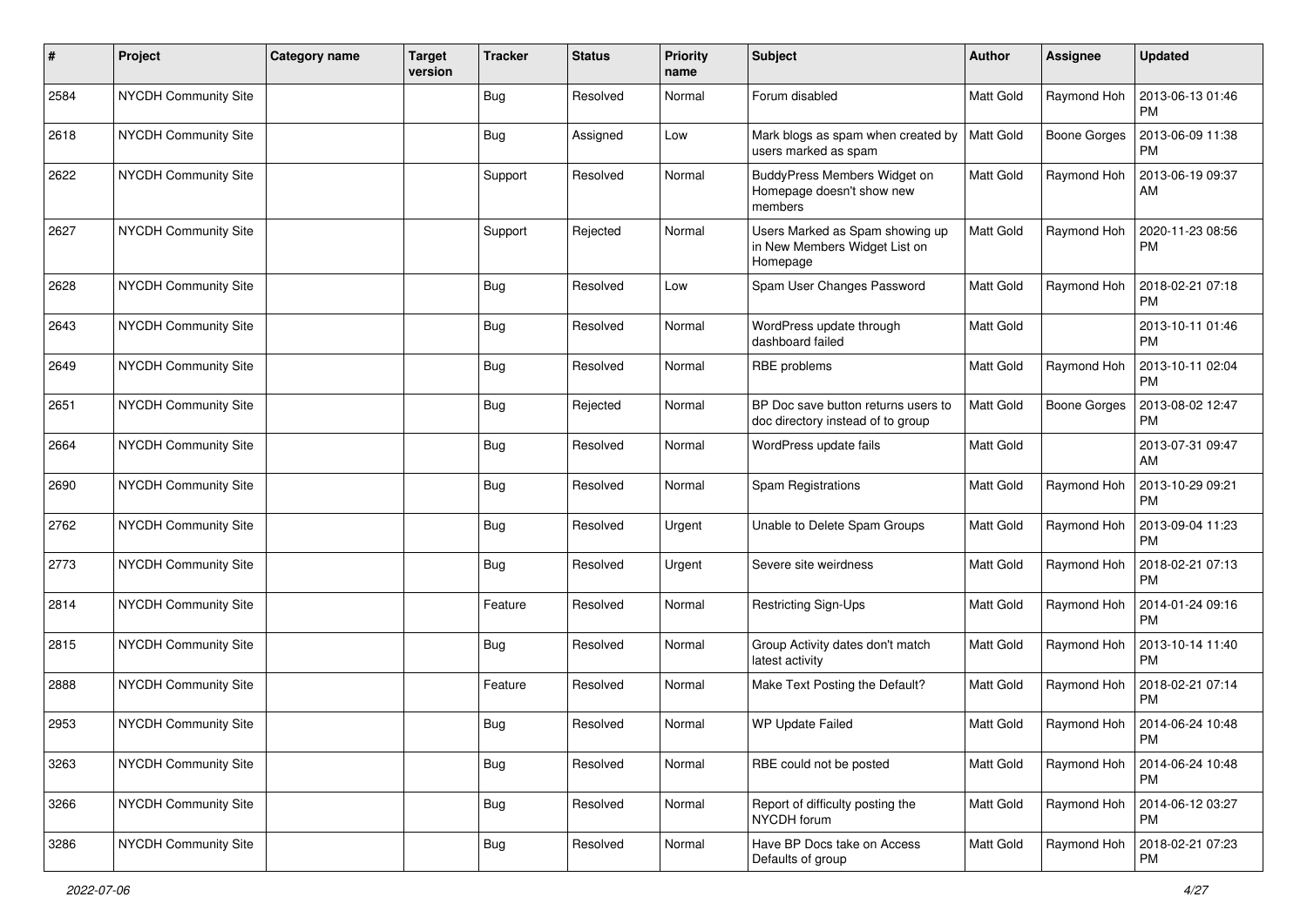| $\vert$ # | Project                     | Category name | Target<br>version | <b>Tracker</b> | <b>Status</b> | <b>Priority</b><br>name | <b>Subject</b>                                                      | <b>Author</b>    | <b>Assignee</b> | <b>Updated</b>                |
|-----------|-----------------------------|---------------|-------------------|----------------|---------------|-------------------------|---------------------------------------------------------------------|------------------|-----------------|-------------------------------|
| 3287      | NYCDH Community Site        |               |                   | Bug            | Resolved      | Normal                  | Link to Private Doc bounces<br>non-logged-in users to homepage      | <b>Matt Gold</b> | Raymond Hoh     | 2014-06-25 05:30<br><b>PM</b> |
| 3289      | <b>NYCDH Community Site</b> |               |                   | Bug            | Resolved      | Normal                  | BP Docs revision overflowing div<br>containers                      | Matt Gold        | Raymond Hoh     | 2014-06-26 05:19<br><b>PM</b> |
| 3429      | NYCDH Community Site        |               |                   | <b>Bug</b>     | Resolved      | Normal                  | Forum Attachments not working                                       | Matt Gold        | Raymond Hoh     | 2014-09-01 04:04<br><b>PM</b> |
| 4178      | <b>NYCDH Community Site</b> |               |                   | Outreach       | Resolved      | Normal                  | Please export member email<br>addresses for a site-wide mailing     | <b>Matt Gold</b> | Raymond Hoh     | 2015-06-19 04:40<br>AM        |
| 4736      | <b>NYCDH Community Site</b> |               |                   | <b>Bug</b>     | Resolved      | Normal                  | NYCDH email notifications don't list<br>attachments                 | Matt Gold        | Raymond Hoh     | 2015-10-08 09:35<br><b>PM</b> |
| 4763      | NYCDH Community Site        |               |                   | Bug            | Resolved      | Normal                  | Embedded HTML link doesn't appear<br>in email notification          | <b>Matt Gold</b> | Raymond Hoh     | 2015-10-10 10:11<br>AM        |
| 5055      | NYCDH Community Site        |               |                   | <b>Bug</b>     | Resolved      | Normal                  | Up file size limit on forum<br>attachments                          | Matt Gold        |                 | 2015-12-21 01:30<br><b>PM</b> |
| 5430      | NYCDH Community Site        |               |                   | Support        | Resolved      | Normal                  | Question about deleting account                                     | <b>Matt Gold</b> | Raymond Hoh     | 2018-02-21 07:15<br><b>PM</b> |
| 5445      | <b>NYCDH Community Site</b> |               |                   | <b>Bug</b>     | Resolved      | Normal                  | Private group question                                              | <b>Matt Gold</b> | Raymond Hoh     | 2016-04-13 01:58<br><b>PM</b> |
| 5447      | <b>NYCDH Community Site</b> |               |                   | <b>Bug</b>     | Resolved      | Normal                  | Forum post notification doesn't note<br>presence of an attachment   | Matt Gold        | Raymond Hoh     | 2016-04-15 12:19<br><b>PM</b> |
| 5519      | NYCDH Community Site        |               |                   | Feature        | Resolved      | Normal                  | Add all NYCDH members to the<br>Announcements Group                 | <b>Matt Gold</b> | Raymond Hoh     | 2016-07-20 07:30<br><b>PM</b> |
| 5520      | NYCDH Community Site        |               |                   | Feature        | Resolved      | Normal                  | Auto-Add Newly Registered Members<br>to the Announcements Group     | <b>Matt Gold</b> | Raymond Hoh     | 2016-05-03 07:25<br><b>PM</b> |
| 5521      | <b>NYCDH Community Site</b> |               |                   | Feature        | Resolved      | Normal                  | Add help text to registration process<br>re Announcement group add  | Matt Gold        | Raymond Hoh     | 2020-11-23 08:53<br><b>PM</b> |
| 5530      | NYCDH Community Site        |               |                   | <b>Bug</b>     | Resolved      | Normal                  | Error updating plugin                                               | <b>Matt Gold</b> | Raymond Hoh     | 2018-02-21 07:16<br><b>PM</b> |
| 5742      | <b>NYCDH Community Site</b> |               |                   | <b>Bug</b>     | Resolved      | Normal                  | images in slideshow not working                                     | Matt Gold        | Raymond Hoh     | 2016-07-20 07:24<br><b>PM</b> |
| 5840      | <b>NYCDH Community Site</b> |               |                   | Bug            | Resolved      | Normal                  | request membership in private group<br>issue                        | <b>Matt Gold</b> | Raymond Hoh     | 2016-07-26 06:58<br>AM        |
| 5939      | NYCDH Community Site        |               |                   | <b>Bug</b>     | Resolved      | Normal                  | Embedded link doesn't come through<br>CBOX/NYCDH email notification | <b>Matt Gold</b> | Raymond Hoh     | 2018-02-21 07:16<br><b>PM</b> |
| 5989      | NYCDH Community Site        |               |                   | Support        | Resolved      | Normal                  | Buddypress/WP question                                              | Matt Gold        | Raymond Hoh     | 2018-02-21 07:16<br><b>PM</b> |
| 7448      | NYCDH Community Site        |               |                   | <b>Bug</b>     | Duplicate     | Normal                  | Email subscription changed                                          | Matt Gold        | Raymond Hoh     | 2018-02-21 07:20<br><b>PM</b> |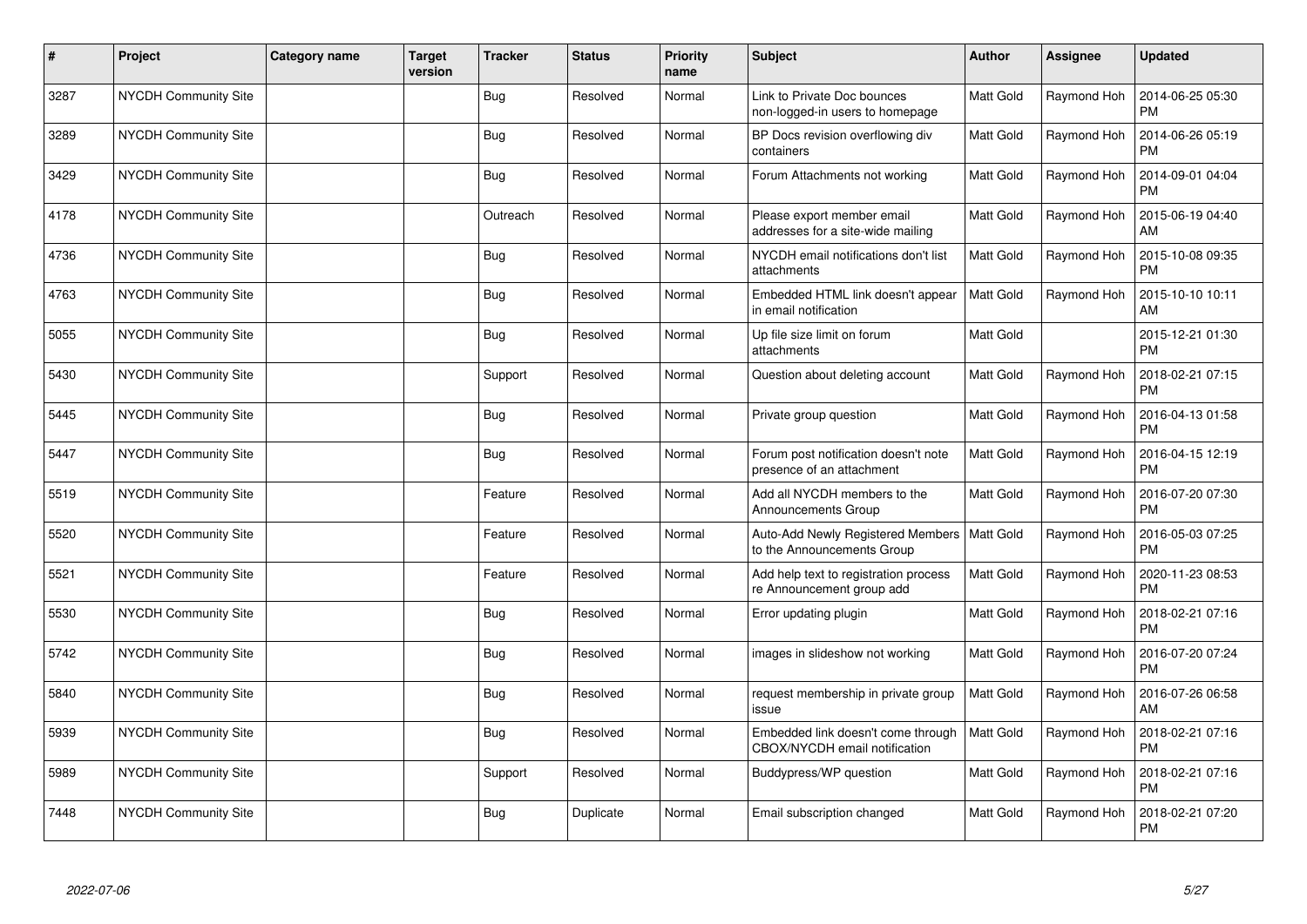| $\sharp$ | Project                     | <b>Category name</b> | <b>Target</b><br>version | <b>Tracker</b> | <b>Status</b> | <b>Priority</b><br>name | <b>Subject</b>                                                       | Author           | Assignee    | <b>Updated</b>                |
|----------|-----------------------------|----------------------|--------------------------|----------------|---------------|-------------------------|----------------------------------------------------------------------|------------------|-------------|-------------------------------|
| 8050     | NYCDH Community Site        |                      |                          | <b>Bug</b>     | Rejected      | Normal                  | problem resetting pw                                                 | <b>Matt Gold</b> | Raymond Hoh | 2017-04-27 03:54<br><b>PM</b> |
| 8051     | NYCDH Community Site        |                      |                          | <b>Bug</b>     | Resolved      | Normal                  | User reports registration problem                                    | <b>Matt Gold</b> | Raymond Hoh | 2017-04-27 04:29<br><b>PM</b> |
| 8397     | NYCDH Community Site        |                      |                          | <b>Bug</b>     | Resolved      | Normal                  | Profile question                                                     | <b>Matt Gold</b> | Raymond Hoh | 2018-02-21 07:21<br><b>PM</b> |
| 8406     | <b>NYCDH Community Site</b> |                      |                          | Feature        | Resolved      | Normal                  | Error message for WP-Cerber<br>lockouts                              | <b>Matt Gold</b> | Raymond Hoh | 2018-02-22 09:26<br>AM        |
| 8582     | NYCDH Community Site        |                      |                          | <b>Bug</b>     | Resolved      | High                    | Forum post doesn't work                                              | Matt Gold        | Raymond Hoh | 2018-02-21 07:13<br><b>PM</b> |
| 8992     | NYCDH Community Site        |                      |                          | <b>Bug</b>     | Assigned      | Normal                  | Multiple RBE error reports                                           | <b>Matt Gold</b> | Raymond Hoh | 2017-12-11 05:43<br><b>PM</b> |
| 9076     | NYCDH Community Site        |                      |                          | <b>Bug</b>     | Resolved      | Normal                  | Email group subscription reset<br>erroneously                        | Matt Gold        | Raymond Hoh | 2018-09-25 09:52<br>AM        |
| 9089     | <b>NYCDH Community Site</b> |                      |                          | Bug            | Rejected      | Normal                  | User experiences phishing warning                                    | Matt Gold        | Raymond Hoh | 2020-11-23 08:43<br><b>PM</b> |
| 9242     | NYCDH Community Site        |                      |                          | <b>Bug</b>     | Resolved      | Normal                  | Default subscription to NYCDH<br>Announcements group                 | <b>Matt Gold</b> | Raymond Hoh | 2018-02-22 12:47<br><b>PM</b> |
| 10325    | NYCDH Community Site        |                      |                          | <b>Bug</b>     | Resolved      | Normal                  | Digest email formatting                                              | Matt Gold        | Raymond Hoh | 2018-09-14 09:34<br><b>PM</b> |
| 11000    | <b>NYCDH Community Site</b> |                      |                          | Bug            | Rejected      | Normal                  | SSL / link redirection issue for DH<br>Week site from NYCDH homepage | <b>Matt Gold</b> | Raymond Hoh | 2019-01-24 10:00<br><b>PM</b> |
| 11280    | NYCDH Community Site        |                      |                          | <b>Bug</b>     | Resolved      | Normal                  | Member search not working                                            | Matt Gold        | Raymond Hoh | 2019-04-01 06:23<br><b>PM</b> |
| 11456    | <b>NYCDH Community Site</b> |                      |                          | <b>Bug</b>     | Resolved      | Normal                  | Group has no admins                                                  | <b>Matt Gold</b> | Raymond Hoh | 2019-06-01 04:24<br><b>PM</b> |
| 12433    | NYCDH Community Site        |                      |                          | <b>Bug</b>     | Resolved      | Normal                  | hyperlinks not accepted in forum post                                | Matt Gold        | Raymond Hoh | 2020-11-23 08:42<br><b>PM</b> |
| 12893    | <b>NYCDH Community Site</b> |                      |                          | <b>Bug</b>     | Resolved      | Normal                  | Login issue                                                          | Matt Gold        | Raymond Hoh | 2020-06-05 10:31<br>AM        |
| 13491    | <b>NYCDH Community Site</b> |                      |                          | Bug            | Resolved      | Normal                  | User unable to register                                              | Matt Gold        | Raymond Hoh | 2020-10-23 12:43<br>AM        |
| 14861    | NYCDH Community Site        |                      |                          | <b>Bug</b>     | Resolved      | Normal                  | User unable to access profile editing<br>page                        | Matt Gold        | Raymond Hoh | 2021-10-14 08:38<br>PM        |
| 15171    | NYCDH Community Site        |                      |                          | Support        | Resolved      | Normal                  | Unclear how to delete account                                        | <b>Matt Gold</b> | Raymond Hoh | 2022-01-10 12:04<br><b>PM</b> |
| 15247    | NYCDH Community Site        |                      |                          | <b>Bug</b>     | Resolved      | Normal                  | Registration issue                                                   | Matt Gold        | Raymond Hoh | 2022-02-03 08:02<br><b>PM</b> |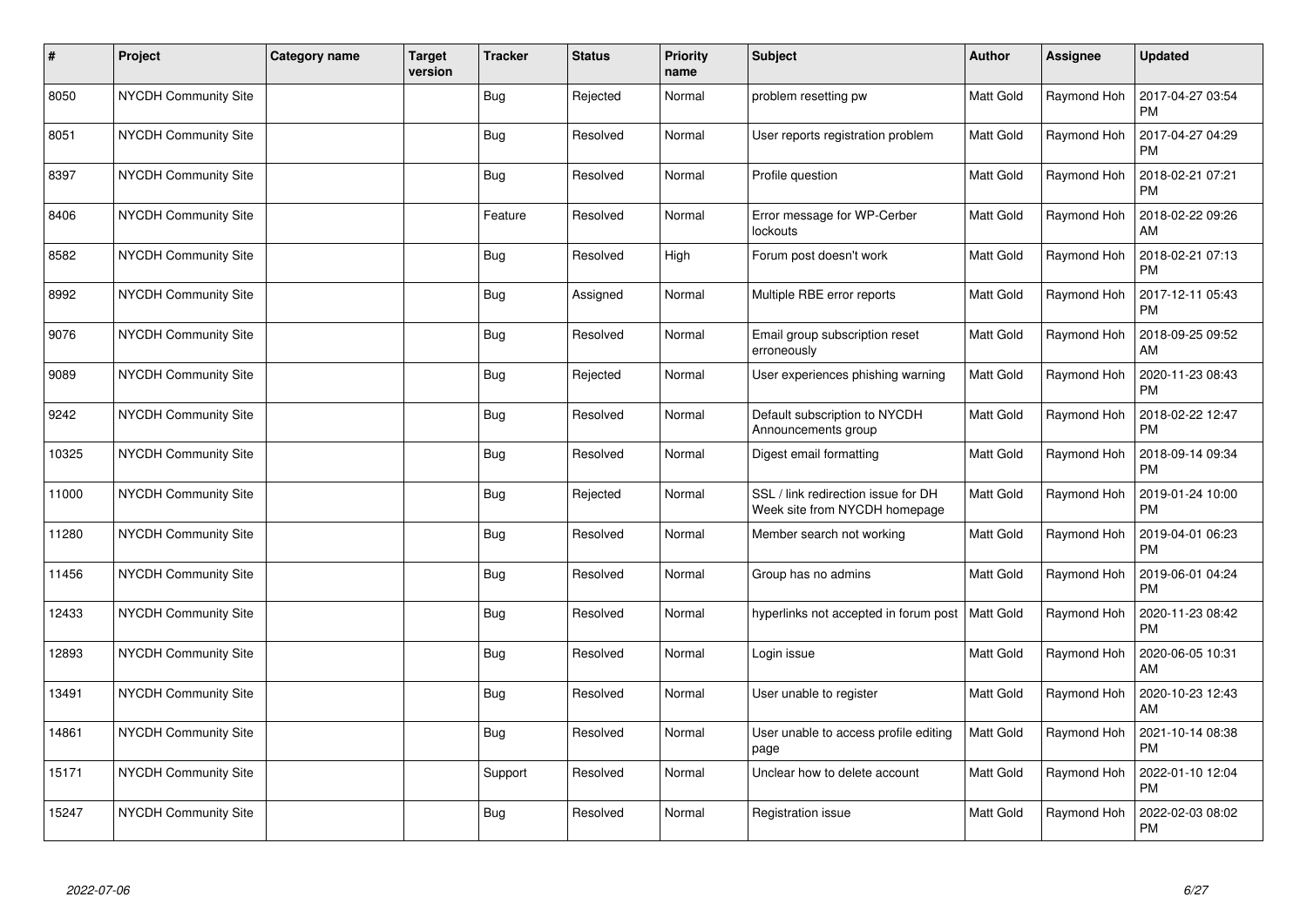| $\#$           | <b>Project</b>                  | Category name      | <b>Target</b><br>version | <b>Tracker</b> | <b>Status</b> | <b>Priority</b><br>name | <b>Subject</b>                                                       | Author           | Assignee            | <b>Updated</b>                |
|----------------|---------------------------------|--------------------|--------------------------|----------------|---------------|-------------------------|----------------------------------------------------------------------|------------------|---------------------|-------------------------------|
| 8899           | <b>CUNY Academic</b><br>Commons | Accessibility      | 1.13                     | Feature        | Resolved      | Normal                  | <b>Accessibility Fixes</b>                                           | Matt Gold        | <b>Boone Gorges</b> | 2018-04-23 10:55<br>AM        |
| 8900           | <b>CUNY Academic</b><br>Commons | Accessibility      | Future<br>release        | Feature        | Assigned      | Normal                  | Look into tools to enforce<br>accessibility in WP environment        | <b>Matt Gold</b> | Boone Gorges        | 2022-04-26 11:59<br>AM        |
| 8901           | <b>CUNY Academic</b><br>Commons | Accessibility      | Future<br>release        | Feature        | Assigned      | Normal                  | Theme analysis for accessibility                                     | <b>Matt Gold</b> | Boone Gorges        | 2022-04-26 11:59<br>AM        |
| 13496          | <b>CUNY Academic</b><br>Commons | Accessibility      | 1.18.0                   | Bug            | Resolved      | Normal                  | Review contrast issues on<br>registration page and profile page      | <b>Matt Gold</b> | Sonja Leix          | 2020-12-08 11:31<br>AM        |
| 1334           | <b>CUNY Academic</b><br>Commons | Analytics          | Future<br>release        | Feature        | Abandoned     | Normal                  | Create Tool To Count Email<br><b>Notifications</b>                   | Matt Gold        | Matt Gold           | 2015-11-12 12:56<br>AM        |
| 4070           | <b>CUNY Academic</b><br>Commons | Analytics          | Not tracked              | Support        | Assigned      | Normal                  | Request for JITP site analytics                                      | <b>Matt Gold</b> | Seth Persons        | 2016-02-23 03:09<br><b>PM</b> |
| 5581           | <b>CUNY Academic</b><br>Commons | Analytics          | Future<br>release        | Feature        | Assigned      | Normal                  | Explore alternatives to Google<br>Analytics                          | Matt Gold        | Valerie<br>Townsend | 2020-04-17 03:12<br><b>PM</b> |
| 342            | <b>CUNY Academic</b><br>Commons | Blogs (BuddyPress) | 1.10.2                   | Feature        | Resolved      | Low                     | <b>Blog Listing Displays User Avatars</b><br>Instead of Blog Avatars | Matt Gold        | Boone Gorges        | 2019-12-06 11:08<br>AM        |
| 1098           | <b>CUNY Academic</b><br>Commons | Blogs (BuddyPress) | 1.6                      | Feature        | Resolved      | Low                     | Create way for people to search<br>through authors on blog listings  | <b>Matt Gold</b> | <b>Boone Gorges</b> | 2014-03-31 07:01<br><b>PM</b> |
| 5691           | <b>CUNY Academic</b><br>Commons | Blogs (BuddyPress) | Future<br>release        | Bug            | Assigned      | High                    | Differing numbers on Sites display                                   | Matt Gold        | Raymond Hoh         | 2016-06-13 01:37<br><b>PM</b> |
| 6350           | <b>CUNY Academic</b><br>Commons | Blogs (BuddyPress) | 1.9.31                   | <b>Bug</b>     | Resolved      | Normal                  | Editing blog posts results in activity<br>items                      | <b>Matt Gold</b> | <b>Boone Gorges</b> | 2016-10-18 09:24<br><b>PM</b> |
| 8836           | <b>CUNY Academic</b><br>Commons | Blogs (BuddyPress) | Future<br>release        | Feature        | Assigned      | Normal                  | Redesign site launch process                                         | Matt Gold        | Boone Gorges        | 2019-10-03 02:49<br><b>PM</b> |
| $\overline{7}$ | <b>CUNY Academic</b><br>Commons | BuddyPress (misc)  |                          | <b>Bug</b>     | Resolved      | Normal                  | BuddyPress theme error on iPhone                                     | Matt Gold        | Boone Gorges        | 2009-09-15 07:39<br><b>PM</b> |
| 30             | <b>CUNY Academic</b><br>Commons | BuddyPress (misc)  |                          | <b>Bug</b>     | Resolved      | Normal                  | Hidden Forum Activity Showing up in<br>News Feed                     | Matt Gold        | <b>Boone Gorges</b> | 2009-09-30 02:51<br><b>PM</b> |
| 31             | <b>CUNY Academic</b><br>Commons | BuddyPress (misc)  |                          | Feature        | Resolved      | Low                     | Upgrade to BuddyPress 1.1                                            | Matt Gold        | Boone Gorges        | 2009-12-08 04:00<br><b>PM</b> |
| 32             | <b>CUNY Academic</b><br>Commons | BuddyPress (misc)  | 1.1                      | Feature        | Resolved      | Low                     | Add BP External Group Blogs Plugin                                   | Matt Gold        | Boone Gorges        | 2010-10-06 05:12<br><b>PM</b> |
| 34             | <b>CUNY Academic</b><br>Commons | BuddyPress (misc)  |                          | Feature        | Resolved      | Low                     | <b>Create Privacy Settings for Profile</b><br>Data                   | <b>Matt Gold</b> | Boone Gorges        | 2010-05-11 06:52<br><b>PM</b> |
| 36             | <b>CUNY Academic</b><br>Commons | BuddyPress (misc)  | 1.1                      | Feature        | Resolved      | Normal                  | Digest Version of Group Forums<br><b>Notification Plugin</b>         | <b>Matt Gold</b> | <b>Boone Gorges</b> | 2010-09-26 11:10<br>AM        |
| 37             | <b>CUNY Academic</b><br>Commons | BuddyPress (misc)  |                          | Feature        | Resolved      | Low                     | Move Member Search up on Member<br>page                              | <b>Matt Gold</b> | Boone Gorges        | 2009-12-07 08:20<br>AM        |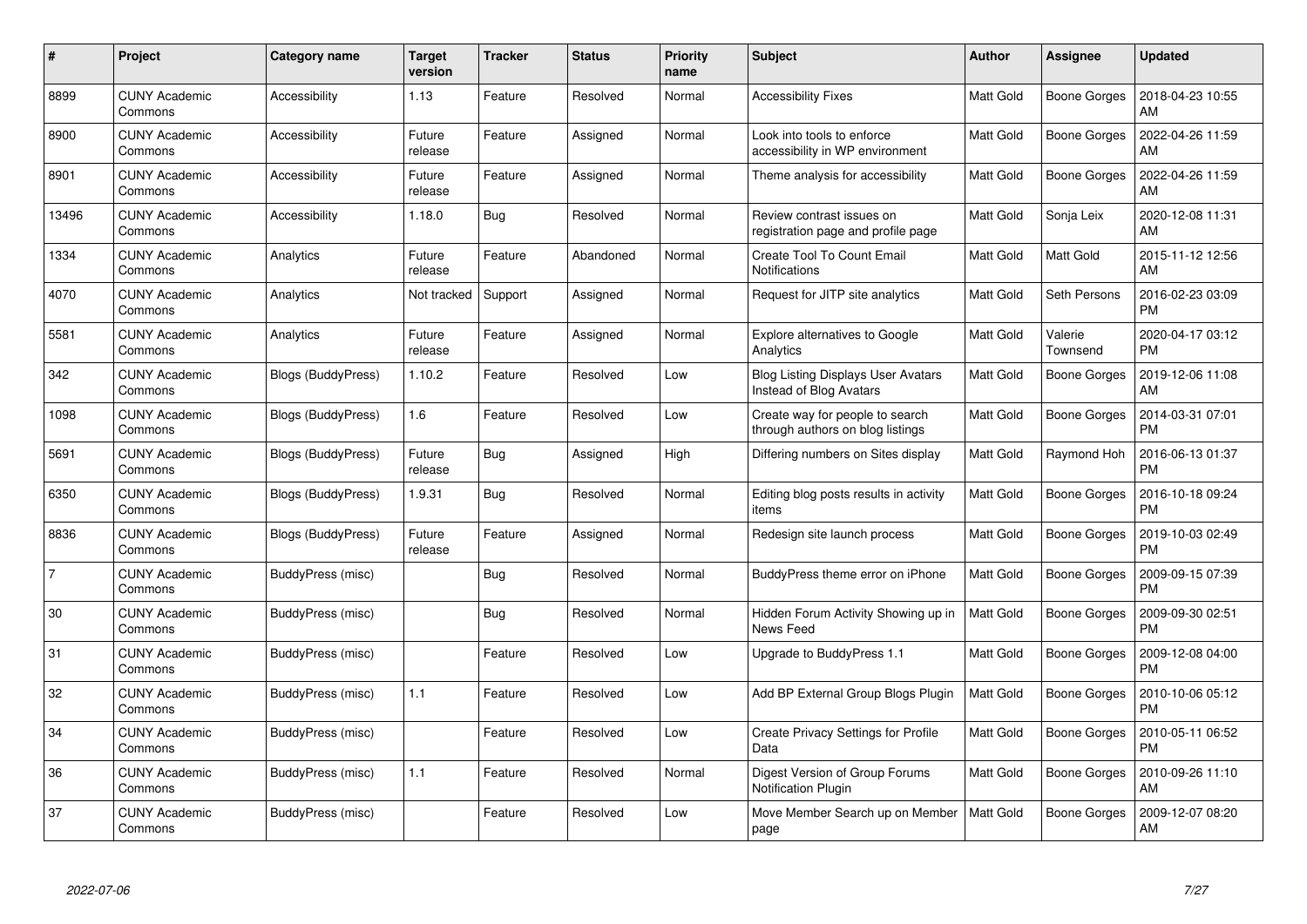| #   | Project                         | <b>Category name</b> | <b>Target</b><br>version | <b>Tracker</b> | <b>Status</b> | <b>Priority</b><br>name | <b>Subject</b>                                                      | <b>Author</b>    | <b>Assignee</b>     | <b>Updated</b>                |
|-----|---------------------------------|----------------------|--------------------------|----------------|---------------|-------------------------|---------------------------------------------------------------------|------------------|---------------------|-------------------------------|
| 41  | <b>CUNY Academic</b><br>Commons | BuddyPress (misc)    |                          | Bug            | Resolved      | Normal                  | User listed twice in group                                          | <b>Matt Gold</b> | <b>Matt Gold</b>    | 2009-12-08 07:35<br><b>PM</b> |
| 47  | <b>CUNY Academic</b><br>Commons | BuddyPress (misc)    |                          | Bug            | Resolved      | Normal                  | Request to Join Group Lost                                          | <b>Matt Gold</b> |                     | 2009-10-19 04:08<br><b>PM</b> |
| 50  | <b>CUNY Academic</b><br>Commons | BuddyPress (misc)    |                          | Feature        | Resolved      | Low                     | Give Group Moderators Additional<br>Privileges                      | <b>Matt Gold</b> | <b>Boone Gorges</b> | 2009-12-08 02:23<br><b>PM</b> |
| 53  | <b>CUNY Academic</b><br>Commons | BuddyPress (misc)    |                          | Bug            | Resolved      | Normal                  | Search on Group Page Not Working,<br>Leads to Home Page             | Matt Gold        | Boone Gorges        | 2009-10-22 10:51<br>AM        |
| 55  | <b>CUNY Academic</b><br>Commons | BuddyPress (misc)    |                          | Feature        | Resolved      | Low                     | Length of RSS feed on News page                                     | <b>Matt Gold</b> | <b>Boone Gorges</b> | 2009-10-22 10:32<br>AM        |
| 56  | <b>CUNY Academic</b><br>Commons | BuddyPress (misc)    |                          | Bug            | Resolved      | Normal                  | Addition of a Profile Field Option<br>Removes Existing One          | <b>Matt Gold</b> | Zach Davis          | 2009-10-27 05:14<br><b>PM</b> |
| 64  | <b>CUNY Academic</b><br>Commons | BuddyPress (misc)    |                          | Feature        | Resolved      | Normal                  | Create links to file attachments in BP<br>Forum Subscription Plugin | <b>Matt Gold</b> | Boone Gorges        | 2009-12-10 01:29<br><b>PM</b> |
| 66  | <b>CUNY Academic</b><br>Commons | BuddyPress (misc)    |                          | Feature        | Resolved      | Normal                  | Remove "Popular" listing from<br><b>Members Widget</b>              | Matt Gold        | Boone Gorges        | 2009-11-18 09:20<br>AM        |
| 67  | <b>CUNY Academic</b><br>Commons | BuddyPress (misc)    |                          | Feature        | Resolved      | Low                     | Who's Online                                                        | <b>Matt Gold</b> | <b>Boone Gorges</b> | 2009-12-08 07:33<br><b>PM</b> |
| 69  | <b>CUNY Academic</b><br>Commons | BuddyPress (misc)    |                          | Bug            | Resolved      | Normal                  | UserName doesn't appear in News<br>Feed Wiki Edit                   | <b>Matt Gold</b> | Boone Gorges        | 2009-12-03 09:33<br>AM        |
| 120 | <b>CUNY Academic</b><br>Commons | BuddyPress (misc)    | 1.4                      | Feature        | Resolved      | Normal                  | <b>Consider Adding Privacy Options</b><br>Plugin for Profiles       | Matt Gold        | <b>Boone Gorges</b> | 2015-11-12 01:02<br>AM        |
| 130 | CUNY Academic<br>Commons        | BuddyPress (misc)    |                          | Bug            | Resolved      | Normal                  | Link to Blog on Group Pages leads<br>back to Group                  | <b>Matt Gold</b> | Boone Gorges        | 2009-12-10 01:28<br><b>PM</b> |
| 134 | <b>CUNY Academic</b><br>Commons | BuddyPress (misc)    |                          | Bug            | Resolved      | Low                     | Div Overflow Issue on Mail Interface                                | Matt Gold        | Boone Gorges        | 2009-12-13 06:28<br>PM        |
| 138 | <b>CUNY Academic</b><br>Commons | BuddyPress (misc)    |                          | <b>Bug</b>     | Resolved      | Normal                  | Broken Links in Forum Notification<br>Emails                        | <b>Matt Gold</b> | <b>Boone Gorges</b> | 2010-03-02 07:59<br><b>PM</b> |
| 143 | <b>CUNY Academic</b><br>Commons | BuddyPress (misc)    |                          | Bug            | Resolved      | Normal                  | Friendship Acceptance Error<br>Message                              | Matt Gold        | Boone Gorges        | 2010-05-11 04:44<br><b>PM</b> |
| 145 | <b>CUNY Academic</b><br>Commons | BuddyPress (misc)    |                          | <b>Bug</b>     | Resolved      | Normal                  | Trackbacks are being attributed to<br>'ungooglable'                 | Matt Gold        | Boone Gorges        | 2010-05-20 03:07<br><b>PM</b> |
| 148 | <b>CUNY Academic</b><br>Commons | BuddyPress (misc)    |                          | Bug            | Resolved      | Normal                  | TinyMCE Problem with URLs in<br>Posts                               | <b>Matt Gold</b> | Boone Gorges        | 2010-02-25 12:22<br><b>PM</b> |
| 149 | <b>CUNY Academic</b><br>Commons | BuddyPress (misc)    |                          | Bug            | Resolved      | Normal                  | Email Notifications and TinyMCE                                     | Matt Gold        | Boone Gorges        | 2010-01-08 09:33<br><b>PM</b> |
| 152 | <b>CUNY Academic</b><br>Commons | BuddyPress (misc)    |                          | <b>Bug</b>     | Resolved      | Normal                  | HTML Tags Added to Email<br>Notifications                           | Matt Gold        | Boone Gorges        | 2010-05-11 04:52<br>PM        |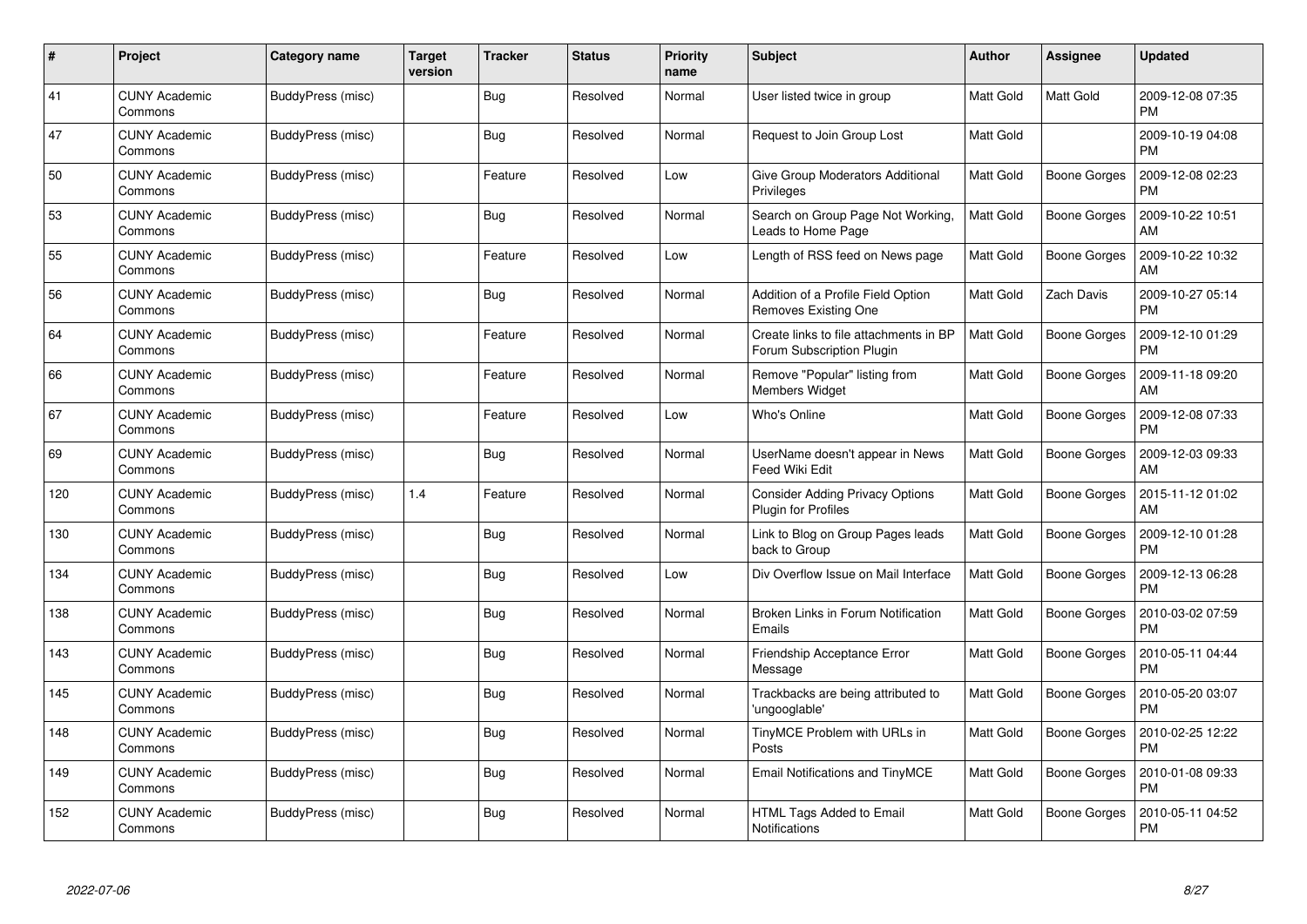| #   | Project                         | Category name     | Target<br>version | <b>Tracker</b> | <b>Status</b> | <b>Priority</b><br>name | <b>Subject</b>                                                                                    | Author           | <b>Assignee</b>     | <b>Updated</b>                |
|-----|---------------------------------|-------------------|-------------------|----------------|---------------|-------------------------|---------------------------------------------------------------------------------------------------|------------------|---------------------|-------------------------------|
| 153 | <b>CUNY Academic</b><br>Commons | BuddyPress (misc) |                   | <b>Bug</b>     | Resolved      | Normal                  | User Asked to login again while trying<br>to submit wire post                                     | <b>Matt Gold</b> | <b>Boone Gorges</b> | 2010-05-11 04:48<br><b>PM</b> |
| 154 | <b>CUNY Academic</b><br>Commons | BuddyPress (misc) |                   | Bug            | Resolved      | Low                     | Order of posts on Forum page                                                                      | <b>Matt Gold</b> | Boone Gorges        | 2010-05-11 04:53<br>PM        |
| 155 | <b>CUNY Academic</b><br>Commons | BuddyPress (misc) |                   | <b>Bug</b>     | Resolved      | Normal                  | Problem with Group Blog<br><b>BuddyPress Plugin</b>                                               | <b>Matt Gold</b> | Boone Gorges        | 2010-01-23 07:19<br>AM        |
| 156 | <b>CUNY Academic</b><br>Commons | BuddyPress (misc) |                   | Bug            | Resolved      | Low                     | <b>Sticky Posts and Recently Active</b><br><b>Topics List</b>                                     | <b>Matt Gold</b> | Boone Gorges        | 2010-05-11 05:22<br><b>PM</b> |
| 157 | <b>CUNY Academic</b><br>Commons | BuddyPress (misc) | Not tracked       | Feature        | Rejected      | Normal                  | Conduct a review of BuddyPress<br>plugins                                                         | Matt Gold        | Boone Gorges        | 2016-01-26 12:16<br>AM        |
| 159 | <b>CUNY Academic</b><br>Commons | BuddyPress (misc) |                   | Bug            | Resolved      | Normal                  | Member reports trouble with<br><b>Notification Settings</b>                                       | <b>Matt Gold</b> | Boone Gorges        | 2010-05-11 04:50<br><b>PM</b> |
| 160 | <b>CUNY Academic</b><br>Commons | BuddyPress (misc) |                   | <b>Bug</b>     | Resolved      | Low                     | Sticky Posts and Recently Active<br><b>Topics List</b>                                            | <b>Matt Gold</b> | Boone Gorges        | 2010-01-21 02:02<br><b>PM</b> |
| 172 | <b>CUNY Academic</b><br>Commons | BuddyPress (misc) |                   | Bug            | Resolved      | Normal                  | Forum Notifications not working                                                                   | Matt Gold        |                     | 2010-03-04 07:28<br>AM        |
| 173 | <b>CUNY Academic</b><br>Commons | BuddyPress (misc) |                   | <b>Bug</b>     | Resolved      | Normal                  | Blockquote display cut off in mac<br>browsers                                                     | <b>Matt Gold</b> | <b>Boone Gorges</b> | 2010-05-11 04:58<br><b>PM</b> |
| 174 | <b>CUNY Academic</b><br>Commons | BuddyPress (misc) |                   | <b>Bug</b>     | Resolved      | Normal                  | College names no longer active links<br>on profiles                                               | <b>Matt Gold</b> | Boone Gorges        | 2010-05-11 05:00<br><b>PM</b> |
| 177 | <b>CUNY Academic</b><br>Commons | BuddyPress (misc) |                   | Feature        | Resolved      | Normal                  | Allow members to edit forum posts                                                                 | <b>Matt Gold</b> | Boone Gorges        | 2010-05-11 10:01<br><b>PM</b> |
| 180 | <b>CUNY Academic</b><br>Commons | BuddyPress (misc) |                   | <b>Bug</b>     | Resolved      | Normal                  | Incorrect Link on Friendship Request<br><b>Notification Issues</b>                                | <b>Matt Gold</b> | <b>Boone Gorges</b> | 2010-03-13 08:47<br>AM        |
| 181 | <b>CUNY Academic</b><br>Commons | BuddyPress (misc) |                   | Bug            | Resolved      | Low                     | spam comments showing up in<br>activity stream                                                    | <b>Matt Gold</b> | Boone Gorges        | 2010-06-22 06:53<br>PM        |
| 184 | <b>CUNY Academic</b><br>Commons | BuddyPress (misc) |                   | Support        | Resolved      | Normal                  | Allowing Users to Delete Accounts                                                                 | <b>Matt Gold</b> | Boone Gorges        | 2010-05-11 09:54<br><b>PM</b> |
| 185 | <b>CUNY Academic</b><br>Commons | BuddyPress (misc) |                   | Bug            | Resolved      | Immediate               | Private Group Info/Documents on<br><b>Activity Stream</b>                                         | <b>Matt Gold</b> | Boone Gorges        | 2010-05-11 05:01<br><b>PM</b> |
| 187 | <b>CUNY Academic</b><br>Commons | BuddyPress (misc) |                   | Bug            | Resolved      | Normal                  | Group Member unable to be<br>promoted to admin status                                             | <b>Matt Gold</b> | Boone Gorges        | 2010-04-02 09:26<br><b>PM</b> |
| 188 | <b>CUNY Academic</b><br>Commons | BuddyPress (misc) |                   | Feature        | Resolved      | Low                     | Allow Group Documents to be Sorted<br>by Date                                                     | <b>Matt Gold</b> | Boone Gorges        | 2010-05-11 10:14<br>PM        |
| 189 | <b>CUNY Academic</b><br>Commons | BuddyPress (misc) |                   | Bug            | Resolved      | Normal                  | Trouble Uploading Document                                                                        | Matt Gold        | Boone Gorges        | 2010-05-11 04:31<br><b>PM</b> |
| 193 | CUNY Academic<br>Commons        | BuddyPress (misc) | 1.1               | Feature        | Rejected      | Low                     | Replace "Kick and Ban" terminology<br>on group member admin page with<br>kinder, gentler language | Matt Gold        | Boone Gorges        | 2010-07-22 02:38<br><b>PM</b> |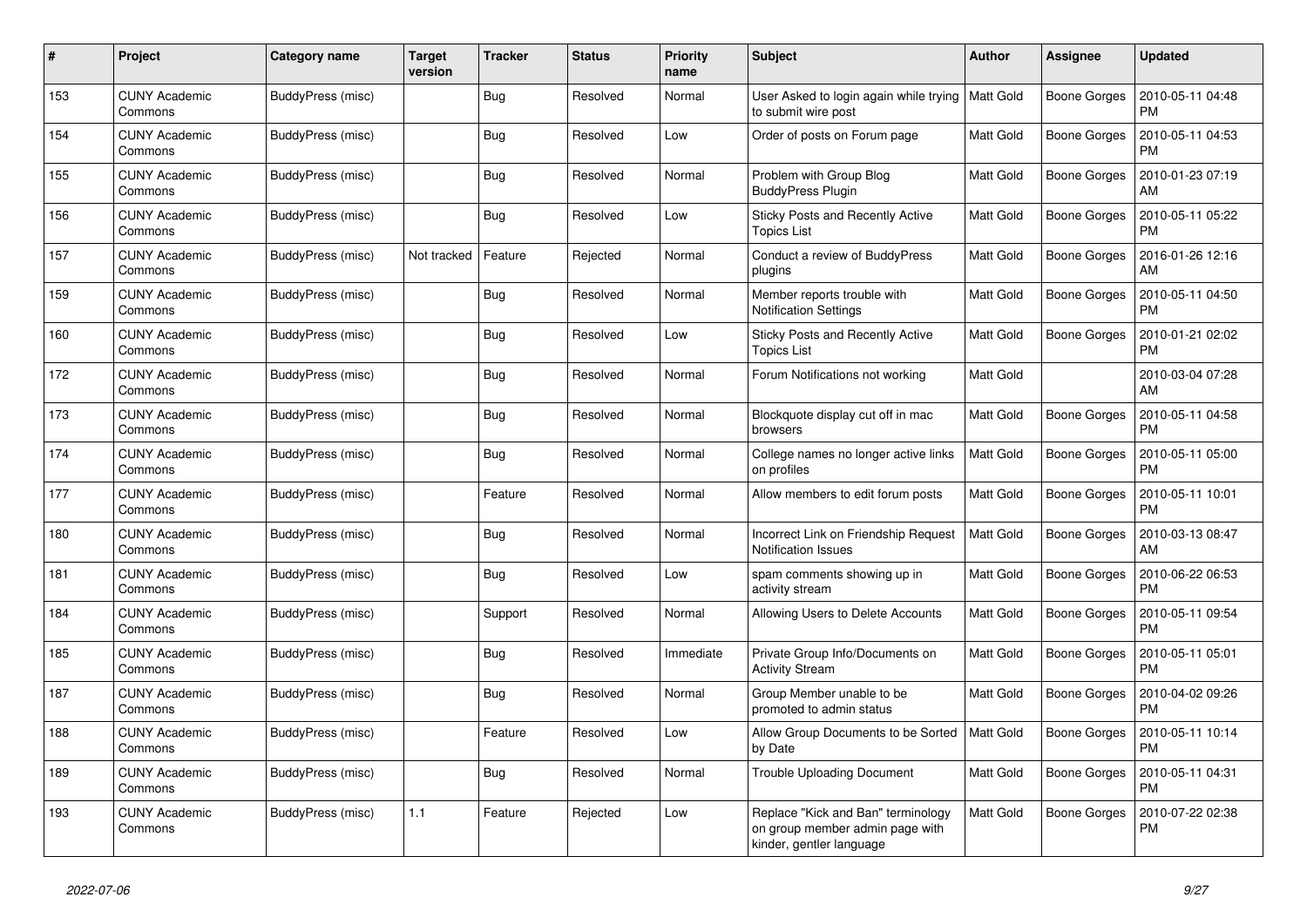| #   | Project                         | Category name     | <b>Target</b><br>version | <b>Tracker</b> | <b>Status</b> | <b>Priority</b><br>name | <b>Subject</b>                                                            | <b>Author</b>    | <b>Assignee</b>     | <b>Updated</b>                |
|-----|---------------------------------|-------------------|--------------------------|----------------|---------------|-------------------------|---------------------------------------------------------------------------|------------------|---------------------|-------------------------------|
| 204 | <b>CUNY Academic</b><br>Commons | BuddyPress (misc) |                          | <b>Bug</b>     | Resolved      | Normal                  | Embiggen list of my groups                                                | <b>Matt Gold</b> | Boone Gorges        | 2010-05-11 05:13<br><b>PM</b> |
| 205 | <b>CUNY Academic</b><br>Commons | BuddyPress (misc) |                          | Bug            | Resolved      | High                    | <b>Cannot Create Account</b>                                              | <b>Matt Gold</b> | Boone Gorges        | 2010-05-20 03:18<br><b>PM</b> |
| 209 | <b>CUNY Academic</b><br>Commons | BuddyPress (misc) |                          | <b>Bug</b>     | Resolved      | High                    | Members Report that Forum<br>Attachments not working                      | <b>Matt Gold</b> | Boone Gorges        | 2010-05-14 12:13<br><b>PM</b> |
| 212 | <b>CUNY Academic</b><br>Commons | BuddyPress (misc) |                          | Feature        | Resolved      | High                    | Create a way for group members to<br>send out email announcements         | <b>Matt Gold</b> | Boone Gorges        | 2010-05-12 10:11<br>AM        |
| 215 | <b>CUNY Academic</b><br>Commons | BuddyPress (misc) |                          | Bug            | Resolved      | Low                     | Inaccurate dates on group page`                                           | <b>Matt Gold</b> | <b>Boone Gorges</b> | 2010-05-12 12:11<br><b>PM</b> |
| 218 | <b>CUNY Academic</b><br>Commons | BuddyPress (misc) |                          | Feature        | Resolved      | Normal                  | Who's Online listing on homepage                                          | Matt Gold        | Boone Gorges        | 2010-05-20 05:49<br><b>PM</b> |
| 220 | <b>CUNY Academic</b><br>Commons | BuddyPress (misc) |                          | Bug            | Resolved      | High                    | Hidden Groups showing up in<br>homepage group listing                     | <b>Matt Gold</b> | <b>Boone Gorges</b> | 2010-05-07 10:30<br>AM        |
| 222 | <b>CUNY Academic</b><br>Commons | BuddyPress (misc) |                          | Bug            | Resolved      | High                    | No way for group admins to invite<br>new members                          | <b>Matt Gold</b> | Boone Gorges        | 2010-05-11 09:02<br><b>PM</b> |
| 223 | <b>CUNY Academic</b><br>Commons | BuddyPress (misc) |                          | <b>Bug</b>     | Resolved      | Normal                  | Uploaded Group Document Failed to<br><b>Create Email Notification</b>     | <b>Matt Gold</b> | Boone Gorges        | 2010-05-11 10:12<br><b>PM</b> |
| 224 | <b>CUNY Academic</b><br>Commons | BuddyPress (misc) |                          | Feature        | Resolved      | Low                     | <b>Sort Group Documents</b>                                               | Matt Gold        | <b>Boone Gorges</b> | 2010-05-11 07:36<br>PM        |
| 229 | <b>CUNY Academic</b><br>Commons | BuddyPress (misc) | Future<br>release        | Feature        | Rejected      | Low                     | Text color on BP elements                                                 | Matt Gold        | Chris Stein         | 2010-08-26 04:26<br><b>PM</b> |
| 231 | <b>CUNY Academic</b><br>Commons | BuddyPress (misc) |                          | Feature        | Resolved      | Normal                  | Select from all groups on email<br>invites                                | Matt Gold        | Boone Gorges        | 2010-05-12 10:08<br>AM        |
| 233 | <b>CUNY Academic</b><br>Commons | BuddyPress (misc) | 1.0                      | Feature        | Resolved      | Low                     | Add time limit to forum post editing<br>capabilities                      | <b>Matt Gold</b> | Boone Gorges        | 2010-08-29 02:09<br>PM        |
| 235 | <b>CUNY Academic</b><br>Commons | BuddyPress (misc) |                          | Bug            | Resolved      | Normal                  | BP Admin Bar Not Appearing on Help<br>Blog                                | <b>Matt Gold</b> | Boone Gorges        | 2010-05-20 06:15<br><b>PM</b> |
| 237 | <b>CUNY Academic</b><br>Commons | BuddyPress (misc) |                          | Feature        | Resolved      | Low                     | Change Subject Line of Emailed<br>Group Updates                           | Matt Gold        | Boone Gorges        | 2010-05-12 11:24<br>AM        |
| 238 | <b>CUNY Academic</b><br>Commons | BuddyPress (misc) |                          | Feature        | Resolved      | Low                     | Change Subject Line of Group<br><b>Document Emails</b>                    | <b>Matt Gold</b> | Boone Gorges        | 2010-05-12 11:27<br>AM        |
| 239 | <b>CUNY Academic</b><br>Commons | BuddyPress (misc) |                          | Bug            | Resolved      | Normal                  | Forum Post Error                                                          | <b>Matt Gold</b> | Boone Gorges        | 2010-05-12 11:48<br>AM        |
| 240 | <b>CUNY Academic</b><br>Commons | BuddyPress (misc) |                          | <b>Bug</b>     | Resolved      | Normal                  | Invite Anyone - CUNY email domain<br>produces error                       | Matt Gold        | Boone Gorges        | 2010-05-14 12:39<br><b>PM</b> |
| 241 | <b>CUNY Academic</b><br>Commons | BuddyPress (misc) |                          | <b>Bug</b>     | Resolved      | Normal                  | <b>Emailed Group Activity Updates</b><br><b>Contain Escape Characters</b> | <b>Matt Gold</b> | Boone Gorges        | 2010-08-25 01:30<br>PM        |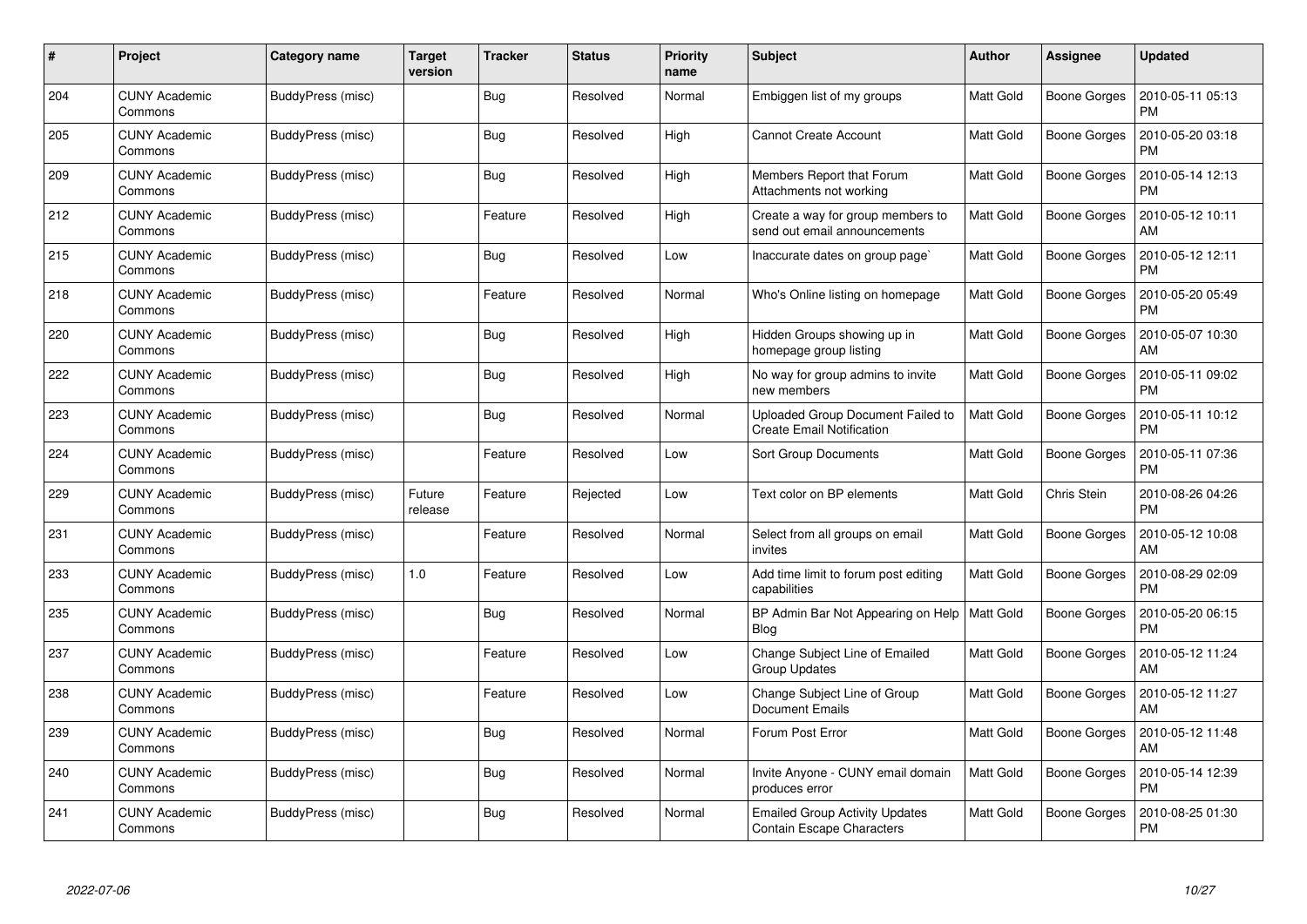| #   | Project                         | Category name     | <b>Target</b><br>version | <b>Tracker</b> | <b>Status</b> | <b>Priority</b><br>name | <b>Subject</b>                                                                                                               | Author           | <b>Assignee</b>     | <b>Updated</b>                |
|-----|---------------------------------|-------------------|--------------------------|----------------|---------------|-------------------------|------------------------------------------------------------------------------------------------------------------------------|------------------|---------------------|-------------------------------|
| 244 | <b>CUNY Academic</b><br>Commons | BuddyPress (misc) |                          | <b>Bug</b>     | Rejected      | Low                     | Some notifications persist after being<br>clicked                                                                            | <b>Matt Gold</b> | <b>Boone Gorges</b> | 2014-05-01 09:20<br>AM        |
| 247 | <b>CUNY Academic</b><br>Commons | BuddyPress (misc) |                          | Bug            | Resolved      | Normal                  | Email problem on signup                                                                                                      | <b>Matt Gold</b> | Boone Gorges        | 2010-05-18 03:09<br><b>PM</b> |
| 249 | <b>CUNY Academic</b><br>Commons | BuddyPress (misc) |                          | <b>Bug</b>     | Resolved      | Normal                  | New group contains activity stream<br>post from older group                                                                  | <b>Matt Gold</b> | Boone Gorges        | 2010-05-20 03:00<br><b>PM</b> |
| 254 | <b>CUNY Academic</b><br>Commons | BuddyPress (misc) |                          | Feature        | Resolved      | Normal                  | Move "Upload a New Document" link                                                                                            | <b>Matt Gold</b> | Boone Gorges        | 2010-06-22 06:53<br><b>PM</b> |
| 256 | <b>CUNY Academic</b><br>Commons | BuddyPress (misc) | Not tracked              | Bug            | Resolved      | High                    | Security warnings on site                                                                                                    | <b>Matt Gold</b> | Boone Gorges        | 2014-05-01 09:23<br>AM        |
| 257 | <b>CUNY Academic</b><br>Commons | BuddyPress (misc) | $1.1$                    | Feature        | Resolved      | Normal                  | Add avatar dimensions to the Change<br>Avatar page.                                                                          | Matt Gold        | Chris Stein         | 2010-11-16 03:58<br><b>PM</b> |
| 258 | <b>CUNY Academic</b><br>Commons | BuddyPress (misc) | 1.0                      | Feature        | Resolved      | Normal                  | Remove posting text box on group<br>homepages                                                                                | <b>Matt Gold</b> | Boone Gorges        | 2010-08-23 04:09<br><b>PM</b> |
| 259 | <b>CUNY Academic</b><br>Commons | BuddyPress (misc) |                          | Feature        | Resolved      | Normal                  | Send group document description<br>with email notification                                                                   | <b>Matt Gold</b> | <b>Boone Gorges</b> | 2010-06-24 03:46<br><b>PM</b> |
| 261 | <b>CUNY Academic</b><br>Commons | BuddyPress (misc) |                          | Feature        | Resolved      | Normal                  | Add "more groups" and "more blogs"<br>and "more members" links to<br>homepage under lists of recently<br>active groups/blogs | <b>Matt Gold</b> | <b>Boone Gorges</b> | 2010-06-24 03:44<br>PM        |
| 264 | <b>CUNY Academic</b><br>Commons | BuddyPress (misc) |                          | Bug            | Resolved      | Normal                  | user reports receiving two<br>notifications for each new group<br>forum post                                                 | <b>Matt Gold</b> | Boone Gorges        | 2010-08-26 02:57<br><b>PM</b> |
| 266 | <b>CUNY Academic</b><br>Commons | BuddyPress (misc) | 1.0.1                    | <b>Bug</b>     | Resolved      | Normal                  | <b>Account Deletion Process</b>                                                                                              | <b>Matt Gold</b> | Boone Gorges        | 2010-07-19 11:07<br>AM        |
| 278 | <b>CUNY Academic</b><br>Commons | BuddyPress (misc) | 1.0.1                    | Bug            | Resolved      | Normal                  | Group Blog plugin creates<br>subdirectory, not subdomain blogs                                                               | <b>Matt Gold</b> | Boone Gorges        | 2010-08-29 01:52<br><b>PM</b> |
| 279 | <b>CUNY Academic</b><br>Commons | BuddyPress (misc) | 1.1                      | Bug            | Rejected      | Normal                  | Members Report Problems with<br><b>Notifications</b>                                                                         | <b>Matt Gold</b> | Boone Gorges        | 2010-11-16 04:37<br><b>PM</b> |
| 280 | <b>CUNY Academic</b><br>Commons | BuddyPress (misc) |                          | Support        | Resolved      | Normal                  | Prospective Member has trouble<br>signing up                                                                                 | <b>Matt Gold</b> | Boone Gorges        | 2010-07-27 09:41<br>AM        |
| 281 | <b>CUNY Academic</b><br>Commons | BuddyPress (misc) | 1.1                      | Feature        | Resolved      | Low                     | Change "Kick and Ban" terminology<br>in Group Interface                                                                      | Matt Gold        | Boone Gorges        | 2010-09-08 06:14<br><b>PM</b> |
| 282 | <b>CUNY Academic</b><br>Commons | BuddyPress (misc) | 1.1                      | Feature        | Resolved      | Normal                  | Alter "Kick and Ban" Group<br>Functionality                                                                                  | <b>Matt Gold</b> | Boone Gorges        | 2010-09-08 06:14<br><b>PM</b> |
| 291 | <b>CUNY Academic</b><br>Commons | BuddyPress (misc) | Future<br>release        | Feature        | Rejected      | Normal                  | Add Chat/IM functionality                                                                                                    | <b>Matt Gold</b> | Boone Gorges        | 2015-11-12 01:36<br>AM        |
| 301 | <b>CUNY Academic</b><br>Commons | BuddyPress (misc) |                          | Bug            | Resolved      | High                    | User unable to upload documents                                                                                              | <b>Matt Gold</b> | Boone Gorges        | 2010-08-25 12:06<br><b>PM</b> |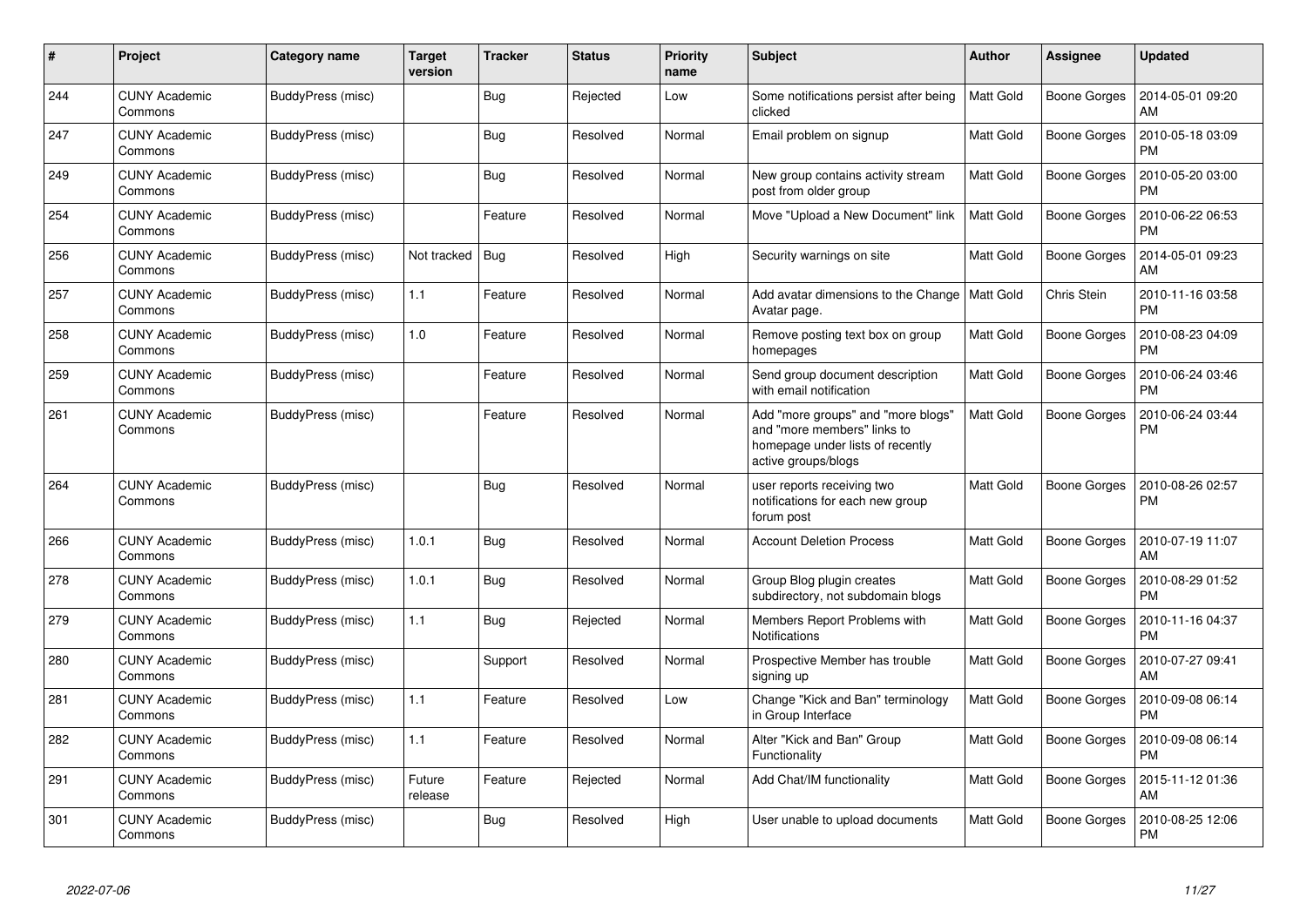| #   | Project                         | Category name            | Target<br>version | <b>Tracker</b> | <b>Status</b> | <b>Priority</b><br>name | <b>Subject</b>                                                                                     | <b>Author</b>    | <b>Assignee</b>     | <b>Updated</b>                |
|-----|---------------------------------|--------------------------|-------------------|----------------|---------------|-------------------------|----------------------------------------------------------------------------------------------------|------------------|---------------------|-------------------------------|
| 306 | <b>CUNY Academic</b><br>Commons | BuddyPress (misc)        | 1.0.1             | Bug            | Rejected      | Low                     | Text on Group Page should be<br>darker                                                             | <b>Matt Gold</b> | Boone Gorges        | 2010-08-26 04:23<br><b>PM</b> |
| 307 | <b>CUNY Academic</b><br>Commons | BuddyPress (misc)        | 1.1               | Feature        | Resolved      | Low                     | Possible to Change in Group Slug?                                                                  | Matt Gold        | <b>Boone Gorges</b> | 2010-11-20 09:12<br>AM        |
| 310 | <b>CUNY Academic</b><br>Commons | BuddyPress (misc)        | Future<br>release | Feature        | Assigned      | Low                     | <b>Friend Request Email</b>                                                                        | Matt Gold        | Samantha<br>Raddatz | 2015-11-09 05:08<br><b>PM</b> |
| 314 | <b>CUNY Academic</b><br>Commons | BuddyPress (misc)        | 1.0.2             | <b>Bug</b>     | Resolved      | Normal                  | Changing Blog Title in BuddyPress<br>Menus                                                         | Matt Gold        | Boone Gorges        | 2010-09-02 10:59<br>AM        |
| 320 | <b>CUNY Academic</b><br>Commons | <b>BuddyPress</b> (misc) | Not tracked       | <b>Bug</b>     | Resolved      | Normal                  | Multiple listings of account in BP<br>group                                                        | <b>Matt Gold</b> | Boone Gorges        | 2010-09-01 07:37<br>AM        |
| 322 | <b>CUNY Academic</b><br>Commons | BuddyPress (misc)        | 1.0.2             | Feature        | Resolved      | High                    | Raising Limitation on Emailed Invites                                                              | Matt Gold        | Boone Gorges        | 2010-09-03 07:07<br>AM        |
| 323 | <b>CUNY Academic</b><br>Commons | BuddyPress (misc)        | 1.0.3             | Bug            | Resolved      | Normal                  | Multiple listings of member account in<br>BP group                                                 | Matt Gold        | Boone Gorges        | 2010-09-08 02:40<br><b>PM</b> |
| 325 | <b>CUNY Academic</b><br>Commons | BuddyPress (misc)        | $1.3$             | Feature        | Resolved      | Normal                  | Add folder hierarchies to Group<br>Documents plugin                                                | <b>Matt Gold</b> | <b>Boone Gorges</b> | 2011-05-23 01:33<br>AM        |
| 328 | <b>CUNY Academic</b><br>Commons | BuddyPress (misc)        | Future<br>release | Feature        | Duplicate     | Normal                  | Make Group Invitation Status Clearer                                                               | <b>Matt Gold</b> | <b>Boone Gorges</b> | 2010-12-20 11:08<br>AM        |
| 330 | <b>CUNY Academic</b><br>Commons | BuddyPress (misc)        | Not tracked       | Feature        | Resolved      | Low                     | Create avatar/gravatar for Commons<br>WP profile page                                              | <b>Matt Gold</b> | Boone Gorges        | 2010-09-10 03:36<br><b>PM</b> |
| 332 | <b>CUNY Academic</b><br>Commons | BuddyPress (misc)        | 1.0.3             | Feature        | Resolved      | Low                     | Embed Links in Forum Notification<br>Posts                                                         | Matt Gold        | Boone Gorges        | 2010-09-14 09:34<br>AM        |
| 339 | <b>CUNY Academic</b><br>Commons | BuddyPress (misc)        | Future<br>release | Feature        | Rejected      | Low                     | Offer Views/Previews of Documents<br>in Group Docs folder                                          | <b>Matt Gold</b> | <b>Boone Gorges</b> | 2010-09-20 09:03<br><b>PM</b> |
| 340 | <b>CUNY Academic</b><br>Commons | BuddyPress (misc)        | 1.1               | Bug            | Resolved      | High                    | BP Admin Bar Menu Mouseover<br>Areas Too Sensitive                                                 | Matt Gold        | Boone Gorges        | 2010-12-01 09:48<br>AM        |
| 346 | <b>CUNY Academic</b><br>Commons | BuddyPress (misc)        | 1.0.3             | Bug            | Resolved      | High                    | News Nav Bar Link on Wiki Pages<br>Points to Wrong Page                                            | <b>Matt Gold</b> | Boone Gorges        | 2010-09-20 05:28<br><b>PM</b> |
| 348 | <b>CUNY Academic</b><br>Commons | BuddyPress (misc)        | 1.2               | Feature        | Resolved      | Normal                  | Create status marker to show which<br>invited group members have already<br>received group invites | <b>Matt Gold</b> | Boone Gorges        | 2011-03-08 09:08<br><b>PM</b> |
| 349 | <b>CUNY Academic</b><br>Commons | BuddyPress (misc)        | 1.2               | Feature        | Resolved      | Normal                  | Add explanatory note to Group Send<br><b>Invites Page</b>                                          | Matt Gold        | Boone Gorges        | 2011-03-08 08:44<br><b>PM</b> |
| 350 | <b>CUNY Academic</b><br>Commons | BuddyPress (misc)        | 1.2               | Feature        | Resolved      | Normal                  | Move "Send Invites" Button                                                                         | Matt Gold        | Boone Gorges        | 2010-12-20 11:29<br>AM        |
| 351 | <b>CUNY Academic</b><br>Commons | BuddyPress (misc)        | Not tracked       | <b>Bug</b>     | Rejected      | Normal                  | <b>Invited Group Members Aren't</b><br>Automatically Added to Groups                               | <b>Matt Gold</b> | Boone Gorges        | 2011-08-22 06:54<br><b>PM</b> |
| 352 | <b>CUNY Academic</b><br>Commons | BuddyPress (misc)        | 1.1               | <b>Bug</b>     | Resolved      | Normal                  | Member reports problems with avatar<br>cropping                                                    | <b>Matt Gold</b> | Boone Gorges        | 2010-11-16 05:07<br><b>PM</b> |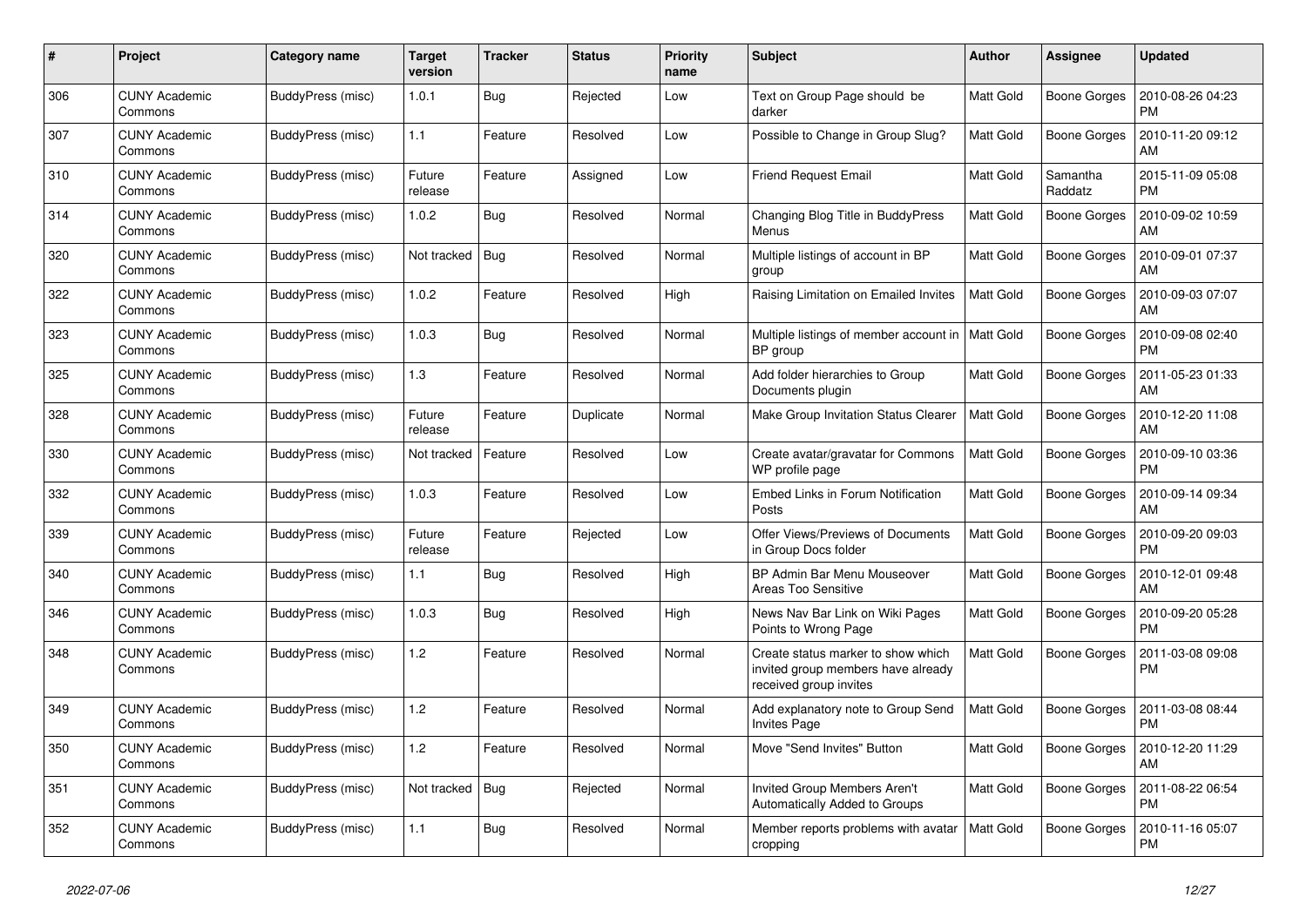| #   | Project                         | Category name     | Target<br>version | <b>Tracker</b> | <b>Status</b> | <b>Priority</b><br>name | <b>Subject</b>                                                    | <b>Author</b>    | Assignee            | <b>Updated</b>                |
|-----|---------------------------------|-------------------|-------------------|----------------|---------------|-------------------------|-------------------------------------------------------------------|------------------|---------------------|-------------------------------|
| 360 | <b>CUNY Academic</b><br>Commons | BuddyPress (misc) | 1.0.3             | Bug            | Resolved      | High                    | <b>Activity Feed Problems</b>                                     | <b>Matt Gold</b> | <b>Boone Gorges</b> | 2010-09-28 11:45<br>AM        |
| 361 | <b>CUNY Academic</b><br>Commons | BuddyPress (misc) | 1.1               | Feature        | Resolved      | Normal                  | Change Wording of Options on<br><b>Friend Request Responses</b>   | <b>Matt Gold</b> | Chris Stein         | 2010-11-24 01:42<br><b>PM</b> |
| 362 | <b>CUNY Academic</b><br>Commons | BuddyPress (misc) | 1.2               | Feature        | Resolved      | Low                     | Require Confirmation on Leaving a<br>Group                        | <b>Matt Gold</b> | <b>Boone Gorges</b> | 2011-02-21 02:51<br><b>PM</b> |
| 363 | CUNY Academic<br>Commons        | BuddyPress (misc) | Not tracked       | Bug            | Resolved      | Normal                  | Member listed twice in group                                      | Matt Gold        | Boone Gorges        | 2010-10-06 10:35<br>AM        |
| 377 | <b>CUNY Academic</b><br>Commons | BuddyPress (misc) | Future<br>release | Feature        | Assigned      | Normal                  | Like buttons                                                      | <b>Matt Gold</b> | Boone Gorges        | 2010-11-16 05:13<br><b>PM</b> |
| 387 | <b>CUNY Academic</b><br>Commons | BuddyPress (misc) | 1.1               | <b>Bug</b>     | Resolved      | Normal                  | Disable activity replies for group<br>announcements               | <b>Matt Gold</b> | Boone Gorges        | 2010-11-16 04:20<br><b>PM</b> |
| 391 | <b>CUNY Academic</b><br>Commons | BuddyPress (misc) | Not tracked       | Feature        | Resolved      | Normal                  | Announce changes to Group<br>Interface                            | Matt Gold        | <b>Brian Foote</b>  | 2010-12-09 05:18<br><b>PM</b> |
| 402 | <b>CUNY Academic</b><br>Commons | BuddyPress (misc) | Not tracked       | Support        | Resolved      | Normal                  | Name Change Request                                               | Matt Gold        | Boone Gorges        | 2016-01-26 12:15<br>AM        |
| 428 | <b>CUNY Academic</b><br>Commons | BuddyPress (misc) | 1.2               | Feature        | Resolved      | Normal                  | Consider adding Log Out button to<br><b>BP Admin Bar</b>          | <b>Matt Gold</b> | <b>Boone Gorges</b> | 2010-12-22 12:12<br><b>PM</b> |
| 435 | <b>CUNY Academic</b><br>Commons | BuddyPress (misc) | Future<br>release | Feature        | Assigned      | Normal                  | Include Avatar Images in Forum Post<br><b>Notification Emails</b> | <b>Matt Gold</b> | Boone Gorges        | 2010-12-08 12:40<br><b>PM</b> |
| 436 | <b>CUNY Academic</b><br>Commons | BuddyPress (misc) | 1.1.1             | Bug            | Resolved      | Normal                  | Who's Online Widget                                               | Matt Gold        | <b>Boone Gorges</b> | 2010-12-07 08:14<br>AM        |
| 450 | CUNY Academic<br>Commons        | BuddyPress (misc) |                   | Bug            | Duplicate     | Normal                  | Email Notifications Summary vs. Full<br>Posts                     | <b>Matt Gold</b> | Boone Gorges        | 2010-12-08 07:30<br>AM        |
| 451 | <b>CUNY Academic</b><br>Commons | BuddyPress (misc) | Not tracked       | Bug            | Resolved      | High                    | Members Unable to Upload<br>Documents to Groups                   | <b>Matt Gold</b> | Boone Gorges        | 2010-12-09 12:32<br><b>PM</b> |
| 456 | <b>CUNY Academic</b><br>Commons | BuddyPress (misc) | Not tracked       | Bug            | Resolved      | Normal                  | <b>Check Sitewide Plugins</b>                                     | Matt Gold        | Boone Gorges        | 2010-12-21 12:31<br><b>PM</b> |
| 457 | <b>CUNY Academic</b><br>Commons | BuddyPress (misc) | 1.1.2             | Bug            | Resolved      | High                    | Unable to Upload Documents as<br>Forum Attachments                | Matt Gold        | Boone Gorges        | 2010-12-10 06:56<br><b>PM</b> |
| 458 | <b>CUNY Academic</b><br>Commons | BuddyPress (misc) | 1.1.3             | Bug            | Resolved      | Normal                  | Notifications Not Received for Own<br>Messages                    | <b>Matt Gold</b> | <b>Boone Gorges</b> | 2010-12-13 08:28<br><b>PM</b> |
| 466 | <b>CUNY Academic</b><br>Commons | BuddyPress (misc) | Not tracked       | Bug            | Rejected      | Normal                  | Friendship Requests coming out of<br>nowhere                      | <b>Matt Gold</b> | Boone Gorges        | 2011-08-22 06:52<br><b>PM</b> |
| 467 | <b>CUNY Academic</b><br>Commons | BuddyPress (misc) | Not tracked       | Bug            | Resolved      | Low                     | CAC Blog no longer listed on<br>BP-Admin Bar "My Blogs" list      | Matt Gold        | Boone Gorges        | 2010-12-21 12:38<br><b>PM</b> |
| 486 | CUNY Academic<br>Commons        | BuddyPress (misc) | 1.1.4             | Feature        | Resolved      | Normal                  | Add "Post Topic" to Group Forum<br>pages                          | <b>Matt Gold</b> | Boone Gorges        | 2010-12-16 11:13<br>AM        |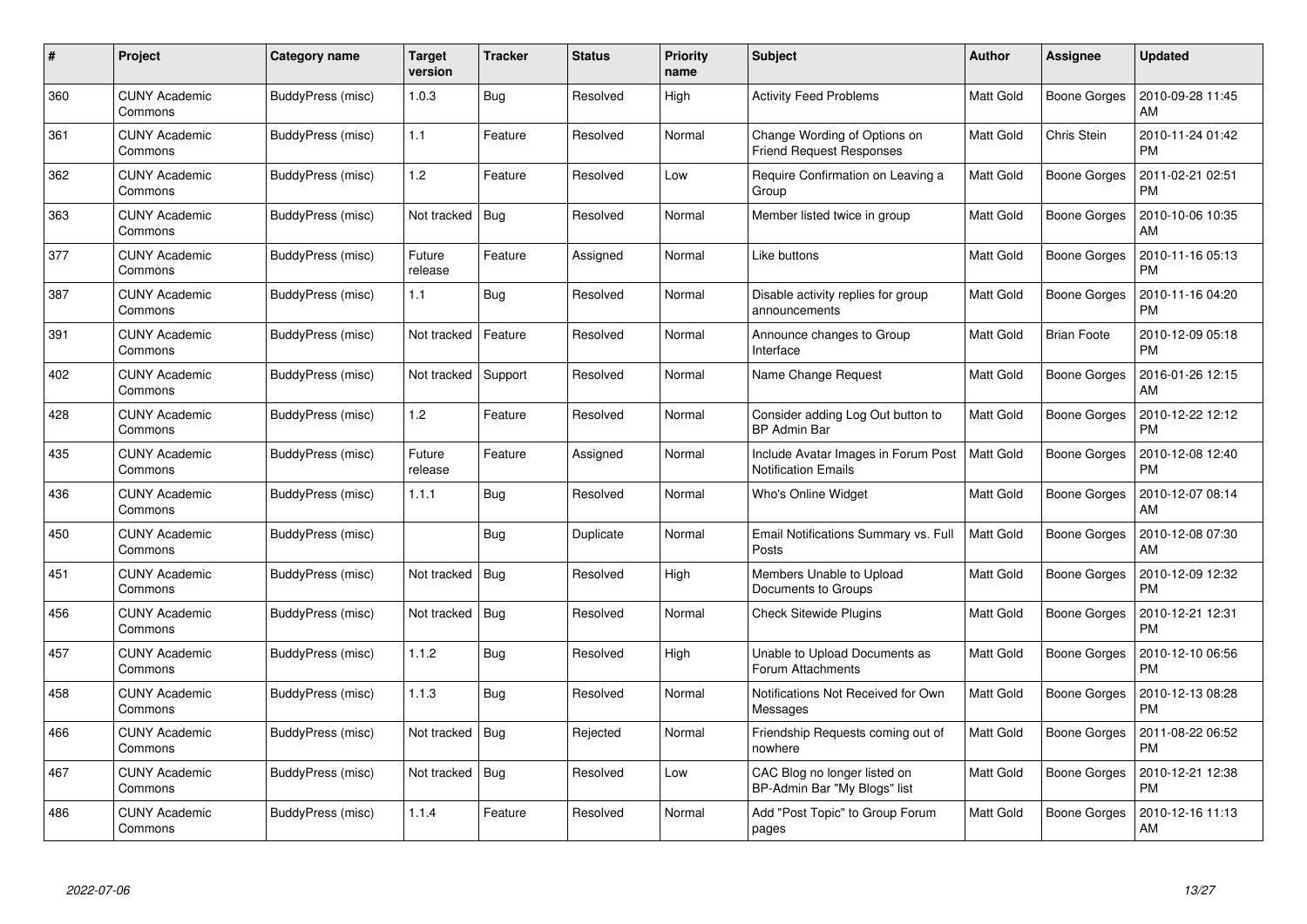| #   | Project                         | Category name     | <b>Target</b><br>version | <b>Tracker</b> | <b>Status</b> | <b>Priority</b><br>name | <b>Subject</b>                                                                           | Author           | Assignee            | <b>Updated</b>                |
|-----|---------------------------------|-------------------|--------------------------|----------------|---------------|-------------------------|------------------------------------------------------------------------------------------|------------------|---------------------|-------------------------------|
| 498 | <b>CUNY Academic</b><br>Commons | BuddyPress (misc) |                          | Feature        | Duplicate     | Normal                  | Create ability to respond to forum<br>posts by email                                     | Matt Gold        | <b>Boone Gorges</b> | 2010-12-20 11:34<br>AM        |
| 500 | <b>CUNY Academic</b><br>Commons | BuddyPress (misc) | Future<br>release        | Feature        | Assigned      | Normal                  | <b>Export Group Data</b>                                                                 | <b>Matt Gold</b> | <b>Boone Gorges</b> | 2010-12-19 12:09<br><b>PM</b> |
| 506 | <b>CUNY Academic</b><br>Commons | BuddyPress (misc) |                          | Feature        | Rejected      | Normal                  | Attachments for Group<br><b>Announcement Posts</b>                                       | Matt Gold        | <b>Boone Gorges</b> | 2016-10-24 11:20<br>AM        |
| 507 | <b>CUNY Academic</b><br>Commons | BuddyPress (misc) | 1.1.6                    | Bug            | Resolved      | High                    | Invite Anyone Rejects CUNY Email<br>Addresses                                            | <b>Matt Gold</b> | Boone Gorges        | 2010-12-21 11:26<br>AM        |
| 510 | <b>CUNY Academic</b><br>Commons | BuddyPress (misc) | 1.2                      | Feature        | Resolved      | Normal                  | Change group slug placement on<br>group admin menu                                       | <b>Matt Gold</b> | <b>Boone Gorges</b> | 2011-02-21 04:51<br><b>PM</b> |
| 527 | <b>CUNY Academic</b><br>Commons | BuddyPress (misc) | 1.1.7                    | <b>Bug</b>     | Resolved      | Low                     | BP Admin Bar Doesn't Show up on<br>Cityscape Theme                                       | Matt Gold        | Boone Gorges        | 2011-01-04 03:39<br><b>PM</b> |
| 531 | <b>CUNY Academic</b><br>Commons | BuddyPress (misc) | 1.1.7                    | Bug            | Resolved      | Low                     | Member reports problems with avatar<br>cropping                                          | <b>Matt Gold</b> | Boone Gorges        | 2011-01-04 05:10<br><b>PM</b> |
| 532 | <b>CUNY Academic</b><br>Commons | BuddyPress (misc) | 1.3                      | Feature        | Resolved      | Normal                  | Allow members to paste in a group of<br>email addresses when sending<br>invites          | <b>Matt Gold</b> | <b>Boone Gorges</b> | 2011-09-13 01:12<br><b>PM</b> |
| 533 | <b>CUNY Academic</b><br>Commons | BuddyPress (misc) | 1.1.8                    | Bug            | Resolved      | Normal                  | Minor CSS issue on group page                                                            | <b>Matt Gold</b> | <b>Boone Gorges</b> | 2011-02-02 09:44<br>AM        |
| 538 | <b>CUNY Academic</b><br>Commons | BuddyPress (misc) | 1.1.8                    | <b>Bug</b>     | Resolved      | Normal                  | News feed assigns incorrect<br>trackback origins                                         | <b>Matt Gold</b> | Boone Gorges        | 2011-02-02 11:22<br>AM        |
| 539 | <b>CUNY Academic</b><br>Commons | BuddyPress (misc) | 1.2                      | Feature        | Rejected      | Normal                  | Allow document category names to<br>be edited                                            | <b>Matt Gold</b> | Boone Gorges        | 2011-01-24 12:52<br><b>PM</b> |
| 540 | <b>CUNY Academic</b><br>Commons | BuddyPress (misc) | 1.1.8                    | Bug            | Resolved      | Normal                  | Long BP Group Doc Names Hide<br>Edit/Delete Options                                      | <b>Matt Gold</b> | Boone Gorges        | 2011-02-02 10:58<br>AM        |
| 546 | <b>CUNY Academic</b><br>Commons | BuddyPress (misc) | 1.1.8                    | Bug            | Resolved      | Normal                  | Add Group/Group Blog Author<br>Syncing on an Automated Basis to<br>the Group Blog Plugin | Matt Gold        | <b>Boone Gorges</b> | 2011-02-03 08:44<br>AM        |
| 554 | <b>CUNY Academic</b><br>Commons | BuddyPress (misc) | Future<br>release        | Feature        | Assigned      | Normal                  | Add Trackback notifications to<br>site-wide activity feed                                | <b>Matt Gold</b> | Boone Gorges        | 2015-11-09 06:19<br><b>PM</b> |
| 557 | <b>CUNY Academic</b><br>Commons | BuddyPress (misc) | 1.3                      | Feature        | Rejected      | Normal                  | Denied Size and Extension Alerts on<br>Forum posts                                       | <b>Matt Gold</b> | <b>Boone Gorges</b> | 2011-06-17 02:58<br><b>PM</b> |
| 561 | <b>CUNY Academic</b><br>Commons | BuddyPress (misc) |                          | Bug            | Resolved      | Normal                  | Copyright Violation                                                                      | Matt Gold        | Matt Gold           | 2011-02-05 03:10<br>PM        |
| 568 | <b>CUNY Academic</b><br>Commons | BuddyPress (misc) | 1.1.10                   | Bug            | Resolved      | High                    | Member reports trouble uploading<br>documents to groups                                  | Matt Gold        | <b>Boone Gorges</b> | 2011-02-10 02:33<br>PM        |
| 574 | <b>CUNY Academic</b><br>Commons | BuddyPress (misc) | 1.1.10                   | <b>Bug</b>     | Resolved      | High                    | Members unable to read documents<br>posted to groups                                     | Matt Gold        | Boone Gorges        | 2011-02-10 03:01<br><b>PM</b> |
| 590 | <b>CUNY Academic</b><br>Commons | BuddyPress (misc) | Not tracked Bug          |                | Resolved      | Normal                  | Roadmap Discussion                                                                       | Matt Gold        | Boone Gorges        | 2011-08-22 06:51<br>PM        |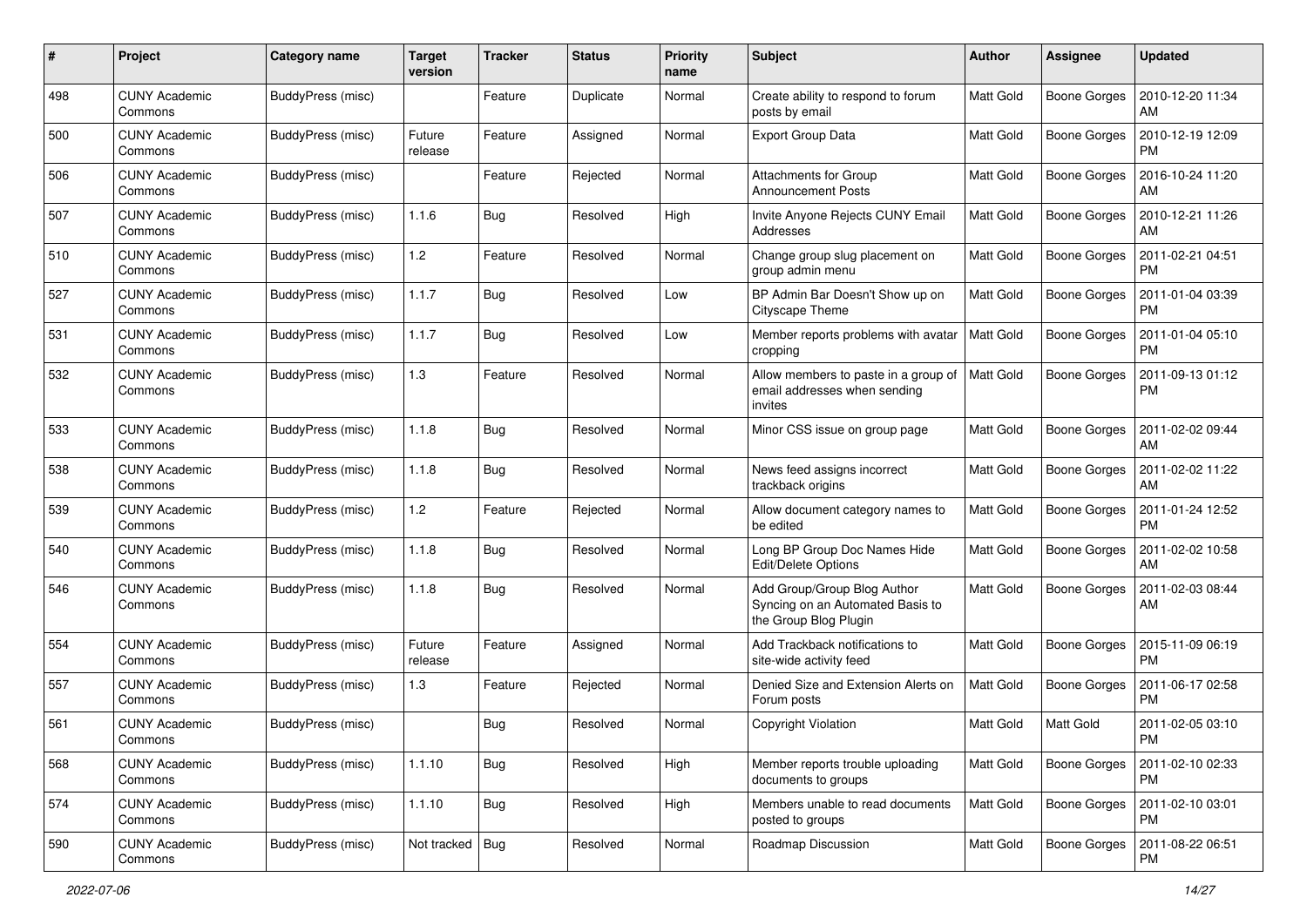| #   | Project                         | Category name     | <b>Target</b><br>version | <b>Tracker</b> | <b>Status</b> | <b>Priority</b><br>name | <b>Subject</b>                                                                                        | Author           | Assignee            | <b>Updated</b>                |
|-----|---------------------------------|-------------------|--------------------------|----------------|---------------|-------------------------|-------------------------------------------------------------------------------------------------------|------------------|---------------------|-------------------------------|
| 599 | <b>CUNY Academic</b><br>Commons | BuddyPress (misc) | Future<br>release        | Feature        | Assigned      | Normal                  | Consider adding rating plugins for<br><b>BuddyPress/BBPress</b>                                       | <b>Matt Gold</b> | Boone Gorges        | 2011-08-22 06:50<br><b>PM</b> |
| 605 | <b>CUNY Academic</b><br>Commons | BuddyPress (misc) | 1.1.10                   | Bug            | Rejected      | Normal                  | Member search on Group Invite Page<br>Not Working                                                     | <b>Matt Gold</b> | <b>Boone Gorges</b> | 2011-02-24 11:41<br><b>PM</b> |
| 606 | <b>CUNY Academic</b><br>Commons | BuddyPress (misc) | 1.1.10                   | Bug            | Rejected      | Low                     | Avatars don't show up in list of<br>members on group invite tool                                      | <b>Matt Gold</b> | <b>Boone Gorges</b> | 2011-02-24 11:47<br><b>PM</b> |
| 612 | <b>CUNY Academic</b><br>Commons | BuddyPress (misc) | 1.1.10                   | Bug            | Resolved      | Normal                  | Member reports trouble uploading<br>documents to groups                                               | <b>Matt Gold</b> | Boone Gorges        | 2011-03-07 10:12<br><b>PM</b> |
| 613 | <b>CUNY Academic</b><br>Commons | BuddyPress (misc) | 1.1.10                   | Bug            | Resolved      | Normal                  | Member reports group blog / group<br>member syncing                                                   | <b>Matt Gold</b> | <b>Boone Gorges</b> | 2011-03-03 09:26<br>АM        |
| 614 | <b>CUNY Academic</b><br>Commons | BuddyPress (misc) | 1.1.10                   | Bug            | Rejected      | Low                     | Log out button on BP Admin bar<br>covers logo                                                         | Matt Gold        | <b>Boone Gorges</b> | 2011-03-04 05:58<br><b>PM</b> |
| 615 | <b>CUNY Academic</b><br>Commons | BuddyPress (misc) |                          | Feature        | Rejected      | Low                     | "Enter" should trigger autocomplete<br>event                                                          | <b>Matt Gold</b> | Boone Gorges        | 2016-10-24 11:49<br>AM        |
| 623 | <b>CUNY Academic</b><br>Commons | BuddyPress (misc) | 1.2                      | Feature        | Resolved      | Normal                  | <b>BuddyPress Docs: Move</b><br>Paste-from-Word Icon Into Top Row<br>of Tiny-MCE icons                | <b>Matt Gold</b> | Boone Gorges        | 2011-02-28 06:33<br><b>PM</b> |
| 626 | <b>CUNY Academic</b><br>Commons | BuddyPress (misc) | Not tracked              | Bug            | Resolved      | Normal                  | Edit Help Blog Post on Syncing<br>Group/Blog Authorship                                               | Matt Gold        | Sarah<br>Morgano    | 2011-10-13 11:29<br>AM        |
| 627 | <b>CUNY Academic</b><br>Commons | BuddyPress (misc) | 1.2                      | Feature        | Resolved      | Normal                  | Add LaTeX support for BP Group<br>Forums                                                              | <b>Matt Gold</b> | <b>Boone Gorges</b> | 2011-05-09 05:21<br><b>PM</b> |
| 629 | <b>CUNY Academic</b><br>Commons | BuddyPress (misc) | 1.2                      | Feature        | Resolved      | Normal                  | Create Required Profile Field to<br>Define User Status                                                | <b>Matt Gold</b> | Matt Gold           | 2011-03-17 06:34<br><b>PM</b> |
| 635 | <b>CUNY Academic</b><br>Commons | BuddyPress (misc) | Future<br>release        | Feature        | Assigned      | Normal                  | Big Blue Button - Videoconferencing<br>in Groups and Blogs                                            | Matt Gold        | Boone Gorges        | 2011-03-14 03:24<br><b>PM</b> |
| 638 | <b>CUNY Academic</b><br>Commons | BuddyPress (misc) | 1.1.11                   | Bug            | Resolved      | Normal                  | Email Notifications Include Odd<br>Characters                                                         | <b>Matt Gold</b> | Boone Gorges        | 2011-03-16 11:06<br>AM        |
| 642 | <b>CUNY Academic</b><br>Commons | BuddyPress (misc) | Not tracked              | Feature        | Resolved      | Normal                  | Create new BuddyPress Profile Field<br>to Designate Role                                              | Matt Gold        | Matt Gold           | 2011-09-24 03:22<br><b>PM</b> |
| 643 | <b>CUNY Academic</b><br>Commons | BuddyPress (misc) | 1.3                      | Feature        | Resolved      | Normal                  | Create Mechanism to Require People<br>to Fill Out New Identity Profile Field                          | <b>Matt Gold</b> | Boone Gorges        | 2011-10-19 01:50<br><b>PM</b> |
| 646 | <b>CUNY Academic</b><br>Commons | BuddyPress (misc) | 1.2                      | Bug            | Resolved      | Low                     | Change Error Message Non<br>Logged-In Users See When<br>Authorized Page is Requested<br>Without Login | <b>Matt Gold</b> | Boone Gorges        | 2011-03-22 10:28<br>AM        |
| 648 | <b>CUNY Academic</b><br>Commons | BuddyPress (misc) | 1.3                      | Feature        | Resolved      | Normal                  | Create Print functionality for<br><b>BuddyPress Docs</b>                                              | Matt Gold        | <b>Boone Gorges</b> | 2011-07-19 11:46<br>AM        |
| 649 | <b>CUNY Academic</b><br>Commons | BuddyPress (misc) | 1.3                      | Feature        | Resolved      | Normal                  | Create Copy All button for<br><b>BuddyPress Docs</b>                                                  | Matt Gold        | Boone Gorges        | 2011-09-13 11:59<br>AM        |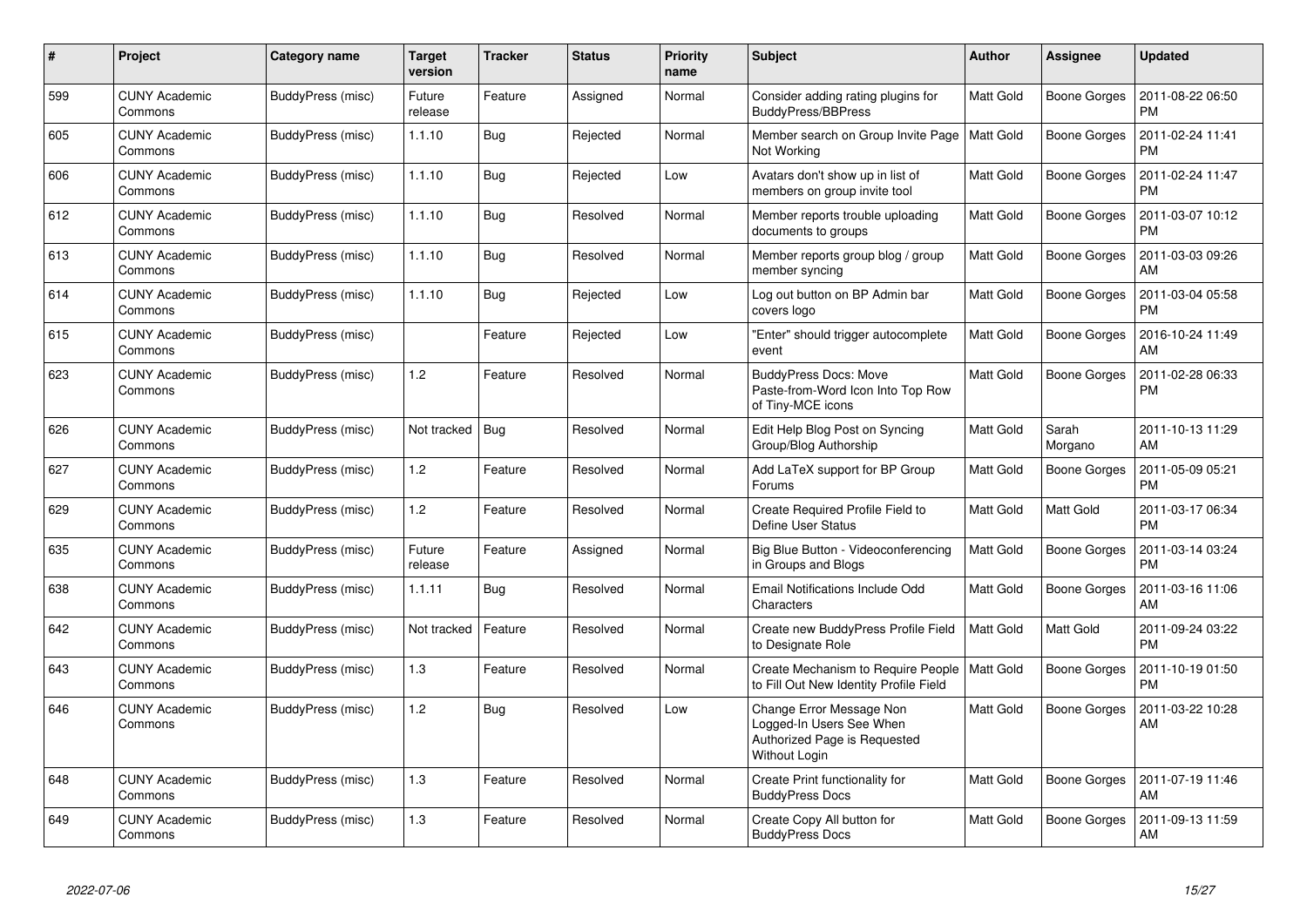| #   | Project                         | Category name     | <b>Target</b><br>version | <b>Tracker</b> | <b>Status</b> | <b>Priority</b><br>name | <b>Subject</b>                                                                    | <b>Author</b>    | Assignee            | <b>Updated</b>                |
|-----|---------------------------------|-------------------|--------------------------|----------------|---------------|-------------------------|-----------------------------------------------------------------------------------|------------------|---------------------|-------------------------------|
| 651 | <b>CUNY Academic</b><br>Commons | BuddyPress (misc) | Not tracked              | Feature        | Resolved      | Normal                  | Update Roadmap                                                                    | Matt Gold        | <b>Boone Gorges</b> | 2011-03-26 07:20<br>PM        |
| 654 | <b>CUNY Academic</b><br>Commons | BuddyPress (misc) | Not tracked              | Feature        | Rejected      | Normal                  | User Interface Issues                                                             | <b>Matt Gold</b> | Chris Stein         | 2016-01-26 10:53<br>AM        |
| 656 | <b>CUNY Academic</b><br>Commons | BuddyPress (misc) | 1.2                      | Bug            | Resolved      | Low                     | <b>Conflicting Email Subscription</b><br>Messages                                 | Matt Gold        | <b>Boone Gorges</b> | 2011-04-10 10:10<br><b>PM</b> |
| 660 | <b>CUNY Academic</b><br>Commons | BuddyPress (misc) | 1.2                      | Bug            | Resolved      | Low                     | HTML Markup appears in activity<br>comment                                        | <b>Matt Gold</b> | Boone Gorges        | 2011-04-04 02:39<br><b>PM</b> |
| 661 | <b>CUNY Academic</b><br>Commons | BuddyPress (misc) | 1.2                      | Bug            | Resolved      | Low                     | HTML Special Characters Appear in<br><b>Email Notification Text</b>               | <b>Matt Gold</b> | Raymond Hoh         | 2011-05-04 08:55<br>AM        |
| 674 | <b>CUNY Academic</b><br>Commons | BuddyPress (misc) | Not tracked              | Bug            | Rejected      | Normal                  | <b>Errant Friend Request?</b>                                                     | <b>Matt Gold</b> | Boone Gorges        | 2011-04-06 11:28<br><b>PM</b> |
| 697 | <b>CUNY Academic</b><br>Commons | BuddyPress (misc) | 1.3                      | Feature        | Resolved      | Normal                  | Member request: Indented text in<br>Forum Posts                                   | <b>Matt Gold</b> | Boone Gorges        | 2011-09-13 03:29<br><b>PM</b> |
| 724 | <b>CUNY Academic</b><br>Commons | BuddyPress (misc) | 1.2.1                    | Bug            | Rejected      | Normal                  | Word Limit on Email Notifications of<br>Forum Posts?                              | Matt Gold        | <b>Boone Gorges</b> | 2011-05-11 12:04<br>PM        |
| 731 | <b>CUNY Academic</b><br>Commons | BuddyPress (misc) | 1.2.1                    | Bug            | Resolved      | Normal                  | Member reports a problem posting to<br>a private group                            | <b>Matt Gold</b> | <b>Boone Gorges</b> | 2011-05-03 07:10<br><b>PM</b> |
| 735 | <b>CUNY Academic</b><br>Commons | BuddyPress (misc) | 1.2.5                    | Feature        | Resolved      | Normal                  | BP Docs - Include Check-Box to<br>Avoid Email Notifications of Minor<br>Edits     | Matt Gold        | Boone Gorges        | 2011-07-24 11:34<br>AM        |
| 746 | <b>CUNY Academic</b><br>Commons | BuddyPress (misc) | 1.3                      | Bug            | Resolved      | Normal                  | Create Pop-Up Login Overlay                                                       | <b>Matt Gold</b> | Raymond Hoh         | 2011-05-16 06:32<br><b>PM</b> |
| 762 | <b>CUNY Academic</b><br>Commons | BuddyPress (misc) |                          | Bug            | Resolved      | Normal                  | <b>Resolve Email Notification Problems</b><br>with Lehman addresses               | <b>Matt Gold</b> |                     | 2012-02-28 10:52<br>AM        |
| 763 | <b>CUNY Academic</b><br>Commons | BuddyPress (misc) | 1.2.3                    | Bug            | Resolved      | Low                     | Resaving BP Docs Preferences on<br>Same Setting Produces Unclear Error<br>Message | Matt Gold        | <b>Boone Gorges</b> | 2011-06-02 09:19<br>AM        |
| 774 | <b>CUNY Academic</b><br>Commons | BuddyPress (misc) | 1.3                      | Feature        | Resolved      | Normal                  | Consider Allowing Email to Be Sent<br><b>Between Unfriended Members</b>           | Matt Gold        | Boone Gorges        | 2011-06-16 04:06<br><b>PM</b> |
| 778 | <b>CUNY Academic</b><br>Commons | BuddyPress (misc) | 1.2.2                    | <b>Bug</b>     | Resolved      | Normal                  | <b>Private BP Docs Comment</b><br>Notification in RSS Feed                        | <b>Matt Gold</b> | <b>Boone Gorges</b> | 2011-06-02 09:29<br>AM        |
| 782 | <b>CUNY Academic</b><br>Commons | BuddyPress (misc) | 1.2.3                    | Feature        | Resolved      | Normal                  | Add Captcha Plugin                                                                | Matt Gold        | Boone Gorges        | 2011-06-06 10:37<br>AM        |
| 783 | <b>CUNY Academic</b><br>Commons | BuddyPress (misc) | 1.2.4                    | Bug            | Resolved      | Normal                  | <b>Broken Avatar Images</b>                                                       | Matt Gold        | <b>Boone Gorges</b> | 2011-06-06 02:49<br><b>PM</b> |
| 806 | <b>CUNY Academic</b><br>Commons | BuddyPress (misc) | 1.2.4                    | <b>Bug</b>     | Resolved      | Normal                  | BP Docs Notification Throttling Issues   Matt Gold                                |                  | Boone Gorges        | 2011-06-08 12:17<br><b>PM</b> |
| 810 | <b>CUNY Academic</b><br>Commons | BuddyPress (misc) | 1.2.4                    | <b>Bug</b>     | Resolved      | Normal                  | Can't see all blogs in "My Blogs"                                                 | Matt Gold        | Boone Gorges        | 2011-07-12 10:51<br>PM        |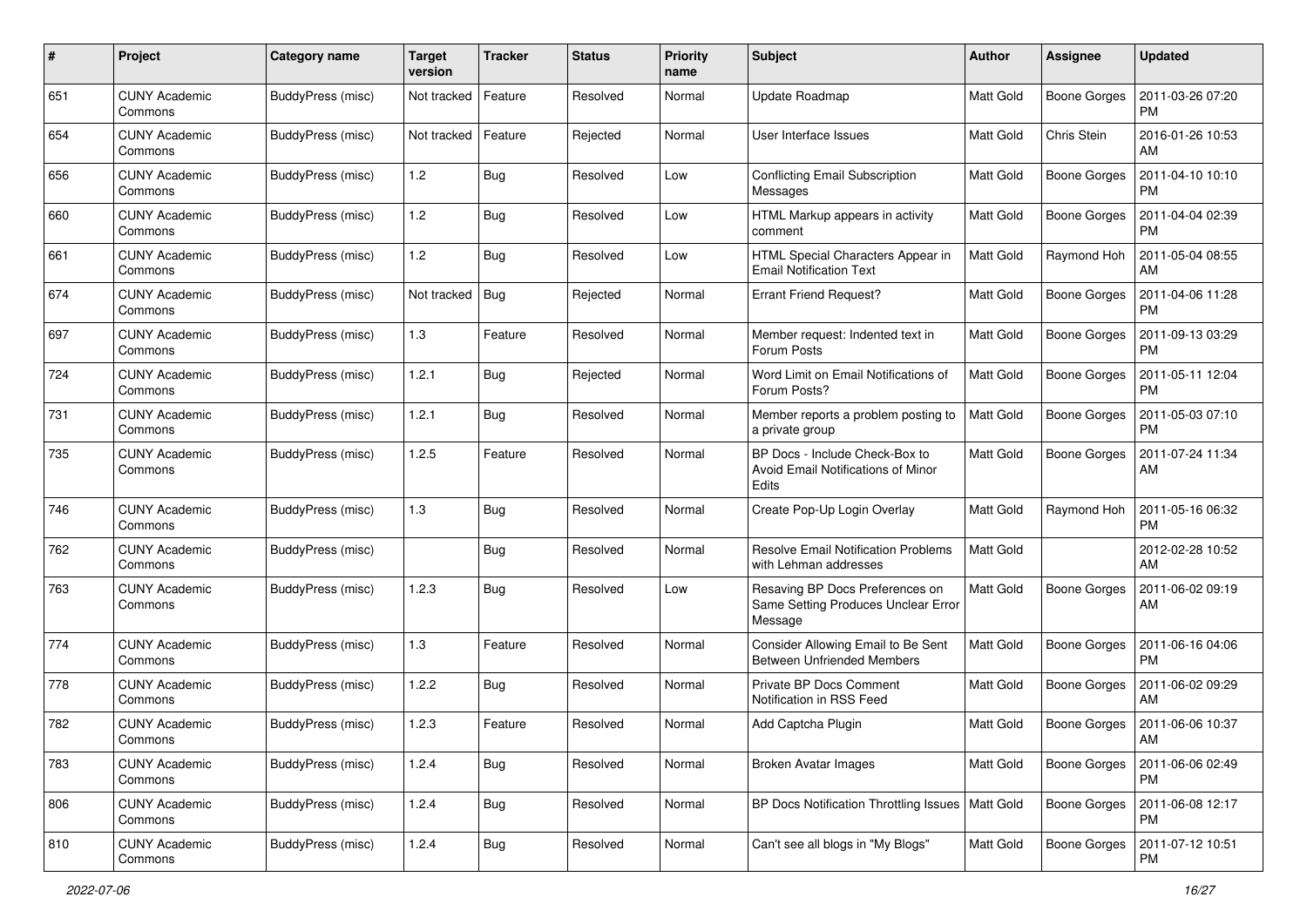| #    | Project                         | Category name            | <b>Target</b><br>version | <b>Tracker</b> | <b>Status</b> | <b>Priority</b><br>name | Subject                                                                        | Author           | Assignee            | <b>Updated</b>                |
|------|---------------------------------|--------------------------|--------------------------|----------------|---------------|-------------------------|--------------------------------------------------------------------------------|------------------|---------------------|-------------------------------|
| 856  | <b>CUNY Academic</b><br>Commons | BuddyPress (misc)        | 1.2.4                    | Bug            | Resolved      | Low                     | Text-alignment issue on group                                                  | <b>Matt Gold</b> | Raymond Hoh         | 2011-06-22 10:02<br><b>PM</b> |
| 905  | <b>CUNY Academic</b><br>Commons | BuddyPress (misc)        | 1.2.4                    | <b>Bug</b>     | Resolved      | Low                     | <b>BP Docs Authentication Issue</b>                                            | <b>Matt Gold</b> | <b>Boone Gorges</b> | 2011-07-12 01:39<br><b>PM</b> |
| 906  | <b>CUNY Academic</b><br>Commons | BuddyPress (misc)        | 1.3                      | Feature        | Resolved      | Low                     | Allow users to edit BP Doc comments                                            | <b>Matt Gold</b> | <b>Boone Gorges</b> | 2011-09-14 01:27<br>AM        |
| 908  | <b>CUNY Academic</b><br>Commons | BuddyPress (misc)        | 1.2.4                    | Bug            | Resolved      | Normal                  | Free a BP Doc from Locked Status                                               | Matt Gold        | <b>Boone Gorges</b> | 2011-07-02 11:15<br>PM        |
| 909  | <b>CUNY Academic</b><br>Commons | BuddyPress (misc)        |                          | Feature        | Duplicate     | Normal                  | Create Calendar Feature for Groups                                             | <b>Matt Gold</b> | <b>Boone Gorges</b> | 2012-07-16 12:38<br><b>PM</b> |
| 929  | <b>CUNY Academic</b><br>Commons | BuddyPress (misc)        | Not tracked              | Support        | Resolved      | Normal                  | Request: Change Member ID                                                      | <b>Matt Gold</b> | Boone Gorges        | 2011-07-08 02:25<br><b>PM</b> |
| 950  | <b>CUNY Academic</b><br>Commons | BuddyPress (misc)        | 1.2.4                    | Bug            | Rejected      | Normal                  | Spam/Moderation Issue                                                          | Matt Gold        | <b>Boone Gorges</b> | 2011-07-11 09:15<br>AM        |
| 992  | <b>CUNY Academic</b><br>Commons | BuddyPress (misc)        | 1.2.5                    | <b>Bug</b>     | Resolved      | Normal                  | BP Docs comments show up on WP<br>Dashboard                                    | <b>Matt Gold</b> | Boone Gorges        | 2011-07-19 02:17<br>PM        |
| 993  | <b>CUNY Academic</b><br>Commons | BuddyPress (misc)        | 1.2.5                    | <b>Bug</b>     | Resolved      | Low                     | <b>BP Docs Notification Issue</b>                                              | <b>Matt Gold</b> | Boone Gorges        | 2011-07-20 12:10<br>AM        |
| 1117 | <b>CUNY Academic</b><br>Commons | BuddyPress (misc)        | 1.2.5                    | <b>Bug</b>     | Resolved      | Normal                  | Character Display Error in Feed                                                | <b>Matt Gold</b> | <b>Boone Gorges</b> | 2011-09-12 06:29<br><b>PM</b> |
| 1143 | <b>CUNY Academic</b><br>Commons | BuddyPress (misc)        | 1.2.5                    | Bug            | Resolved      | Normal                  | Notifications of Old Posts                                                     | <b>Matt Gold</b> |                     | 2011-08-30 09:56<br>PM        |
| 1145 | <b>CUNY Academic</b><br>Commons | BuddyPress (misc)        | 1.2.5                    | <b>Bug</b>     | Resolved      | Low                     | Alert Box on Group Join                                                        | <b>Matt Gold</b> | <b>Boone Gorges</b> | 2011-09-12 05:56<br><b>PM</b> |
| 1162 | <b>CUNY Academic</b><br>Commons | BuddyPress (misc)        | 1.2.5                    | Feature        | Resolved      | Normal                  | Organization of "My Blogs" Dropdown<br>on Nav Bar                              | <b>Matt Gold</b> | Boone Gorges        | 2011-09-14 01:24<br>AM        |
| 1191 | <b>CUNY Academic</b><br>Commons | BuddyPress (misc)        |                          | Feature        | Rejected      | Normal                  | Integrate Zotero Libraries into<br>Individual and Group Profiles               | Matt Gold        | <b>Boone Gorges</b> | 2015-11-09 05:46<br><b>PM</b> |
| 1199 | <b>CUNY Academic</b><br>Commons | BuddyPress (misc)        | 1.4                      | Feature        | Resolved      | Normal                  | Add Option for Open Text Field to BP<br>Profile Checkbox Fields                | <b>Matt Gold</b> | <b>Boone Gorges</b> | 2012-08-01 05:23<br>PM        |
| 1220 | <b>CUNY Academic</b><br>Commons | BuddyPress (misc)        |                          | Feature        | Duplicate     | Normal                  | Create native WordPress version of<br>UserVoice integrated into the<br>Commons | <b>Matt Gold</b> | <b>Boone Gorges</b> | 2012-08-15 01:15<br><b>PM</b> |
| 1249 | <b>CUNY Academic</b><br>Commons | <b>BuddyPress</b> (misc) |                          | Feature        | Rejected      | Low                     | Highlight password-change options<br>for people using automated<br>passwords   | Matt Gold        | Dominic Giglio      | 2012-07-02 07:50<br>AM        |
| 1256 | <b>CUNY Academic</b><br>Commons | BuddyPress (misc)        | 1.3                      | Feature        | Resolved      | Normal                  | Enable BP Docs by default on<br>Commons groups                                 | Matt Gold        | <b>Boone Gorges</b> | 2011-11-15 02:27<br>PM        |
| 1294 | <b>CUNY Academic</b><br>Commons | BuddyPress (misc)        | Not tracked   Bug        |                | Resolved      | Normal                  | Profile Field Search by College Not<br><b>Working Correctly</b>                | Matt Gold        | Boone Gorges        | 2011-12-09 07:11<br>AM        |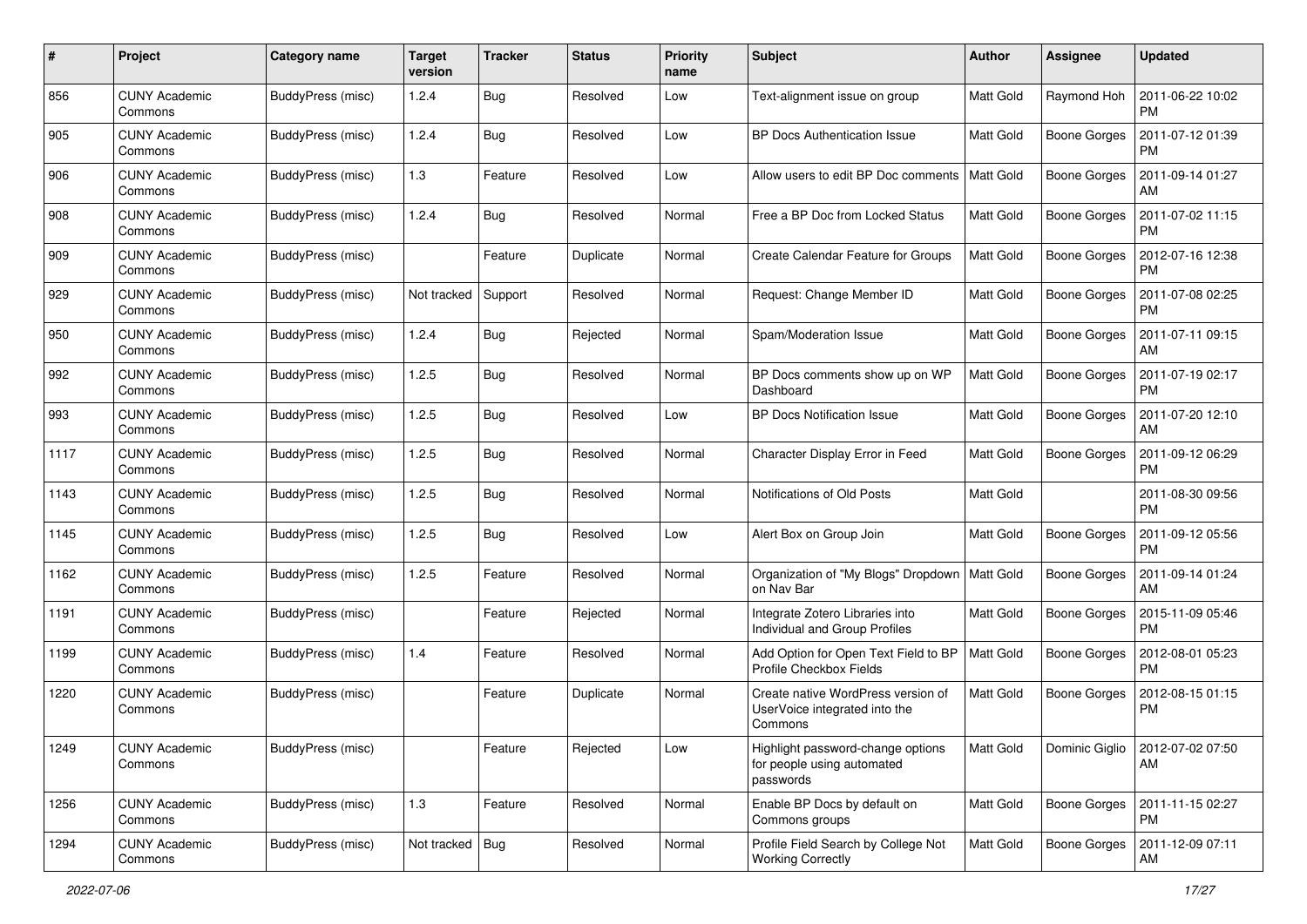| #    | Project                         | Category name     | <b>Target</b><br>version | <b>Tracker</b> | <b>Status</b> | <b>Priority</b><br>name | Subject                                                                            | Author           | Assignee            | <b>Updated</b>                |
|------|---------------------------------|-------------------|--------------------------|----------------|---------------|-------------------------|------------------------------------------------------------------------------------|------------------|---------------------|-------------------------------|
| 1321 | <b>CUNY Academic</b><br>Commons | BuddyPress (misc) | 1.2.5                    | <b>Bug</b>     | Duplicate     | Normal                  | BP Doc Comment Doesn't Show Up<br>on Doc (but does appear in group<br>stream)      | Matt Gold        | <b>Boone Gorges</b> | 2011-11-04 08:04<br>AM        |
| 1344 | <b>CUNY Academic</b><br>Commons | BuddyPress (misc) | 1.3                      | <b>Bug</b>     | Resolved      | Normal                  | Activity Feed Items not Appearing in<br>Group                                      | Matt Gold        | <b>Boone Gorges</b> | 2011-11-14 11:26<br>AM        |
| 1345 | <b>CUNY Academic</b><br>Commons | BuddyPress (misc) | 1.3                      | Bug            | Resolved      | Normal                  | <b>Consider Adding BuddyPress Group</b><br>for Community Admins and Mods<br>Plugin | Matt Gold        | <b>Boone Gorges</b> | 2011-11-28 03:17<br><b>PM</b> |
| 1386 | <b>CUNY Academic</b><br>Commons | BuddyPress (misc) | 1.5                      | Feature        | Resolved      | Low                     | Create way to create custom order<br>BP Profile Field checklist items              | <b>Matt Gold</b> | Dominic Giglio      | 2012-12-18 10:38<br>AM        |
| 1387 | <b>CUNY Academic</b><br>Commons | BuddyPress (misc) | Not tracked              | Feature        | Resolved      | Normal                  | Add Alumnus/a Category for BP<br><b>Profile Fields</b>                             | Matt Gold        | Matt Gold           | 2011-11-29 12:04<br>AM        |
| 1390 | <b>CUNY Academic</b><br>Commons | BuddyPress (misc) | 1.4                      | Feature        | Resolved      | Normal                  | Show "Kitchen Sink" by Default in<br><b>TinyMCE</b>                                | <b>Matt Gold</b> | Dominic Giglio      | 2012-02-28 10:37<br>AM        |
| 1393 | <b>CUNY Academic</b><br>Commons | BuddyPress (misc) | Not tracked              | Feature        | Resolved      | Normal                  | Add Postdoc option to Profile Role                                                 | <b>Matt Gold</b> | Matt Gold           | 2011-12-03 04:17<br><b>PM</b> |
| 1394 | <b>CUNY Academic</b><br>Commons | BuddyPress (misc) | 1.3                      | Feature        | Rejected      | Normal                  | Update Filters to include new BP<br>Profile roles                                  | <b>Matt Gold</b> | <b>Boone Gorges</b> | 2011-12-09 07:11<br>AM        |
| 1400 | <b>CUNY Academic</b><br>Commons | BuddyPress (misc) | 1.2.7                    | Bug            | Resolved      | Normal                  | Firefox Login Caching Issue                                                        | <b>Matt Gold</b> | <b>Boone Gorges</b> | 2011-12-06 05:53<br><b>PM</b> |
| 1401 | <b>CUNY Academic</b><br>Commons | BuddyPress (misc) | 1.4                      | <b>Bug</b>     | Resolved      | Low                     | Avoiding really long blog names                                                    | <b>Matt Gold</b> | Dominic Giglio      | 2012-07-16 01:02<br><b>PM</b> |
| 1411 | <b>CUNY Academic</b><br>Commons | BuddyPress (misc) | 1.3.17                   | Feature        | Resolved      | Low                     | <b>Deleting Docs</b>                                                               | Matt Gold        | <b>Boone Gorges</b> | 2012-07-02 12:43<br><b>PM</b> |
| 1412 | <b>CUNY Academic</b><br>Commons | BuddyPress (misc) | 1.3                      | Bug            | Resolved      | Normal                  | Alter text on pop-up message about<br>role field                                   | Matt Gold        | <b>Boone Gorges</b> | 2011-12-08 12:58<br><b>PM</b> |
| 1441 | <b>CUNY Academic</b><br>Commons | BuddyPress (misc) | Not tracked              | Support        | Rejected      | Normal                  | Hiding BP Admin bar on a subdomain<br>blog                                         | <b>Matt Gold</b> | <b>Boone Gorges</b> | 2011-12-14 04:01<br><b>PM</b> |
| 1451 | <b>CUNY Academic</b><br>Commons | BuddyPress (misc) | 1.3.1                    | Bug            | Resolved      | Normal                  | Social Media Profile Icons Not<br>Showing Up Automatically?                        | Matt Gold        | <b>Boone Gorges</b> | 2011-12-15 07:06<br><b>PM</b> |
| 1453 | <b>CUNY Academic</b><br>Commons | BuddyPress (misc) |                          | Bug            | Rejected      | High                    | Multiple problems with featured<br>image widget for blog posts                     | <b>Matt Gold</b> | Dominic Giglio      | 2012-07-02 04:22<br><b>PM</b> |
| 1455 | <b>CUNY Academic</b><br>Commons | BuddyPress (misc) | 1.3.1                    | Bug            | Resolved      | Normal                  | Errant error message on Groups<br>page                                             | Matt Gold        | Boone Gorges        | 2011-12-16 02:05<br>PM        |
| 1457 | <b>CUNY Academic</b><br>Commons | BuddyPress (misc) | 1.4                      | Feature        | Resolved      | Low                     | Allow people to clear old status<br>updates                                        | Matt Gold        | Dominic Giglio      | 2012-04-24 10:35<br>AM        |
| 1487 | <b>CUNY Academic</b><br>Commons | BuddyPress (misc) | 1.3.3                    | Feature        | Resolved      | Normal                  | Bug when using Featured Widget to<br>display a page                                | Matt Gold        | <b>Boone Gorges</b> | 2012-01-10 10:05<br><b>PM</b> |
| 1488 | <b>CUNY Academic</b><br>Commons | BuddyPress (misc) | 1.3.3                    | <b>Bug</b>     | Resolved      | Normal                  | Unable to edit forum post                                                          | Matt Gold        | <b>Boone Gorges</b> | 2012-01-10 07:20<br><b>PM</b> |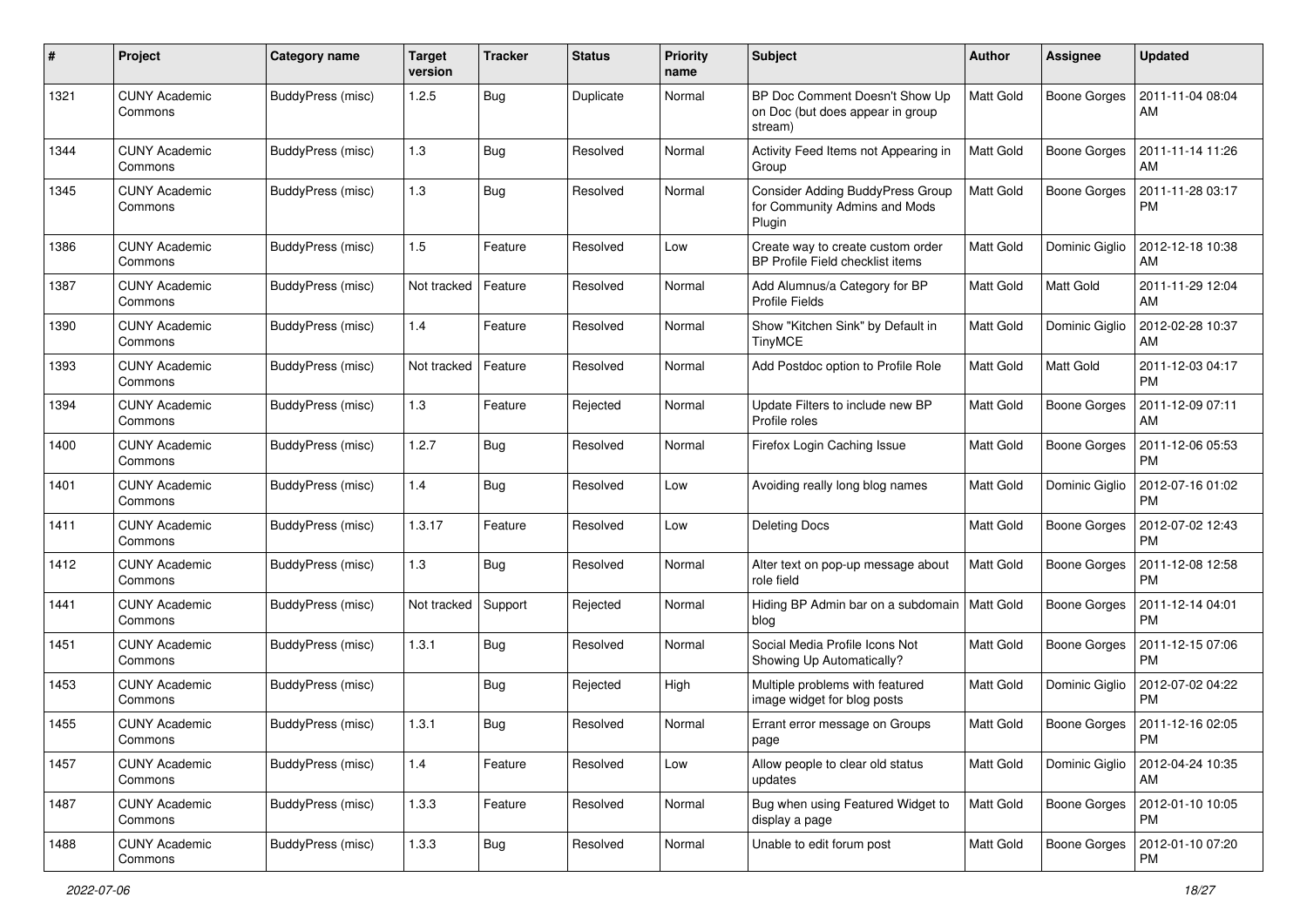| #    | Project                         | <b>Category name</b> | <b>Target</b><br>version | <b>Tracker</b> | <b>Status</b> | <b>Priority</b><br>name | <b>Subject</b>                                                     | <b>Author</b>    | <b>Assignee</b>     | <b>Updated</b>                |
|------|---------------------------------|----------------------|--------------------------|----------------|---------------|-------------------------|--------------------------------------------------------------------|------------------|---------------------|-------------------------------|
| 1495 | <b>CUNY Academic</b><br>Commons | BuddyPress (misc)    | 1.3.3                    | <b>Bug</b>     | Rejected      | Low                     | Newest Member Filter on homepage<br>not working                    | <b>Matt Gold</b> | Boone Gorges        | 2011-12-22 11:29<br>AM        |
| 1498 | <b>CUNY Academic</b><br>Commons | BuddyPress (misc)    | 1.3.3                    | Bug            | Resolved      | Normal                  | Non-Logged in User Redirect Feature<br>not working                 | <b>Matt Gold</b> | Boone Gorges        | 2012-01-11 04:57<br><b>PM</b> |
| 1503 | <b>CUNY Academic</b><br>Commons | BuddyPress (misc)    | 1.3.3                    | <b>Bug</b>     | Resolved      | Normal                  | File list not showing file descriptions                            | <b>Matt Gold</b> | <b>Boone Gorges</b> | 2012-01-10 07:28<br><b>PM</b> |
| 1504 | <b>CUNY Academic</b><br>Commons | BuddyPress (misc)    | 1.4                      | Feature        | Resolved      | Normal                  | Allow members to choose multiple<br>colleges on Profile pages      | <b>Matt Gold</b> | Boone Gorges        | 2012-08-01 03:34<br><b>PM</b> |
| 1505 | <b>CUNY Academic</b><br>Commons | BuddyPress (misc)    | 1.4                      | Feature        | Duplicate     | Normal                  | Allow members to clear past status<br>updates                      | <b>Matt Gold</b> | <b>Boone Gorges</b> | 2012-04-06 04:42<br><b>PM</b> |
| 1507 | <b>CUNY Academic</b><br>Commons | BuddyPress (misc)    | 1.3.3                    | Feature        | Resolved      | Normal                  | Add Custom Sidebar Plugin                                          | <b>Matt Gold</b> | <b>Boone Gorges</b> | 2012-01-10 07:30<br><b>PM</b> |
| 1545 | <b>CUNY Academic</b><br>Commons | BuddyPress (misc)    | 1.3.5                    | Bug            | Resolved      | Normal                  | Problem with BP Doc Comment Edit<br>Icon in Forums                 | <b>Matt Gold</b> | Boone Gorges        | 2012-01-16 06:14<br><b>PM</b> |
| 1546 | <b>CUNY Academic</b><br>Commons | BuddyPress (misc)    | 1.3.5                    | Bug            | Resolved      | Low                     | Unable to view comparative<br>document history in BP Docs          | Matt Gold        | Boone Gorges        | 2012-01-17 06:13<br><b>PM</b> |
| 1555 | <b>CUNY Academic</b><br>Commons | BuddyPress (misc)    | 1.3.6                    | Bug            | Resolved      | Low                     | Sticky forum post shows up twice in<br>post listings               | <b>Matt Gold</b> | Boone Gorges        | 2012-02-08 06:44<br><b>PM</b> |
| 1556 | <b>CUNY Academic</b><br>Commons | BuddyPress (misc)    | 1.3.6                    | Feature        | Rejected      | Normal                  | New option for College profile field                               | <b>Matt Gold</b> | <b>Boone Gorges</b> | 2012-01-19 08:12<br>AM        |
| 1558 | <b>CUNY Academic</b><br>Commons | BuddyPress (misc)    | 1.3.6                    | Bug            | Resolved      | Normal                  | Login Issues                                                       | Matt Gold        | <b>Boone Gorges</b> | 2012-02-08 06:40<br><b>PM</b> |
| 1559 | CUNY Academic<br>Commons        | BuddyPress (misc)    |                          | Feature        | Rejected      | Normal                  | Crop Text Length Field on Featured<br>Homepage Widget Doesn't Work | <b>Matt Gold</b> | Dominic Giglio      | 2012-07-02 12:10<br><b>PM</b> |
| 1560 | <b>CUNY Academic</b><br>Commons | BuddyPress (misc)    | 1.3.12                   | Outreach       | Resolved      | Normal                  | Add social media icons/info to About<br>page and Contact Us page   | Matt Gold        | Boone Gorges        | 2012-04-12 09:07<br>AM        |
| 1568 | <b>CUNY Academic</b><br>Commons | BuddyPress (misc)    | Not tracked              | Bug            | Resolved      | Normal                  | Member reports problem with email<br>notifications                 | Matt Gold        |                     | 2012-02-28 10:51<br>AM        |
| 1571 | <b>CUNY Academic</b><br>Commons | BuddyPress (misc)    | 1.3.6                    | Bug            | Resolved      | Low                     | Non-CUNY Sign-Up Code Pages<br>Published                           | Matt Gold        | <b>Boone Gorges</b> | 2012-02-08 04:46<br><b>PM</b> |
| 1614 | <b>CUNY Academic</b><br>Commons | BuddyPress (misc)    | 1.3.11                   | <b>Bug</b>     | Resolved      | Normal                  | Non-CUNY Sign-Up Code<br>Disappears After Creation                 | Matt Gold        | Boone Gorges        | 2012-04-05 01:50<br>AM        |
| 1615 | <b>CUNY Academic</b><br>Commons | BuddyPress (misc)    |                          | Feature        | Duplicate     | Low                     | Forum search                                                       | <b>Matt Gold</b> | Boone Gorges        | 2012-02-04 10:22<br>AM        |
| 1616 | <b>CUNY Academic</b><br>Commons | BuddyPress (misc)    | 1.3.7                    | Bug            | Resolved      | Low                     | BP Docs timeout issue                                              | <b>Matt Gold</b> | Boone Gorges        | 2012-02-21 03:23<br><b>PM</b> |
| 1624 | <b>CUNY Academic</b><br>Commons | BuddyPress (misc)    | Future<br>release        | Feature        | Rejected      | Low                     | Group's announcements disappear<br>when group privacy changed      | Matt Gold        | <b>Boone Gorges</b> | 2012-02-29 09:31<br>AM        |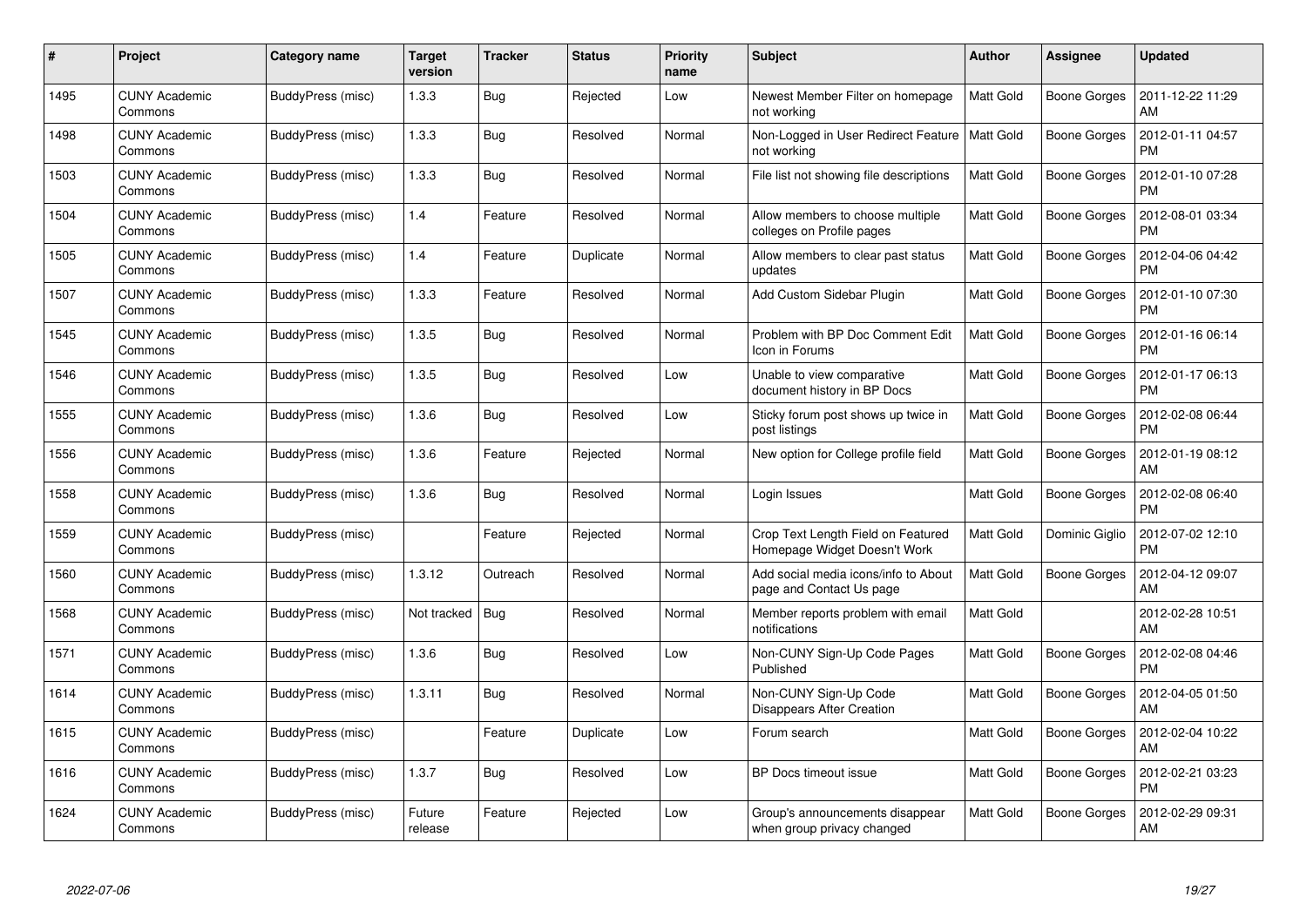| #    | Project                         | Category name     | Target<br>version | <b>Tracker</b> | <b>Status</b> | <b>Priority</b><br>name | <b>Subject</b>                                                                        | <b>Author</b>    | Assignee            | <b>Updated</b>                |
|------|---------------------------------|-------------------|-------------------|----------------|---------------|-------------------------|---------------------------------------------------------------------------------------|------------------|---------------------|-------------------------------|
| 1629 | <b>CUNY Academic</b><br>Commons | BuddyPress (misc) | 1.4               | Support        | Resolved      | Normal                  | Deleting Group Announcements                                                          | <b>Matt Gold</b> | Dominic Giglio      | 2012-07-16 12:26<br><b>PM</b> |
| 1648 | <b>CUNY Academic</b><br>Commons | BuddyPress (misc) | 1.3.9             | Feature        | Resolved      | Urgent                  | <b>Add Password Protect WordPress</b><br>Plugin                                       | <b>Matt Gold</b> |                     | 2012-02-24 10:22<br>AM        |
| 1657 | <b>CUNY Academic</b><br>Commons | BuddyPress (misc) | 1.3.10            | <b>Bug</b>     | Resolved      | Normal                  | Caching Issues                                                                        | Matt Gold        |                     | 2012-04-04 10:17<br>AM        |
| 1663 | <b>CUNY Academic</b><br>Commons | BuddyPress (misc) | 1.3.9             | Support        | Resolved      | Normal                  | Please add info on Private --> Public<br>Group Announcement Functionality<br>to Codex | Matt Gold        | Sarah<br>Morgano    | 2012-03-01 10:26<br>AM        |
| 1672 | <b>CUNY Academic</b><br>Commons | BuddyPress (misc) | 1.3.11            | <b>Bug</b>     | Resolved      | Normal                  | Activity replies in groups                                                            | <b>Matt Gold</b> | <b>Boone Gorges</b> | 2012-04-04 09:37<br>AM        |
| 1784 | <b>CUNY Academic</b><br>Commons | BuddyPress (misc) | 1.3.11            | Bug            | Resolved      | Normal                  | Date/Content Problems on Forum<br>digest emails                                       | <b>Matt Gold</b> | Boone Gorges        | 2012-04-03 08:28<br><b>PM</b> |
| 1794 | <b>CUNY Academic</b><br>Commons | BuddyPress (misc) | 1.3.10            | <b>Bug</b>     | Resolved      | Normal                  | Remove "Notice anything new"<br>notification                                          | Matt Gold        | <b>Boone Gorges</b> | 2012-03-29 09:45<br><b>PM</b> |
| 1859 | <b>CUNY Academic</b><br>Commons | BuddyPress (misc) | 1.3.13            | Bug            | Resolved      | Low                     | Orthographical error on page in the<br>sign-up process                                | Matt Gold        | Boone Gorges        | 2012-05-02 11:43<br>AM        |
| 1881 | <b>CUNY Academic</b><br>Commons | BuddyPress (misc) | 1.3.13            | <b>Bug</b>     | Resolved      | Low                     | Double forum notification received                                                    | Matt Gold        | Boone Gorges        | 2012-05-22 02:51<br><b>PM</b> |
| 1953 | <b>CUNY Academic</b><br>Commons | BuddyPress (misc) | 1.3.15            | Bug            | Resolved      | Normal                  | Email forum notification formatting<br>issue                                          | <b>Matt Gold</b> | Boone Gorges        | 2012-06-21 03:32<br><b>PM</b> |
| 1979 | <b>CUNY Academic</b><br>Commons | BuddyPress (misc) | 1.4               | Bug            | Rejected      | Normal                  | Received two notifications of an<br>activity update                                   | <b>Matt Gold</b> | Boone Gorges        | 2012-07-12 10:43<br>AM        |
| 1990 | <b>CUNY Academic</b><br>Commons | BuddyPress (misc) | 1.3.17            | Bug            | Resolved      | Low                     | In Forum post list, member avatar<br>partially obscures member name                   | Matt Gold        | Boone Gorges        | 2012-07-29 08:42<br><b>PM</b> |
| 1997 | <b>CUNY Academic</b><br>Commons | BuddyPress (misc) | 1.4.6             | Bug            | Resolved      | Normal                  | Forum post notification didn't indicate<br>image attachments                          | <b>Matt Gold</b> | <b>Boone Gorges</b> | 2012-09-23 05:03<br><b>PM</b> |
| 2008 | <b>CUNY Academic</b><br>Commons | BuddyPress (misc) | 1.4               | Feature        | Resolved      | Normal                  | Show Recently Active Users on<br>Commons Homepage                                     | <b>Matt Gold</b> | Raymond Hoh         | 2012-08-01 05:23<br><b>PM</b> |
| 2014 | <b>CUNY Academic</b><br>Commons | BuddyPress (misc) | 1.5               | <b>Bug</b>     | Resolved      | Normal                  | Improper margins on Members<br>Directory                                              | <b>Matt Gold</b> | Dominic Giglio      | 2012-12-18 10:37<br>AM        |
| 2033 | <b>CUNY Academic</b><br>Commons | BuddyPress (misc) |                   | Feature        | Rejected      | Normal                  | Allow status update to be deleted<br>directly from profile page                       | <b>Matt Gold</b> | Boone Gorges        | 2012-08-10 04:51<br><b>PM</b> |
| 2035 | <b>CUNY Academic</b><br>Commons | BuddyPress (misc) | 1.4.3             | Support        | Resolved      | High                    | Reply by Email - some possible<br>confusion                                           | Matt Gold        | Raymond Hoh         | 2012-08-19 08:58<br>AM        |
| 2037 | <b>CUNY Academic</b><br>Commons | BuddyPress (misc) | 1.4.5             | Bug            | Resolved      | Normal                  | Special Character shows up in RBE<br>post                                             | Matt Gold        | Raymond Hoh         | 2012-09-17 07:12<br><b>PM</b> |
| 2039 | <b>CUNY Academic</b><br>Commons | BuddyPress (misc) | 1.4.3             | Support        | Resolved      | Normal                  | Create Failure function for RBE                                                       | Matt Gold        | Raymond Hoh         | 2012-08-27 09:44<br>AM        |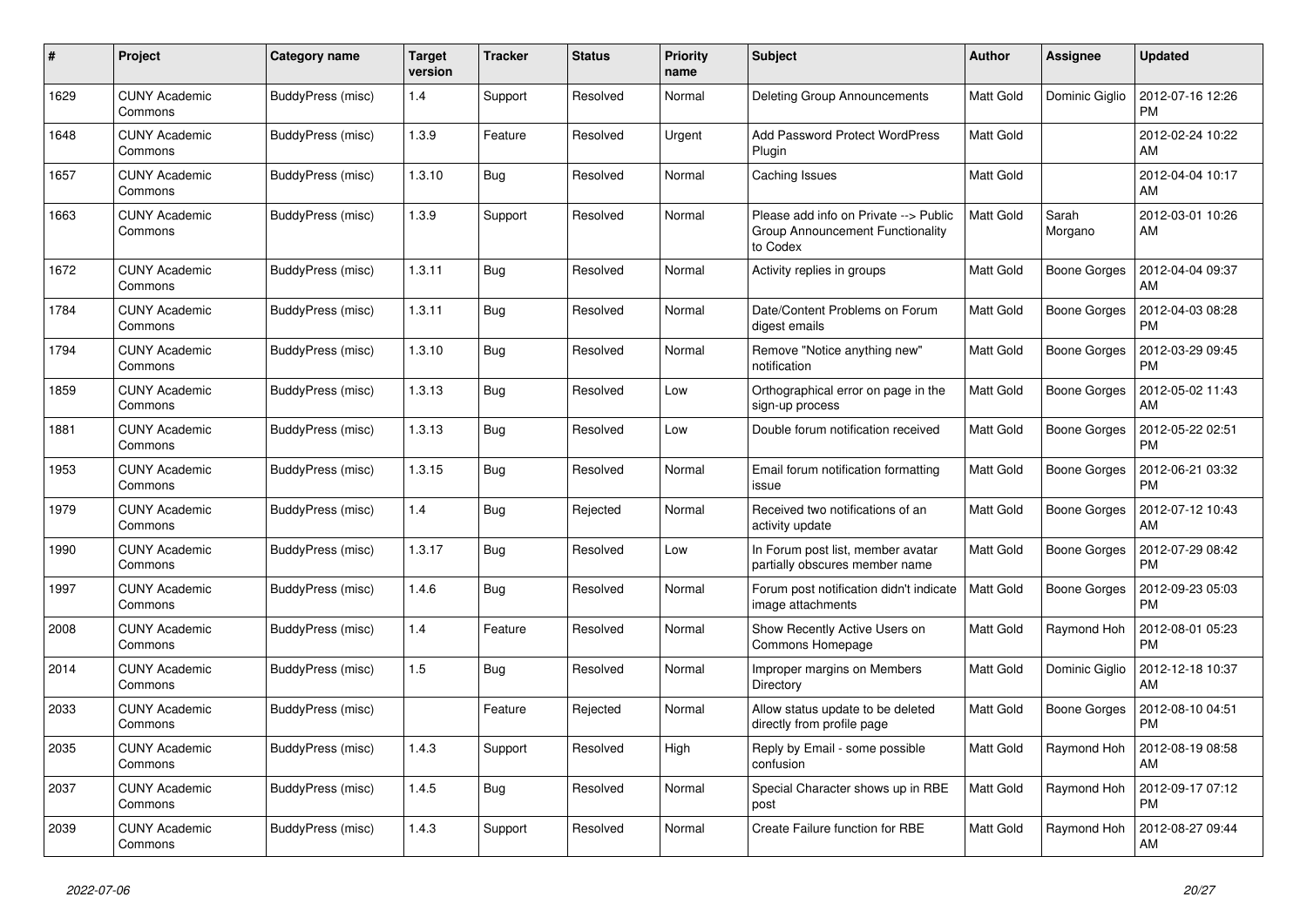| #    | Project                         | <b>Category name</b> | <b>Target</b><br>version | <b>Tracker</b> | <b>Status</b> | <b>Priority</b><br>name | <b>Subject</b>                                                                      | <b>Author</b>    | Assignee            | <b>Updated</b>                |
|------|---------------------------------|----------------------|--------------------------|----------------|---------------|-------------------------|-------------------------------------------------------------------------------------|------------------|---------------------|-------------------------------|
| 2040 | <b>CUNY Academic</b><br>Commons | BuddyPress (misc)    | 1.4.2                    | <b>Bug</b>     | Resolved      | Normal                  | RBE on BP Docs Edits?                                                               | <b>Matt Gold</b> | <b>Boone Gorges</b> | 2012-08-14 08:13<br>AM        |
| 2041 | <b>CUNY Academic</b><br>Commons | BuddyPress (misc)    | 1.4.2                    | Bug            | Resolved      | Low                     | Vertical Alignment on BP Doc<br>"delete" hoverlink                                  | <b>Matt Gold</b> | <b>Boone Gorges</b> | 2012-08-13 10:54<br><b>PM</b> |
| 2045 | <b>CUNY Academic</b><br>Commons | BuddyPress (misc)    |                          | <b>Bug</b>     | Duplicate     | Normal                  | Double Post/RBE Notification                                                        | <b>Matt Gold</b> | Boone Gorges        | 2012-08-15 08:53<br>AM        |
| 2046 | <b>CUNY Academic</b><br>Commons | BuddyPress (misc)    | 1.4.3                    | Bug            | Resolved      | High                    | <b>RBE Delayed Post</b>                                                             | Matt Gold        | Raymond Hoh         | 2012-08-27 11:55<br>AM        |
| 2052 | <b>CUNY Academic</b><br>Commons | BuddyPress (misc)    |                          | Bug            | Rejected      | Normal                  | <b>RBE Not Enabled?</b>                                                             | <b>Matt Gold</b> | Boone Gorges        | 2012-08-18 09:16<br><b>PM</b> |
| 2053 | <b>CUNY Academic</b><br>Commons | BuddyPress (misc)    | 1.4.6                    | Feature        | Resolved      | Normal                  | RBE on BP Docs                                                                      | Matt Gold        | <b>Boone Gorges</b> | 2012-10-01 04:14<br><b>PM</b> |
| 2057 | <b>CUNY Academic</b><br>Commons | BuddyPress (misc)    | 1.4.3                    | <b>Bug</b>     | Resolved      | Normal                  | Newest/Active/Popular Filters Not<br>working on Homepage List of<br>Groups, Members | <b>Matt Gold</b> | Boone Gorges        | 2012-08-23 03:18<br><b>PM</b> |
| 2066 | <b>CUNY Academic</b><br>Commons | BuddyPress (misc)    | 1.5                      | Feature        | Resolved      | Low                     | Public Blog Posts Associated with<br>Private Groups showing up in<br>Sitewide feed  | <b>Matt Gold</b> | <b>Boone Gorges</b> | 2013-08-09 08:24<br><b>PM</b> |
| 2082 | <b>CUNY Academic</b><br>Commons | BuddyPress (misc)    | 1.4.8                    | Support        | Resolved      | High                    | Default: No Email?                                                                  | <b>Matt Gold</b> | Dominic Giglio      | 2012-10-19 04:55<br><b>PM</b> |
| 2090 | <b>CUNY Academic</b><br>Commons | BuddyPress (misc)    |                          | Feature        | Rejected      | Normal                  | Create Course Group Template that<br>includes notifications of new blog<br>posts    | <b>Matt Gold</b> | Boone Gorges        | 2012-12-18 10:59<br>AM        |
| 2091 | <b>CUNY Academic</b><br>Commons | BuddyPress (misc)    | Not tracked              | Bug            | Resolved      | Normal                  | <b>RBE Down</b>                                                                     | Matt Gold        | Raymond Hoh         | 2012-09-02 06:00<br><b>PM</b> |
| 2101 | <b>CUNY Academic</b><br>Commons | BuddyPress (misc)    | 1.5                      | Feature        | Resolved      | Low                     | Provide Site Admins Access to Send<br><b>Invites Menus</b>                          | <b>Matt Gold</b> | Boone Gorges        | 2013-08-01 09:07<br><b>PM</b> |
| 2105 | <b>CUNY Academic</b><br>Commons | BuddyPress (misc)    | 1.4.9                    | <b>Bug</b>     | Resolved      | Normal                  | File name in a file uploaded to group<br>contains escape characters                 | Matt Gold        | Dominic Giglio      | 2012-11-01 12:02<br><b>PM</b> |
| 2106 | <b>CUNY Academic</b><br>Commons | BuddyPress (misc)    | Not tracked              | Support        | Resolved      | Normal                  | Blog posts part of group activity feed                                              | <b>Matt Gold</b> | <b>Boone Gorges</b> | 2016-01-26 12:30<br>AM        |
| 2116 | <b>CUNY Academic</b><br>Commons | BuddyPress (misc)    | 1.4.31                   | <b>Bug</b>     | Resolved      | Normal                  | Include failed message in RBE<br><b>Failure Notification</b>                        | <b>Matt Gold</b> | Raymond Hoh         | 2013-07-08 11:01<br><b>PM</b> |
| 2117 | <b>CUNY Academic</b><br>Commons | BuddyPress (misc)    | 1.4.8                    | Bug            | Resolved      | Normal                  | User reports double notification of<br>announcements                                | <b>Matt Gold</b> | Dominic Giglio      | 2012-10-22 09:37<br>AM        |
| 2121 | <b>CUNY Academic</b><br>Commons | BuddyPress (misc)    | 1.4.6                    | <b>Bug</b>     | Resolved      | Low                     | Email notification of forum post omits<br>hyperlinked word                          | Matt Gold        | Boone Gorges        | 2012-09-30 09:05<br>AM        |
| 2129 | <b>CUNY Academic</b><br>Commons | BuddyPress (misc)    | 1.4.6                    | <b>Bug</b>     | Resolved      | Low                     | […]                                                                                 | Matt Gold        | <b>Boone Gorges</b> | 2012-09-30 09:53<br>AM        |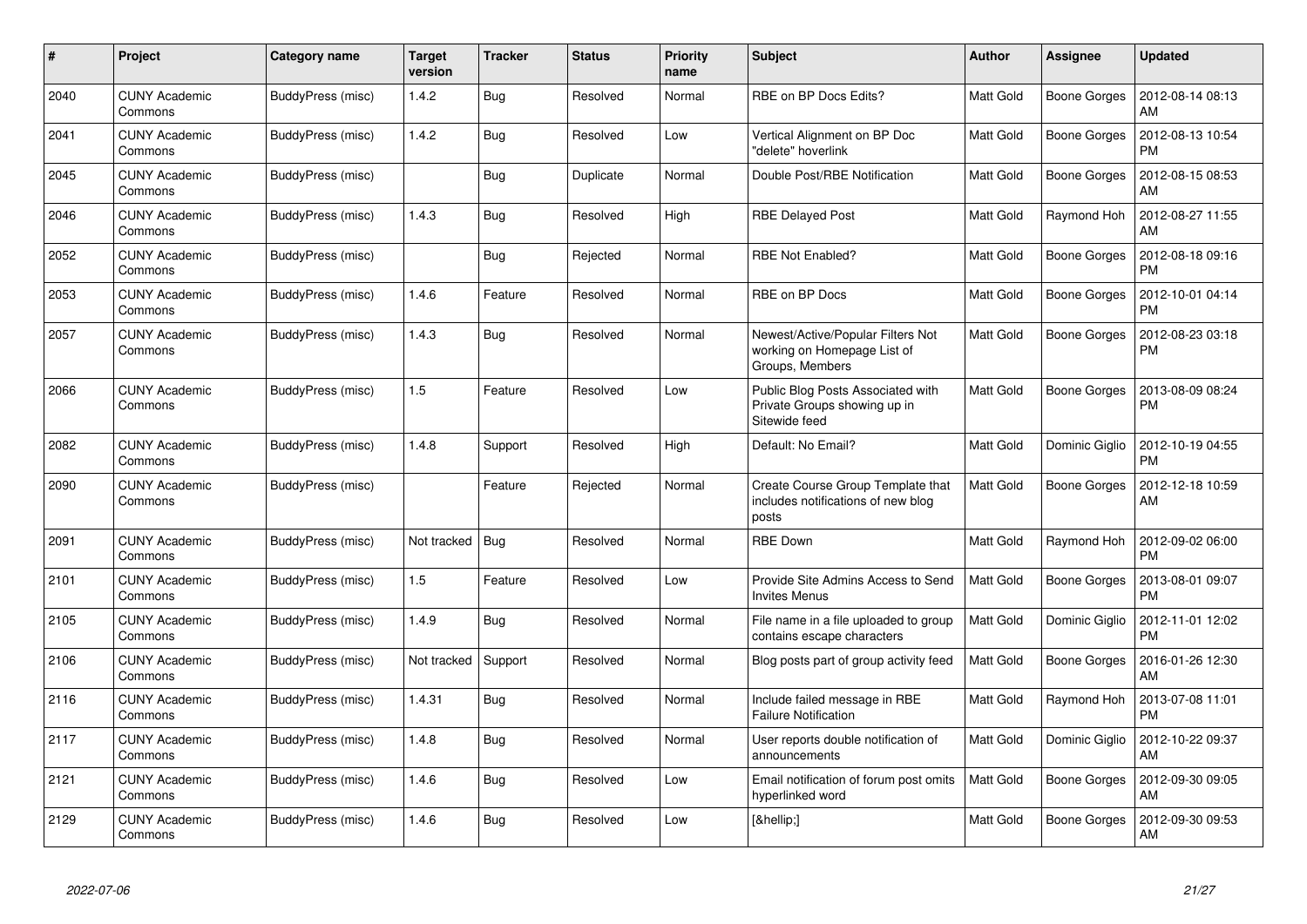| #    | Project                         | Category name     | <b>Target</b><br>version | <b>Tracker</b> | <b>Status</b> | <b>Priority</b><br>name | <b>Subject</b>                                                           | <b>Author</b>    | <b>Assignee</b>     | <b>Updated</b>                |
|------|---------------------------------|-------------------|--------------------------|----------------|---------------|-------------------------|--------------------------------------------------------------------------|------------------|---------------------|-------------------------------|
| 2159 | <b>CUNY Academic</b><br>Commons | BuddyPress (misc) | 1.4.24                   | <b>Bug</b>     | Resolved      | Normal                  | Page redirection after accepting<br>group invite                         | Matt Gold        | Dominic Giglio      | 2013-04-11 08:00<br><b>PM</b> |
| 2169 | <b>CUNY Academic</b><br>Commons | BuddyPress (misc) | Not tracked              | Feature        | Resolved      | Normal                  | Increase Maximum Number of Invite<br>Anyone Invites                      | Matt Gold        | Boone Gorges        | 2012-10-04 07:36<br>AM        |
| 2176 | <b>CUNY Academic</b><br>Commons | BuddyPress (misc) | 1.4.9                    | <b>Bug</b>     | Rejected      | Normal                  | Page error upon accepting group<br>membership request                    | Matt Gold        | Dominic Giglio      | 2012-11-01 09:48<br><b>PM</b> |
| 2183 | <b>CUNY Academic</b><br>Commons | BuddyPress (misc) | Not tracked              | Support        | Resolved      | Normal                  | Limit on group membership                                                | <b>Matt Gold</b> | Boone Gorges        | 2012-10-12 03:40<br><b>PM</b> |
| 2184 | <b>CUNY Academic</b><br>Commons | BuddyPress (misc) | 1.4.9                    | Support        | Resolved      | Normal                  | Adjust Invite Directions to include info<br>about max invites            | <b>Matt Gold</b> | <b>Boone Gorges</b> | 2012-11-03 04:23<br><b>PM</b> |
| 2185 | <b>CUNY Academic</b><br>Commons | BuddyPress (misc) | 1.4.8                    | Feature        | Resolved      | Normal                  | Add WP Touch plugin                                                      | <b>Matt Gold</b> | Dominic Giglio      | 2012-10-15 01:33<br><b>PM</b> |
| 2188 | <b>CUNY Academic</b><br>Commons | BuddyPress (misc) | 1.4.9                    | Bug            | Resolved      | Normal                  | Line Spacing/Breaks on BP Docs                                           | <b>Matt Gold</b> | Chris Stein         | 2012-11-01 03:15<br><b>PM</b> |
| 2191 | <b>CUNY Academic</b><br>Commons | BuddyPress (misc) | 1.4.10                   | <b>Bug</b>     | Resolved      | Low                     | File upload to group doesn't register<br>as activity?                    | Matt Gold        | Dominic Giglio      | 2012-11-11 09:28<br><b>PM</b> |
| 2195 | <b>CUNY Academic</b><br>Commons | BuddyPress (misc) |                          | Feature        | Rejected      | Normal                  | Reconfigure Files Page Layout                                            | <b>Matt Gold</b> | Chris Stein         | 2013-06-28 03:57<br><b>PM</b> |
| 2206 | <b>CUNY Academic</b><br>Commons | BuddyPress (misc) | 1.4.9                    | Support        | Resolved      | Normal                  | Change anchor location for "Post"<br>New Topic" in group forums          | <b>Matt Gold</b> | Dominic Giglio      | 2012-11-01 11:16<br>AM        |
| 2220 | <b>CUNY Academic</b><br>Commons | BuddyPress (misc) | 1.4.11                   | Bug            | Resolved      | Low                     | Spacing error on BP Doc comments                                         | Matt Gold        | Dominic Giglio      | 2012-11-20 03:47<br><b>PM</b> |
| 2221 | <b>CUNY Academic</b><br>Commons | BuddyPress (misc) |                          | Bug            | Duplicate     | Low                     | Spacing error on BP Doc comments                                         | <b>Matt Gold</b> | Boone Gorges        | 2012-10-30 10:03<br>AM        |
| 2248 | <b>CUNY Academic</b><br>Commons | BuddyPress (misc) | 1.4.11                   | Feature        | Resolved      | Low                     | Create Profile link to academia.edu<br>profile                           | <b>Matt Gold</b> | Dominic Giglio      | 2012-11-21 11:55<br><b>PM</b> |
| 2251 | <b>CUNY Academic</b><br>Commons | BuddyPress (misc) | 1.4.13                   | Bug            | Resolved      | Low                     | From address of forum notifications                                      | <b>Matt Gold</b> | <b>Boone Gorges</b> | 2013-02-03 01:56<br>PM        |
| 2322 | <b>CUNY Academic</b><br>Commons | BuddyPress (misc) | 1.5                      | Feature        | Resolved      | Normal                  | Allow File uploads to be added<br>"quietly" (without email notification) | <b>Matt Gold</b> | Dominic Giglio      | 2013-08-21 05:23<br><b>PM</b> |
| 2360 | <b>CUNY Academic</b><br>Commons | BuddyPress (misc) | 1.5                      | Feature        | Resolved      | Low                     | Confirmation before File Deletion                                        | Matt Gold        | Boone Gorges        | 2013-08-01 09:08<br><b>PM</b> |
| 2385 | <b>CUNY Academic</b><br>Commons | BuddyPress (misc) | 1.4.18                   | Bug            | Resolved      | Normal                  | Sitewide nav bar not appearing                                           | <b>Matt Gold</b> | Boone Gorges        | 2013-01-24 10:21<br>AM        |
| 2387 | <b>CUNY Academic</b><br>Commons | BuddyPress (misc) | 1.4.19                   | <b>Bug</b>     | Resolved      | Low                     | File upload notifications contain<br>escape characters                   | <b>Matt Gold</b> | Boone Gorges        | 2013-02-11 02:21<br><b>PM</b> |
| 2415 | CUNY Academic<br>Commons        | BuddyPress (misc) | 1.4.19                   | Bug            | Resolved      | Normal                  | Remove "Popular" link on homepage<br>members widget                      | <b>Matt Gold</b> | Boone Gorges        | 2013-02-12 10:05<br>PM        |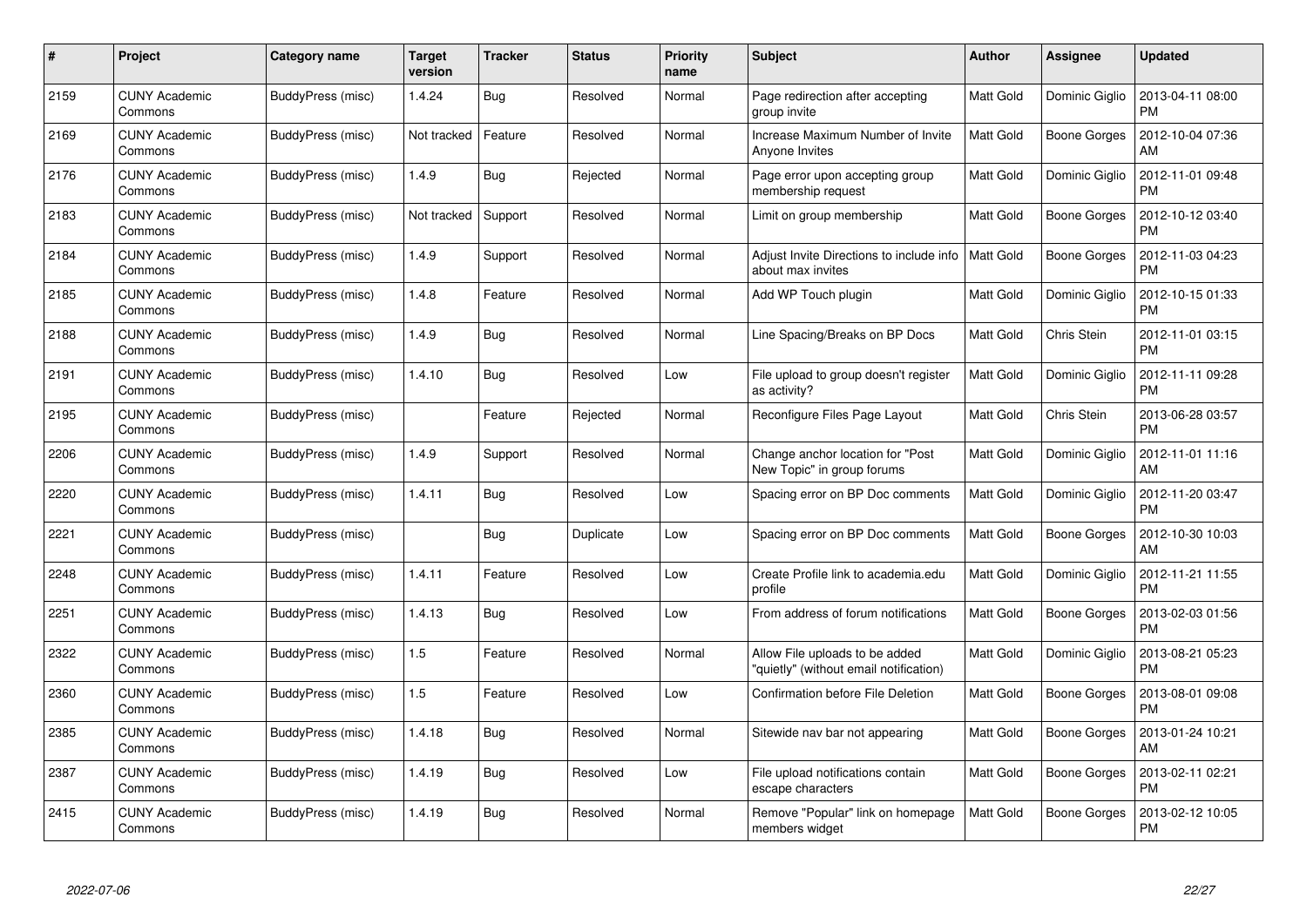| #    | Project                         | <b>Category name</b> | <b>Target</b><br>version | <b>Tracker</b> | <b>Status</b> | <b>Priority</b><br>name | <b>Subject</b>                                                      | <b>Author</b>    | <b>Assignee</b>     | <b>Updated</b>                |
|------|---------------------------------|----------------------|--------------------------|----------------|---------------|-------------------------|---------------------------------------------------------------------|------------------|---------------------|-------------------------------|
| 2468 | <b>CUNY Academic</b><br>Commons | BuddyPress (misc)    | Not tracked              | Support        | Resolved      | Normal                  | Group files total and individual size<br>limit?                     | <b>Matt Gold</b> | <b>Boone Gorges</b> | 2013-02-20 10:31<br><b>PM</b> |
| 2469 | <b>CUNY Academic</b><br>Commons | BuddyPress (misc)    | Not tracked              | Feature        | Resolved      | Normal                  | cuny.is shortlink request                                           | Matt Gold        | Sarah<br>Morgano    | 2013-02-21 07:56<br><b>PM</b> |
| 2479 | <b>CUNY Academic</b><br>Commons | BuddyPress (misc)    | 1.4.21                   | <b>Bug</b>     | Resolved      | Urgent                  | Double posting, double notification of<br>message posted via RBE    | <b>Matt Gold</b> | Raymond Hoh         | 2013-04-09 02:04<br>AM        |
| 2519 | <b>CUNY Academic</b><br>Commons | BuddyPress (misc)    |                          | Bug            | Rejected      | Low                     | User doesn't show up in site search                                 | <b>Matt Gold</b> | Boone Gorges        | 2014-05-01 08:33<br><b>PM</b> |
| 2528 | <b>CUNY Academic</b><br>Commons | BuddyPress (misc)    | 1.4.31                   | Feature        | Resolved      | Low                     | BP emails sent from secondary sites<br>should use main site headers | <b>Matt Gold</b> | Raymond Hoh         | 2013-07-11 11:14<br>AM        |
| 2595 | <b>CUNY Academic</b><br>Commons | BuddyPress (misc)    | 1.4.29                   | Bug            | Resolved      | Low                     | Group invitation script                                             | Matt Gold        | Boone Gorges        | 2013-06-02 04:06<br><b>PM</b> |
| 2596 | <b>CUNY Academic</b><br>Commons | BuddyPress (misc)    |                          | Bug            | Rejected      | Normal                  | Homepage Recent blog posts widget<br>display                        | Matt Gold        | <b>Boone Gorges</b> | 2013-05-23 10:50<br><b>PM</b> |
| 2691 | <b>CUNY Academic</b><br>Commons | BuddyPress (misc)    |                          | Bug            | Rejected      | Normal                  | Problems inviting members to a<br>group                             | <b>Matt Gold</b> | Dominic Giglio      | 2015-01-02 03:12<br><b>PM</b> |
| 2706 | <b>CUNY Academic</b><br>Commons | BuddyPress (misc)    | 1.6.4                    | Bug            | Resolved      | Normal                  | Problem sending group invitations                                   | <b>Matt Gold</b> | <b>Boone Gorges</b> | 2014-05-18 11:36<br>AM        |
| 2711 | <b>CUNY Academic</b><br>Commons | BuddyPress (misc)    | 1.5.1                    | Feature        | Resolved      | Normal                  | Add Change Avatar Link/Interface to<br><b>Profile Editing Page</b>  | <b>Matt Gold</b> | <b>Boone Gorges</b> | 2013-08-28 12:40<br><b>PM</b> |
| 2712 | <b>CUNY Academic</b><br>Commons | BuddyPress (misc)    | 1.5.0.1                  | Bug            | Resolved      | Normal                  | Font Size in BP Profile Menu Should<br>be Larger                    | Matt Gold        | Boone Gorges        | 2013-08-23 04:36<br><b>PM</b> |
| 2713 | <b>CUNY Academic</b><br>Commons | BuddyPress (misc)    | 1.5.1                    | Feature        | Resolved      | Normal                  | Lighten Brief Descriptor Text Color                                 | Matt Gold        | Boone Gorges        | 2013-08-28 12:58<br><b>PM</b> |
| 2714 | <b>CUNY Academic</b><br>Commons | BuddyPress (misc)    | 1.5.0.1                  | <b>Bug</b>     | Resolved      | Normal                  | Font and Font Size Inconsistent in<br><b>Commons Profile</b>        | <b>Matt Gold</b> | Boone Gorges        | 2013-08-23 04:17<br><b>PM</b> |
| 2729 | <b>CUNY Academic</b><br>Commons | BuddyPress (misc)    | 1.5.0.2                  | Bug            | Resolved      | Urgent                  | Update Positions to Include Missing<br>Colleges                     | <b>Matt Gold</b> | Boone Gorges        | 2013-08-26 09:54<br>AM        |
| 2730 | <b>CUNY Academic</b><br>Commons | BuddyPress (misc)    |                          | <b>Bug</b>     | Duplicate     | Normal                  | Limits on Publications Entry Field                                  | Matt Gold        | Boone Gorges        | 2013-08-29 09:36<br>AM        |
| 2731 | <b>CUNY Academic</b><br>Commons | BuddyPress (misc)    | Not tracked              | Support        | Resolved      | Normal                  | <b>Profile Positions Question</b>                                   | Matt Gold        | Boone Gorges        | 2013-08-26 08:41<br>AM        |
| 2732 | <b>CUNY Academic</b><br>Commons | BuddyPress (misc)    | 1.5.1                    | Feature        | Resolved      | Normal                  | Return users to profile public view<br>after editing save           | <b>Matt Gold</b> | Boone Gorges        | 2013-08-28 12:53<br><b>PM</b> |
| 2735 | <b>CUNY Academic</b><br>Commons | BuddyPress (misc)    | 1.5.1                    | Bug            | Resolved      | Normal                  | Profile Incorrectly Shortens About<br>You Field                     | Matt Gold        | Boone Gorges        | 2013-08-28 11:36<br>AM        |
| 2737 | CUNY Academic<br>Commons        | BuddyPress (misc)    | 1.5.0.2                  | <b>Bug</b>     | Resolved      | Urgent                  | CAC Not allowing CUNY Addresses<br>to Register                      | <b>Matt Gold</b> | Boone Gorges        | 2013-08-26 05:43<br>PM        |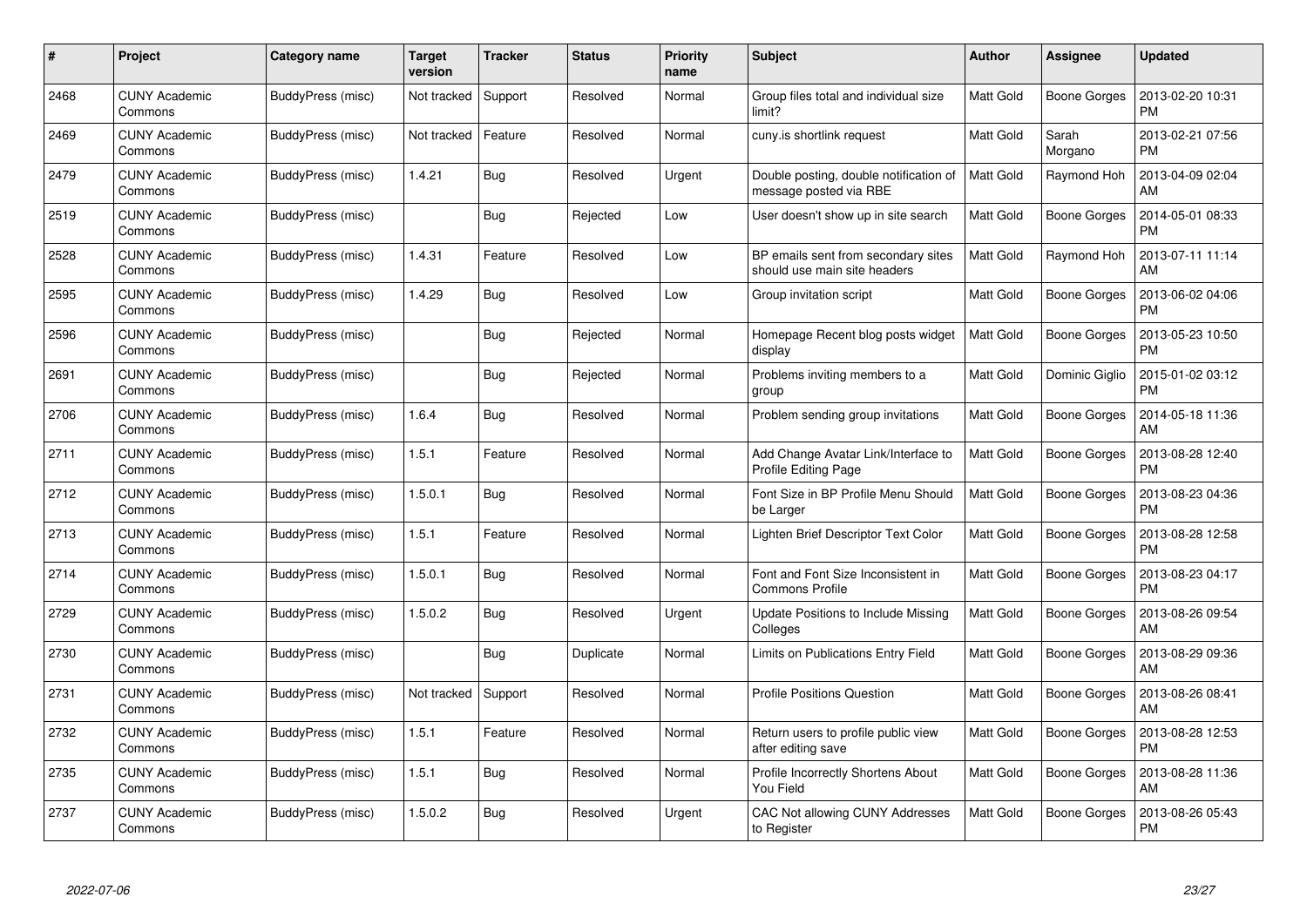| #    | Project                         | Category name            | <b>Target</b><br>version | <b>Tracker</b> | <b>Status</b> | <b>Priority</b><br>name | Subject                                                                                 | Author           | Assignee            | <b>Updated</b>                |
|------|---------------------------------|--------------------------|--------------------------|----------------|---------------|-------------------------|-----------------------------------------------------------------------------------------|------------------|---------------------|-------------------------------|
| 2738 | <b>CUNY Academic</b><br>Commons | BuddyPress (misc)        | 1.5.0.2                  | Bug            | Resolved      | High                    | Users Unable to Change Email<br><b>Address in Settings</b>                              | <b>Matt Gold</b> | <b>Boone Gorges</b> | 2013-08-28 09:05<br>PM        |
| 2755 | <b>CUNY Academic</b><br>Commons | BuddyPress (misc)        | 1.5.1                    | Bug            | Resolved      | Normal                  | Alphabetize list of colleges in<br>positions drop-down                                  | <b>Matt Gold</b> | <b>Boone Gorges</b> | 2013-08-29 09:30<br>AM        |
| 2763 | <b>CUNY Academic</b><br>Commons | BuddyPress (misc)        |                          | <b>Bug</b>     | Rejected      | Normal                  | Send Invites Page Hang                                                                  | <b>Matt Gold</b> | <b>Boone Gorges</b> | 2013-08-29 09:33<br>АM        |
| 2771 | <b>CUNY Academic</b><br>Commons | BuddyPress (misc)        | 1.5.2                    | Feature        | Resolved      | Normal                  | Change Brief Descriptor Text Color<br>Again                                             | Matt Gold        | <b>Boone Gorges</b> | 2013-09-10 06:07<br>AM        |
| 2775 | <b>CUNY Academic</b><br>Commons | BuddyPress (misc)        | 1.5.1.1                  | <b>Bug</b>     | Resolved      | High                    | Add Lehman College to List of<br>Colleges in Profiles                                   | <b>Matt Gold</b> | <b>Boone Gorges</b> | 2013-09-06 04:40<br><b>PM</b> |
| 2776 | <b>CUNY Academic</b><br>Commons | BuddyPress (misc)        | 1.5.2                    | Bug            | Resolved      | Normal                  | Change Name of SPS in College list                                                      | <b>Matt Gold</b> | Boone Gorges        | 2013-09-11 08:19<br><b>PM</b> |
| 2785 | <b>CUNY Academic</b><br>Commons | BuddyPress (misc)        | Not tracked              | Bug            | Resolved      | Normal                  | Don't see cuny is shortlink for myself                                                  | <b>Matt Gold</b> | <b>Boone Gorges</b> | 2013-09-12 10:56<br>AM        |
| 2786 | <b>CUNY Academic</b><br>Commons | BuddyPress (misc)        | 1.5.3                    | <b>Bug</b>     | Resolved      | Normal                  | Move position of close window<br>checkbox on overlay                                    | <b>Matt Gold</b> | <b>Boone Gorges</b> | 2013-09-19 12:07<br>PM        |
| 2791 | <b>CUNY Academic</b><br>Commons | BuddyPress (misc)        | 1.5.19                   | <b>Bug</b>     | Rejected      | Normal                  | Modify yellow profile bar alert                                                         | <b>Matt Gold</b> | Chris Stein         | 2014-02-21 03:52<br><b>PM</b> |
| 2795 | <b>CUNY Academic</b><br>Commons | BuddyPress (misc)        | 1.6                      | <b>Bug</b>     | Resolved      | Normal                  | Friendship Request Acceptance<br>interface                                              | <b>Matt Gold</b> | Chris Stein         | 2014-03-27 03:07<br><b>PM</b> |
| 2798 | <b>CUNY Academic</b><br>Commons | BuddyPress (misc)        | 1.5.4                    | Bug            | Resolved      | Normal                  | IE10 Profile Display Errors                                                             | <b>Matt Gold</b> | Raymond Hoh         | 2013-09-25 03:33<br><b>PM</b> |
| 2800 | <b>CUNY Academic</b><br>Commons | BuddyPress (misc)        | 1.5.6                    | Feature        | Resolved      | Normal                  | Add Vimeo & Github social media<br>account fields to Profiles                           | Matt Gold        | Dominic Giglio      | 2013-10-14 04:51<br><b>PM</b> |
| 2816 | <b>CUNY Academic</b><br>Commons | BuddyPress (misc)        | Future<br>release        | Bug            | Resolved      | Normal                  | Double posting/email notification                                                       | <b>Matt Gold</b> | Raymond Hoh         | 2013-11-01 08:04<br><b>PM</b> |
| 2821 | <b>CUNY Academic</b><br>Commons | BuddyPress (misc)        |                          | Bug            | Duplicate     | Normal                  | RBE attempted double posts                                                              | Matt Gold        | Raymond Hoh         | 2013-10-11 01:53<br><b>PM</b> |
| 2827 | <b>CUNY Academic</b><br>Commons | BuddyPress (misc)        |                          | Bug            | Duplicate     | Normal                  | Double email notification                                                               | <b>Matt Gold</b> | Raymond Hoh         | 2013-10-11 01:53<br>PM        |
| 2830 | <b>CUNY Academic</b><br>Commons | BuddyPress (misc)        | Not tracked              | Support        | Resolved      | Normal                  | User question: "How do I stop the<br>automatic underlining of things in my<br>profile?" | <b>Matt Gold</b> | <b>Boone Gorges</b> | 2013-10-15 03:32<br><b>PM</b> |
| 2845 | <b>CUNY Academic</b><br>Commons | <b>BuddyPress</b> (misc) | 1.5.7                    | <b>Bug</b>     | Resolved      | Normal                  | Anchor errors with bp activity items<br>created from associated blog<br>postings        | Matt Gold        | Boone Gorges        | 2013-11-01 08:15<br><b>PM</b> |
| 2857 | <b>CUNY Academic</b><br>Commons | BuddyPress (misc)        | Not tracked   Bug        |                | Resolved      | Normal                  | Double posting via RBE                                                                  | Matt Gold        | Boone Gorges        | 2013-11-01 02:55<br>PM        |
| 2858 | <b>CUNY Academic</b><br>Commons | BuddyPress (misc)        | 1.5.7                    | <b>Bug</b>     | Resolved      | Normal                  | […] redux                                                                               | Matt Gold        | <b>Boone Gorges</b> | 2013-10-30 10:08<br>PM        |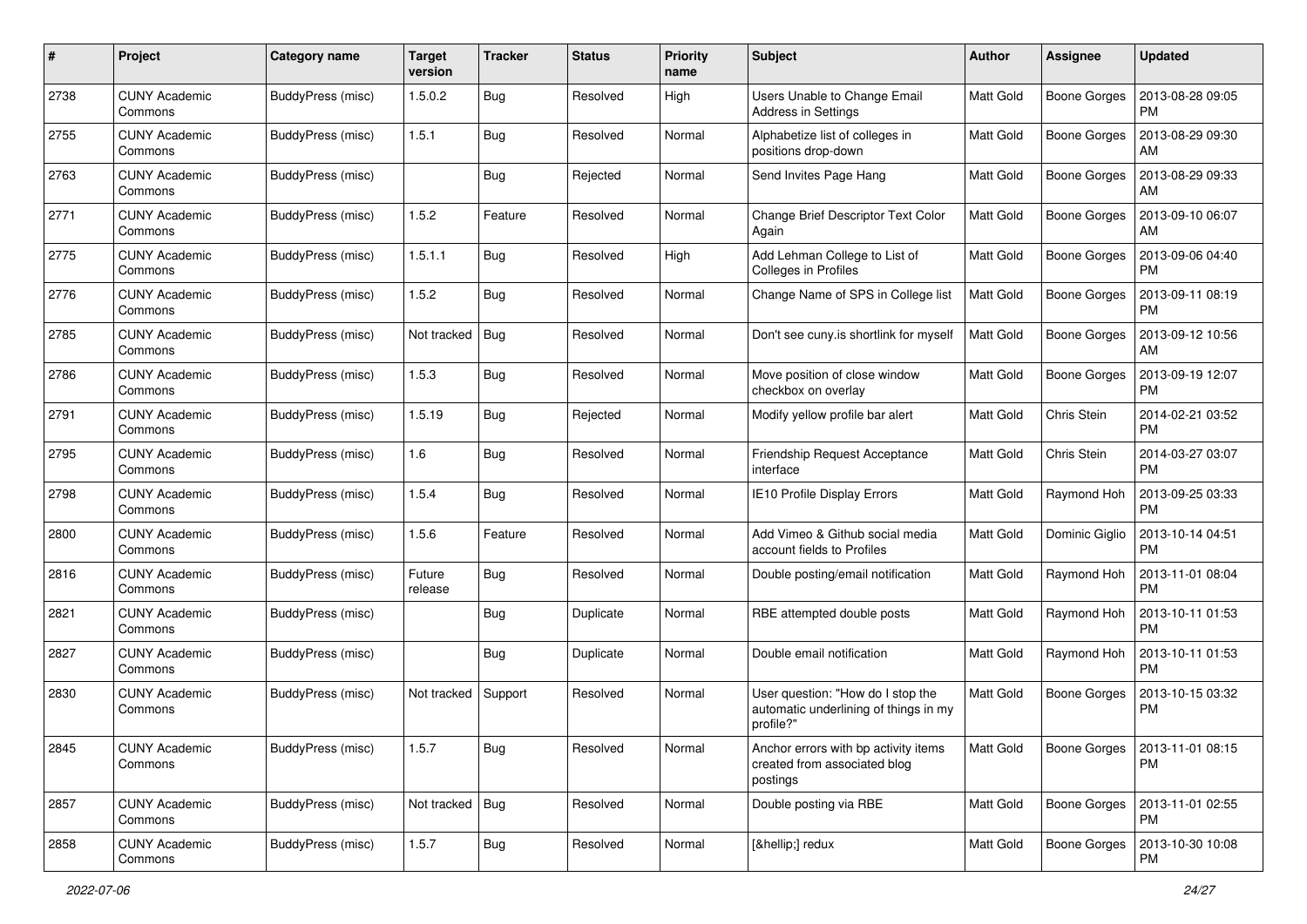| #    | Project                         | Category name     | <b>Target</b><br>version | <b>Tracker</b> | <b>Status</b> | <b>Priority</b><br>name | <b>Subject</b>                                                                                         | <b>Author</b>    | <b>Assignee</b>     | <b>Updated</b>                |
|------|---------------------------------|-------------------|--------------------------|----------------|---------------|-------------------------|--------------------------------------------------------------------------------------------------------|------------------|---------------------|-------------------------------|
| 2880 | <b>CUNY Academic</b><br>Commons | BuddyPress (misc) | 1.11                     | Feature        | Resolved      | Normal                  | RBE Group Post New Topic Shortlink<br>Addresses                                                        | <b>Matt Gold</b> | Raymond Hoh         | 2017-05-18 01:04<br>PM        |
| 2892 | <b>CUNY Academic</b><br>Commons | BuddyPress (misc) |                          | <b>Bug</b>     | Rejected      | High                    | Commons homepage - blog column                                                                         | <b>Matt Gold</b> | <b>Boone Gorges</b> | 2013-11-14 01:00<br><b>PM</b> |
| 2906 | <b>CUNY Academic</b><br>Commons | BuddyPress (misc) | 1.5.10                   | <b>Bug</b>     | Resolved      | Normal                  | Unable to delete file attachment from<br>forum post                                                    | Matt Gold        | <b>Boone Gorges</b> | 2013-12-01 09:35<br><b>PM</b> |
| 2922 | <b>CUNY Academic</b><br>Commons | BuddyPress (misc) |                          | <b>Bug</b>     | Rejected      | Normal                  | Unconfirmed Plugin error - user could<br>not be activated                                              | <b>Matt Gold</b> | <b>Boone Gorges</b> | 2013-12-10 04:47<br><b>PM</b> |
| 2944 | <b>CUNY Academic</b><br>Commons | BuddyPress (misc) | 1.5.13                   | <b>Bug</b>     | Resolved      | Normal                  | Long load time on send invites group<br>pages                                                          | <b>Matt Gold</b> | Boone Gorges        | 2014-01-02 02:50<br><b>PM</b> |
| 2976 | <b>CUNY Academic</b><br>Commons | BuddyPress (misc) | 1.5.16                   | Feature        | Resolved      | Normal                  | Allow users to permanently dismiss<br>notification of new profiles on profile<br>page                  | <b>Matt Gold</b> | <b>Boone Gorges</b> | 2014-02-01 02:56<br><b>PM</b> |
| 2978 | <b>CUNY Academic</b><br>Commons | BuddyPress (misc) |                          | Feature        | Deferred      | Normal                  | Revise Invite Anyone Workflow                                                                          | <b>Matt Gold</b> | Chris Stein         | 2015-04-01 08:54<br><b>PM</b> |
| 2979 | CUNY Academic<br>Commons        | BuddyPress (misc) |                          | <b>Bug</b>     | Resolved      | Normal                  | Frame error in Invite Anyone                                                                           | <b>Matt Gold</b> | Boone Gorges        | 2014-01-29 03:53<br><b>PM</b> |
| 3058 | <b>CUNY Academic</b><br>Commons | BuddyPress (misc) | 1.5.18.1                 | <b>Bug</b>     | Resolved      | Urgent                  | Main navigation bar not working                                                                        | <b>Matt Gold</b> | <b>Boone Gorges</b> | 2014-02-21 09:28<br>AM        |
| 3190 | <b>CUNY Academic</b><br>Commons | BuddyPress (misc) | 1.6.3                    | <b>Bug</b>     | Resolved      | Normal                  | Mention link on Member Profile<br>Leads to SiteWide activity stream                                    | <b>Matt Gold</b> | <b>Boone Gorges</b> | 2014-05-12 02:53<br><b>PM</b> |
| 3219 | CUNY Academic<br>Commons        | BuddyPress (misc) | 1.6.7                    | <b>Bug</b>     | Resolved      | Normal                  | new_groupblog_post emails not<br>being sent as HTML                                                    | <b>Matt Gold</b> | Raymond Hoh         | 2014-06-23 08:36<br>AM        |
| 3293 | <b>CUNY Academic</b><br>Commons | BuddyPress (misc) |                          | <b>Bug</b>     | Rejected      | Normal                  | 'Page Not Found' Message Received<br>After Clicking on View/Reply Link in<br><b>Email Notification</b> | <b>Matt Gold</b> | Boone Gorges        | 2014-07-02 08:47<br><b>PM</b> |
| 3343 | <b>CUNY Academic</b><br>Commons | BuddyPress (misc) | 1.6.11                   | Bug            | Resolved      | Low                     | Minor Email display error                                                                              | <b>Matt Gold</b> | <b>Boone Gorges</b> | 2014-08-01 10:01<br>AM        |
| 3346 | <b>CUNY Academic</b><br>Commons | BuddyPress (misc) | 1.8                      | Design/UX      | Resolved      | Normal                  | Notification page option ordering                                                                      | <b>Matt Gold</b> | Daniel Jones        | 2015-03-13 05:25<br><b>PM</b> |
| 3809 | <b>CUNY Academic</b><br>Commons | BuddyPress (misc) | 1.7.17                   | <b>Bug</b>     | Resolved      | Normal                  | BuddyPress member filters not<br>working correctly                                                     | <b>Matt Gold</b> | Matt Gold           | 2015-03-22 01:03<br>AM        |
| 3853 | <b>CUNY Academic</b><br>Commons | BuddyPress (misc) | 1.7.16                   | <b>Bug</b>     | Resolved      | High                    | Post erroneously ascribed to wrong<br>author in activity feed                                          | Matt Gold        | Raymond Hoh         | 2015-03-21 01:13<br>PM        |
| 3995 | <b>CUNY Academic</b><br>Commons | BuddyPress (misc) | Not tracked   Bug        |                | Resolved      | Normal                  | Possible People Page filter error                                                                      | Matt Gold        | <b>Boone Gorges</b> | 2015-04-16 07:51<br>  AM      |
| 5978 | <b>CUNY Academic</b><br>Commons | BuddyPress (misc) | Not tracked              | Feature        | Resolved      | Normal                  | Add Undergraduate Student to<br>Checkable filters on People page                                       | Matt Gold        | Boone Gorges        | 2016-09-04 09:48<br><b>PM</b> |
| 6365 | <b>CUNY Academic</b><br>Commons | BuddyPress (misc) | Not tracked   Feature    |                | Duplicate     | Normal                  | Create Undergraduate Student<br>status/role on the CAC                                                 | Matt Gold        | Boone Gorges        | 2016-10-20 11:38<br>AM        |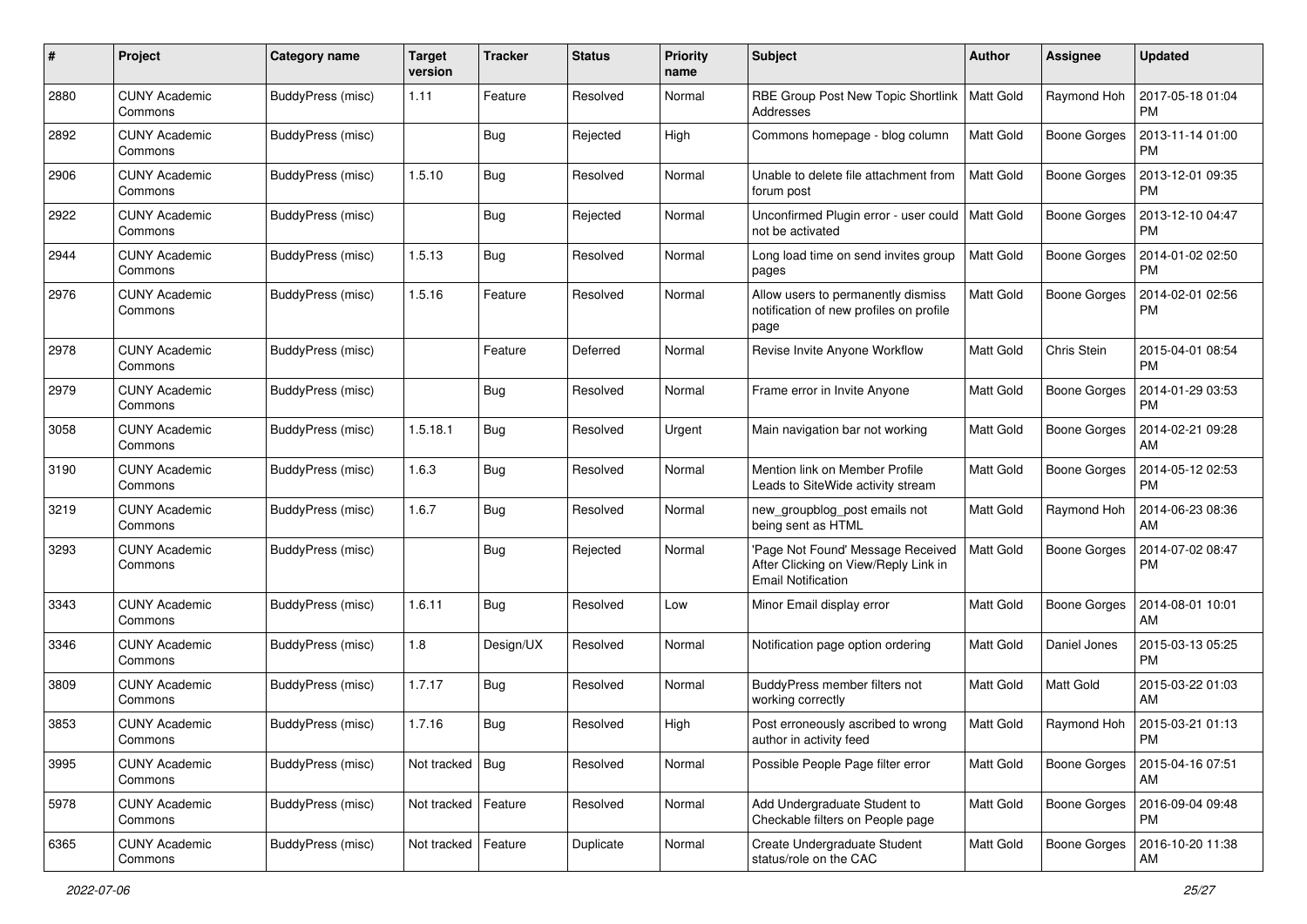| #     | Project                         | <b>Category name</b>   | <b>Target</b><br>version | <b>Tracker</b> | <b>Status</b> | <b>Priority</b><br>name | <b>Subject</b>                                                                        | <b>Author</b>    | <b>Assignee</b>     | <b>Updated</b>                |
|-------|---------------------------------|------------------------|--------------------------|----------------|---------------|-------------------------|---------------------------------------------------------------------------------------|------------------|---------------------|-------------------------------|
| 6467  | <b>CUNY Academic</b><br>Commons | BuddyPress (misc)      | Not tracked              | Support        | Resolved      | Normal                  | Question about what happens when<br>people leave/are removed from<br>groups           | Matt Gold        | <b>Boone Gorges</b> | 2017-11-15 01:24<br><b>PM</b> |
| 10209 | <b>CUNY Academic</b><br>Commons | BuddyPress (misc)      | 1.13.8                   | Bug            | Resolved      | Normal                  | Additional login prompt                                                               | Matt Gold        | Raymond Hoh         | 2018-08-29 03:23<br><b>PM</b> |
| 11209 | <b>CUNY Academic</b><br>Commons | BuddyPress (misc)      | 1.14.11                  | Bug            | Resolved      | Normal                  | Activity timestamp errors                                                             | <b>Matt Gold</b> | Raymond Hoh         | 2019-04-23 12:27<br><b>PM</b> |
| 12353 | <b>CUNY Academic</b><br>Commons | BuddyPress (misc)      | Not tracked              | Bug            | Abandoned     | Normal                  | Member filtering not working                                                          | <b>Matt Gold</b> | <b>Boone Gorges</b> | 2020-03-10 11:14<br>AM        |
| 12957 | <b>CUNY Academic</b><br>Commons | BuddyPress (misc)      | 1.16.14                  | Support        | Resolved      | Normal                  | Export data question                                                                  | <b>Matt Gold</b> | Raymond Hoh         | 2020-06-23 10:53<br>AM        |
| 12966 | <b>CUNY Academic</b><br>Commons | BuddyPress (misc)      | 1.16.15                  | Feature        | Resolved      | Normal                  | Adjust export data page language to<br>indicate that you should not leave the<br>page | <b>Matt Gold</b> | Raymond Hoh         | 2020-07-14 12:07<br><b>PM</b> |
| 15123 | <b>CUNY Academic</b><br>Commons | BuddyPress (misc)      | 1.19.1                   | Feature        | Resolved      | Low                     | Actions in notification list unclear?                                                 | <b>Matt Gold</b> | <b>Boone Gorges</b> | 2022-01-11 04:41<br><b>PM</b> |
| 15228 | <b>CUNY Academic</b><br>Commons | BuddyPress (misc)      | 1.19.3                   | Bug            | Resolved      | Normal                  | Broken site icon in "Sites Across<br><b>CUNY Listing</b>                              | Matt Gold        | Raymond Hoh         | 2022-01-26 07:48<br><b>PM</b> |
| 1187  | <b>CUNY Academic</b><br>Commons | <b>BuddyPress Docs</b> | Future<br>release        | Feature        | Rejected      | Normal                  | Personal Docs                                                                         | <b>Matt Gold</b> | <b>Boone Gorges</b> | 2015-11-12 12:58<br>AM        |
| 1542  | <b>CUNY Academic</b><br>Commons | <b>BuddyPress Docs</b> | 1.6                      | Bug            | Resolved      | Normal                  | Group Docs Locked                                                                     | Matt Gold        | <b>Boone Gorges</b> | 2014-03-21 03:38<br><b>PM</b> |
| 2523  | <b>CUNY Academic</b><br>Commons | <b>BuddyPress Docs</b> | Future<br>release        | Feature        | Assigned      | Normal                  | Allow Users to Upload Images to BP<br>Docs                                            | <b>Matt Gold</b> | <b>Boone Gorges</b> | 2015-11-09 06:14<br><b>PM</b> |
| 3581  | <b>CUNY Academic</b><br>Commons | <b>BuddyPress Docs</b> | 1.7.1                    | Bug            | Resolved      | Normal                  | BuddyPress Docs Line Break issue                                                      | Matt Gold        | <b>Boone Gorges</b> | 2014-10-20 02:56<br><b>PM</b> |
| 3599  | <b>CUNY Academic</b><br>Commons | <b>BuddyPress Docs</b> | 1.7.2                    | Bug            | Resolved      | Normal                  | Silent BP Docs edits                                                                  | <b>Matt Gold</b> | <b>Boone Gorges</b> | 2014-11-01 02:20<br><b>PM</b> |
| 3688  | <b>CUNY Academic</b><br>Commons | <b>BuddyPress Docs</b> | 1.7.6                    | Bug            | Resolved      | Normal                  | Doc creation didn't create email<br>notification                                      | Matt Gold        | <b>Boone Gorges</b> | 2014-12-12 08:57<br>AM        |
| 4057  | <b>CUNY Academic</b><br>Commons | <b>BuddyPress Docs</b> | 1.8.1                    | Bug            | Resolved      | Normal                  | Canceling edit mode of BP Doc<br>reloads editing screen                               | <b>Matt Gold</b> | Boone Gorges        | 2015-06-01 03:08<br><b>PM</b> |
| 4722  | <b>CUNY Academic</b><br>Commons | <b>BuddyPress Docs</b> | Not tracked              | <b>Bug</b>     | Rejected      | Normal                  | Doc listing overflow issue                                                            | <b>Matt Gold</b> | Boone Gorges        | 2015-10-11 10:09<br>PM        |
| 5486  | <b>CUNY Academic</b><br>Commons | <b>BuddyPress Docs</b> | 1.9.15                   | Bug            | Resolved      | Low                     | Doc history not showing up                                                            | Matt Gold        | Boone Gorges        | 2016-04-24 11:50<br>AM        |
| 8945  | <b>CUNY Academic</b><br>Commons | <b>BuddyPress Docs</b> | Not tracked              | Support        | Duplicate     | Normal                  | Spam report                                                                           | Matt Gold        | <b>Boone Gorges</b> | 2017-11-28 01:39<br>PM        |
| 9105  | <b>CUNY Academic</b><br>Commons | <b>BuddyPress Docs</b> | 1.12.7                   | <b>Bug</b>     | Resolved      | Urgent                  | BP doc titles/dates messed up                                                         | Matt Gold        | Boone Gorges        | 2018-01-23 11:00<br>AM        |